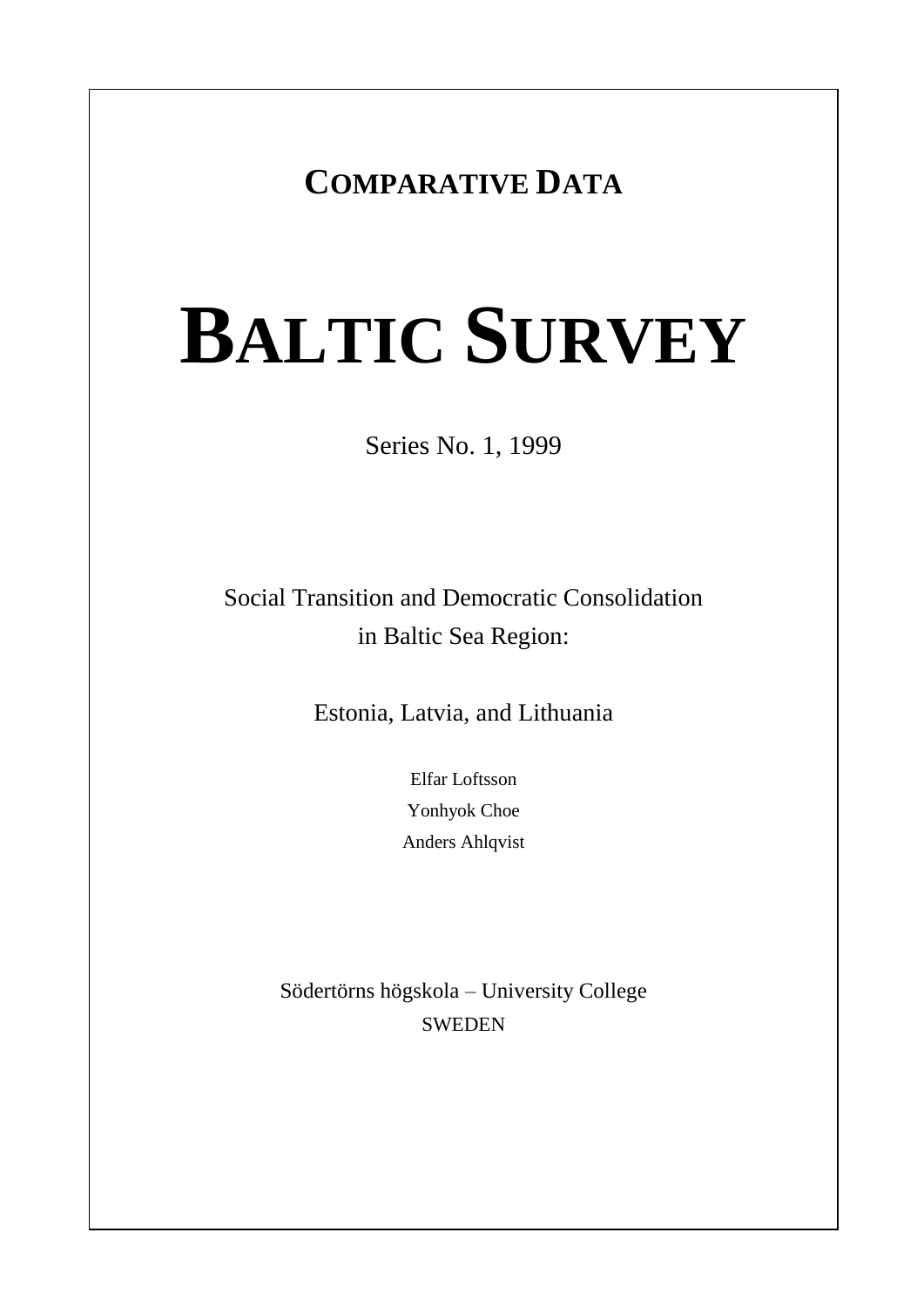#### **TYPE OF RESIDENCE**

|    | і пері Керіревсе                                                             | Estonia | Latvia | Lith. |
|----|------------------------------------------------------------------------------|---------|--------|-------|
| 1. | Farmhouse OR other countryside house                                         | 10.8    | 16.3   | 21.9  |
| 2. | House OR Row-style HOUSE in residential neighbourhood                        | 22.2    | 16.8   | 13.9  |
| 3. | Apartment in apartment house (not high rise area, <i>i.e.</i> MAX 4 stories) | 29.5    | 18.7   | 20.6  |
| 4. | Apartment in apartment house (HOUSE with more than 4 stories)                | 37.6    | 44.4   | 43.5  |
|    | Other residence                                                              |         | 3.8    | 0.1   |
|    | Total N of Respondents                                                       | 1.097   | 1.116  | 1.086 |

#### **POPULATION OF PLACE OF RESIDENCE**

|    | _____________          | Estonia | Latvia | Lith. |
|----|------------------------|---------|--------|-------|
| 1. | Capital city           | 30.1    | 32.3   | 16.2  |
| 2. | $100,000 - 500,000$    | 7.3     | 4.5    | 22.4  |
| 3. | $50,000 - 100,000$     | 11.8    | 9.0    | 6.3   |
| 4. | $20,000 - 50,000$      | 2.7     | 6.3    | 11.9  |
| 5. | $5,000 - 20,000$       | 10.9    | 13.4   | 14.2  |
| 6. | Rural, village         | 37.2    | 34.5   | 28.9  |
|    | Total N of Respondents | 1.100   | 1.116  | 1.103 |

#### **GENDER**

|          |                        | Estonia      | Latvia       | Lith.        |
|----------|------------------------|--------------|--------------|--------------|
| 1.<br>2. | Female<br>Male         | 56.2<br>43.8 | 54.2<br>45.8 | 57.2<br>42.8 |
|          | Total N of Respondents | 1.100        | 1.116        | 1.103        |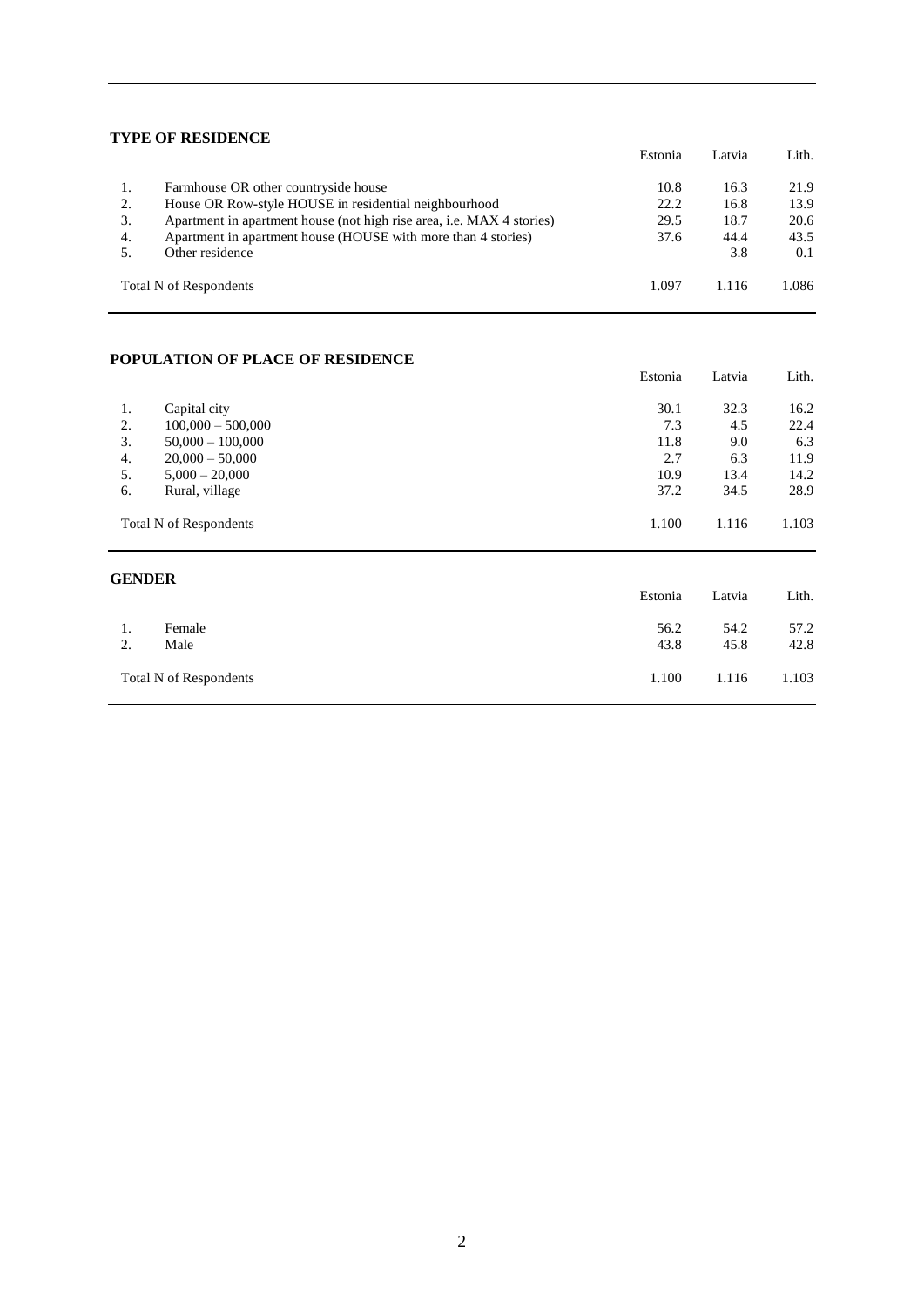#### **REGION**

**Estonia**

|       |                         |           |         | Valid   | Cumulative |
|-------|-------------------------|-----------|---------|---------|------------|
|       |                         | Frequency | Percent | Percent | Percent    |
| Valid | Harjumaa (incl. Tallinn | 421       | 38.3    | 38.3    | 38.3       |
|       | Hiiumaa                 | 10        | .9      | .9      | 39.2       |
|       | Ida-Virumaa             | 150       | 13.6    | 13.6    | 52.8       |
|       | Jõgevamaa               | 30        | 2.7     | 2.7     | 55.5       |
|       | Järvamaa                | 29        | 2.6     | 2.6     | 58.2       |
|       | Läänemaa                | 20        | 1.8     | 1.8     | 60.0       |
|       | Lääne-Virumaa           | 60        | 5.5     | 5.5     | 65.5       |
|       | Põlvamaa                | 20        | 1.8     | 1.8     | 67.3       |
|       | Pärnumaa                | 80        | 7.3     | 7.3     | 74.5       |
|       | Raplamaa                | 30        | 2.7     | 2.7     | 77.3       |
|       | Saaremaa                | 30        | 2.7     | 2.7     | 80.0       |
|       | Tartumaa                | 110       | 10.0    | 10.0    | 90.0       |
|       | Valgamaa                | 30        | 2.7     | 2.7     | 92.7       |
|       | Viljandimaa             | 50        | 4.5     | 4.5     | 97.3       |
|       | Võrumaa                 | 30        | 2.7     | 2.7     | 100.0      |
|       | Total                   | 1100      | 100.0   | 100.0   |            |

**Latvia**

|       |                |           |         | Valid   | Cumulative |
|-------|----------------|-----------|---------|---------|------------|
|       |                | Frequency | Percent | Percent | Percent    |
| Valid | Riga (capital) | 361       | 32.3    | 32.3    | 32.3       |
|       | Aizkraukles    | 10        | .9      | .9      | 33.2       |
|       | Alûksnes       | 20        | 1.8     | 1.8     | 35.0       |
|       | Balvu          | 20        | 1.8     | 1.8     | 36.8       |
|       | <b>Bauskas</b> | 30        | 2.7     | 2.7     | 39.5       |
|       | Cçsu           | 30        | 2.7     | 2.7     | 42.2       |
|       | Daugavpils     | 70        | 6.3     | 6.3     | 48.5       |
|       | <b>Dobeles</b> | 20        | 1.8     | 1.8     | 50.3       |
|       | Gulbenes       | 20        | 1.8     | 1.8     | 52.1       |
|       | Jelgavas       | 40        | 3.6     | 3.6     | 55.6       |
|       | Jckabpils      | 30        | 2.7     | 2.7     | 58.3       |
|       | Krâslavas      | 20        | 1.8     | 1.8     | 60.1       |
|       | Kuldîgas       | 20        | 1.8     | 1.8     | 61.9       |
|       | Liepâjas       | 66        | 5.9     | 5.9     | 67.8       |
|       | Limbabu        | 20        | 1.8     | 1.8     | 69.6       |
|       | Ludzas         | 10        | .9      | .9      | 70.5       |
|       | Madonas        | 20        | 1.8     | 1.8     | 72.3       |
|       | Ogres          | 30        | 2.7     | 2.7     | 75.0       |
|       | Preiïu         | 20        | 1.8     | 1.8     | 76.8       |
|       | Rczeknes       | 40        | 3.6     | 3.6     | 80.4       |
|       | Rîgas          | 89        | 8.0     | 8.0     | 88.4       |
|       | Saldus         | 20        | 1.8     | 1.8     | 90.1       |
|       | Talsu          | 10        | .9      | .9      | 91.0       |
|       | Tukuma         | 30        | 2.7     | 2.7     | 93.7       |
|       | Valkas         | 20        | 1.8     | 1.8     | 95.5       |
|       | Valmieras      | 20        | 1.8     | 1.8     | 97.3       |
|       | Ventspils      | 30        | 2.7     | 2.7     | 100.0      |
|       | Total          | 1116      | 100.0   | 100.0   |            |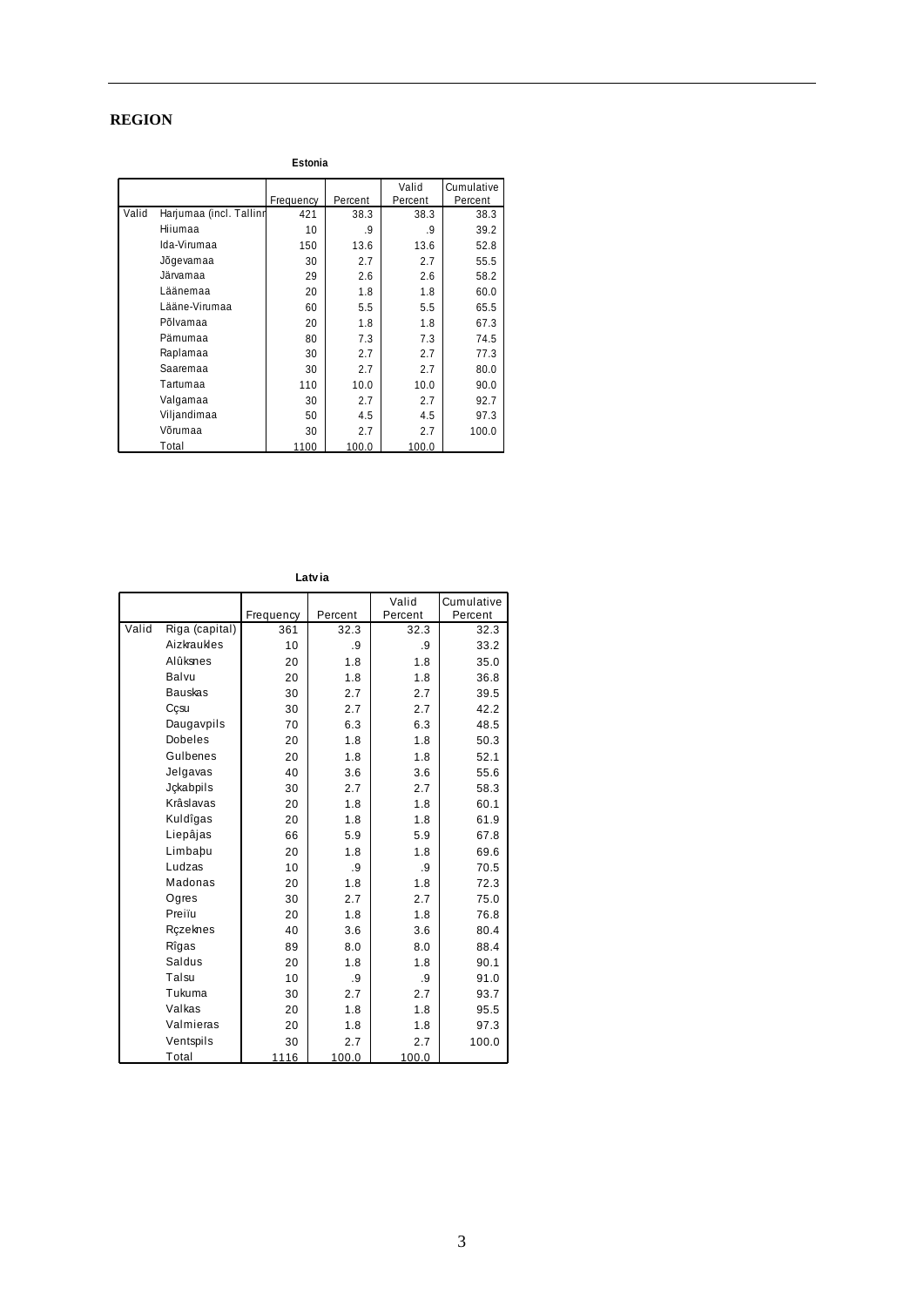| Lithuania |                                           |                     |                      |                      |              |  |  |
|-----------|-------------------------------------------|---------------------|----------------------|----------------------|--------------|--|--|
|           |                                           |                     |                      | Valid                | Cumulative   |  |  |
|           | <b>VILNIUS</b>                            | Frequency           | Percent              | Percent              | Percent      |  |  |
| Valid     | <b>KAUNAS</b>                             | 181<br>116          | 16.4<br>10.5         | 16.4<br>10.5         | 16.4<br>26.9 |  |  |
|           | KLAIPËDA                                  | 60                  | 5.4                  | 5.4                  | 32.4         |  |  |
|           | <b>ĐIA ULIAI</b>                          | 43                  | 3.9                  | 3.9                  | 36.3         |  |  |
|           | PANEVËÞYS                                 | 40                  | 3.6                  | 3.6                  | 39.9         |  |  |
|           | ALYTUS                                    | 24                  | 2.2                  | 2.2                  | 42.1         |  |  |
|           | MARIJAMPOLË                               | 18                  | 1.6                  | 1.6                  | 43.7         |  |  |
|           | ANYKĐEIAI                                 | 5                   | .5                   | .5                   | 44.2         |  |  |
|           | <b>BIRPAI</b>                             | 15                  | 1.4                  | 1.4                  | 45.5         |  |  |
|           | DRUSKININKAI<br>GARGÞDAI                  | 7<br>15             | .6                   | .6<br>1.4            | 46.1<br>47.5 |  |  |
|           | <b>JONAVA</b>                             | 11                  | 1.4<br>1.0           | 1.0                  | 48.5         |  |  |
|           | <b>JONIĐKIS</b>                           | 5                   | .5                   | .5                   | 49.0         |  |  |
|           | <b>JURBARKAS</b>                          | 7                   | .6                   | .6                   | 49.6         |  |  |
|           | <b>KAIĐIADORYS</b>                        | 5                   | .5                   | .5                   | 50.0         |  |  |
|           | KELMË                                     | 5                   | .5                   | .5                   | 50.5         |  |  |
|           | KËDAINIAI                                 | 10                  | .9                   | .9                   | 51.4         |  |  |
|           | <b>KRETINGA</b><br>MAÞEIKIAI              | 7<br>14             | .6<br>1.3            | .6                   | 52.0         |  |  |
|           | MOLËTAI                                   | 8                   | .7                   | 1.3<br>.7            | 53.3<br>54.0 |  |  |
|           | N. AKMENË                                 | 7                   | .6                   | .6                   | 54.7         |  |  |
|           | PALANGA                                   | 7                   | .6                   | .6                   | 55.3         |  |  |
|           | PLUNGE                                    | 9                   | .8                   | .8                   | 56.1         |  |  |
|           | PRIENAI                                   | 5                   | .5                   | .5                   | 56.6         |  |  |
|           | <b>RADVILIĐKIS</b>                        | 8                   | .7                   | .7                   | 57.3         |  |  |
|           | <b>RASEINIAI</b>                          | 5                   | .5                   | .5                   | 57.8         |  |  |
|           | <b>ROKIĐKIS</b><br>ĐALÈ ININKAI           | 9<br>$\overline{4}$ | .8<br>$\overline{A}$ | 8.<br>$\overline{A}$ | 58.6         |  |  |
|           | ĐILUTË                                    | 9                   | .8                   | 8.                   | 58.9<br>59.7 |  |  |
|           | TAURAGË                                   | 10                  | .9                   | .9                   | 60.7         |  |  |
|           | <b>TELĐIAI</b>                            | 10                  | .9                   | .9                   | 61.6         |  |  |
|           | <b>TRAKAI</b>                             | 10                  | .9                   | .9                   | 62.5         |  |  |
|           | <b>UKMERGË</b>                            | 10                  | 9.                   | .9                   | 63.4         |  |  |
|           | UTENA                                     | 12                  | 1.1                  | 1.1                  | 64.5         |  |  |
|           | VARËNA                                    | 6                   | .5                   | .5                   | 65.0         |  |  |
|           | VILKAVIĐKIS<br>VISAGINAS                  | 14                  | 1.3                  | 1.3                  | 66.3         |  |  |
|           | AKMENËS RAJONAS                           | 10<br>5             | .9<br>.5             | .9<br>.5             | 67.2<br>67.6 |  |  |
|           | ALYTAUS RAJONAS                           | 9                   | .8                   | .8                   | 68.4         |  |  |
|           | ANYKĐÈIØRAJONAS                           | 6                   | .5                   | .5                   | 69.0         |  |  |
|           | <b>IGNALINOS RAJONAS</b>                  | 5                   | .5                   | .5                   | 69.4         |  |  |
|           | JONAVOS RAJONAS                           | 5                   | .5                   | .5                   | 69.9         |  |  |
|           | <b>JONIĐKIO RAJONAS</b>                   | 6                   | .5                   | .5                   | 70.4         |  |  |
|           | <b>KAIĐIADORIØ</b><br><b>RAJONAS</b>      | 8                   | .7                   | .7                   | 71.2         |  |  |
|           | KAUNO RAJONAS                             | 34                  | 3.1                  | 3.1                  | 74.3         |  |  |
|           | KELMËS RAJONAS                            | 8                   | .7                   | .7                   | 75.0         |  |  |
|           | KËDAINIØ RAJONAS                          | 11                  | 1.0                  | 1.0                  | 76.0         |  |  |
|           | <b>KRETINGOS RAJONAS</b>                  | 7                   | .6                   | .6                   | 76.6         |  |  |
|           | KUPIĐKIO RAJONAS                          | 5                   | .5                   | .5                   | 77.1         |  |  |
|           | LAZDIJØ RAJONAS                           | $\overline{7}$      | .6                   | .6                   | 77.7         |  |  |
|           | MARIJAMPOLËS<br><b>RAJONAS</b>            | 16                  | 1.5                  | 1.5                  | 79.1         |  |  |
|           | MAÞEIKIØRAJONAS                           | 5                   | .5                   | .5                   | 79.6         |  |  |
|           | MOLËTØRAJONAS                             | 8                   | .7                   | .7                   | 80.3         |  |  |
|           | PAKRUOJO RAJONAS                          | 7                   | .6                   | .6                   | 81.0         |  |  |
|           | PANEVËÞIO RAJONAS                         | 12                  | 1.1                  | 1.1                  | 82.0         |  |  |
|           | PASVALIO RAJONAS                          | 8                   | .7                   | .7                   | 82.8         |  |  |
|           | PLUNGËS RAJONAS                           | 8                   | .7                   | .7                   | 83.5         |  |  |
|           | PRIENØRAJONAS                             | 8                   | .7                   | .7                   | 84.2         |  |  |
|           | RASEINIØ RAJONAS<br>ROKIĐKIO RAJONAS      | 18                  | 1.6                  | 1.6                  | 85.9         |  |  |
|           | <b>SKUODO RAJONAS</b>                     | 7<br>6              | .6<br>.5             | .6<br>.5             | 86.5<br>87.0 |  |  |
|           | ĐALÈ ININKØRAJONAS                        | 9                   | .8                   | .8                   | 87.9         |  |  |
|           | <b>ĐIAULIØ RAJONAS</b>                    | 25                  | 2.3                  | 2.3                  | 90.1         |  |  |
|           | <b><i>DILUTËS RAJONAS</i></b>             | 10                  | .9                   | .9                   | 91.0         |  |  |
|           | <b><i>DVENÉIONIØ RAJONAS</i></b>          | 15                  | 1.4                  | 1.4                  | 92.4         |  |  |
|           | TAURAGËS RAJONAS                          | 6                   | .5                   | .5                   | 92.9         |  |  |
|           | TELĐIØ RAJONAS                            | 8                   | .7                   | .7                   | 93.7         |  |  |
|           | TRAKØRAJONAS                              | 14                  | 1.3                  | 1.3                  | 94.9         |  |  |
|           | UKMERGËS RAJONAS<br><b>UTENOS RAJONAS</b> | 6<br>5              | .5                   | .5                   | 95.5         |  |  |
|           | VARËNOS RAJONAS                           | 8                   | .5<br>.7             | .5<br>.7             | 95.9<br>96.6 |  |  |
|           | VILKAVIĐKIO RAJONAS                       | 14                  | 1.3                  | 1.3                  | 97.9         |  |  |
|           | VILNIAUS RAJONAS                          | 18                  | 1.6                  | 1.6                  | 99.5         |  |  |
|           | ZARASØRAJONAS                             | 5                   | .5                   | .5                   | 100.0        |  |  |
|           | Total                                     | 1103                | 100.0                | 100.0                |              |  |  |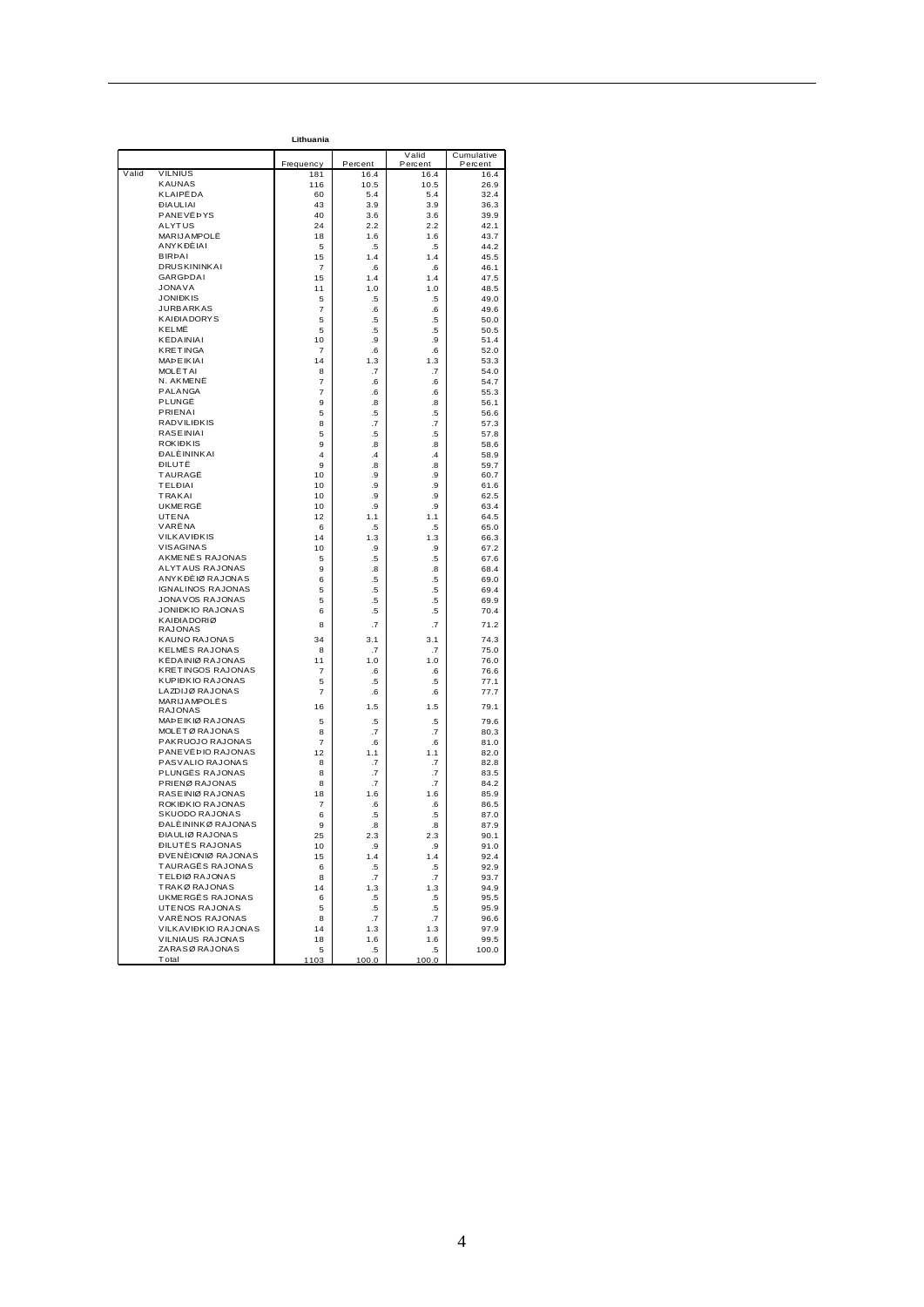# **1. Which year were you born? 19...........**

# AGE GROUPS

|                                                 | $\frac{0}{0}$                                                                                                                 |
|-------------------------------------------------|-------------------------------------------------------------------------------------------------------------------------------|
| $-30$<br>$31-40$<br>51-60<br>$71-$              | 20.5<br>20.7<br>14.9<br>16.4<br>18.2<br>9.3                                                                                   |
|                                                 | $\frac{0}{0}$                                                                                                                 |
| $-30$<br>$71-$                                  | 18.8<br>16.5<br>17.3<br>16.3<br>20.3<br>10.8                                                                                  |
|                                                 | $\frac{0}{0}$                                                                                                                 |
| $-30$<br>$31-40$<br>$41-50$<br>$51-60$<br>61-70 | 17.3<br>21.8<br>20.8<br>16.5<br>15.6<br>8.0                                                                                   |
|                                                 | Estonia<br>$3.41-50$<br>$5. 61-70$<br>Latvia<br>$2. \quad 31-40$<br>$3.41-50$<br>4. $51-60$<br>5. 61-70<br>Lithuania<br>$71-$ |

### **2. What is your marital status?**

|    |                                           | Estonia | Latvia | Lith. |
|----|-------------------------------------------|---------|--------|-------|
| 1. | Married                                   | 47.6    | 53.5   | 62.9  |
| 2. | Marriage-like relationship with companion | 9.6     | 5.2    | 2.9   |
| 3. | Single                                    | 18.9    | 15.9   | 13.3  |
| 4. | Divorced                                  | 10.6    | 11.8   | 9.7   |
| 5. | Widowed                                   | 13.2    | 12.0   | 11.2  |
|    | Total N of Respondents                    | 1.100   | 1.116  | 1.103 |
|    | 3. Do you have children?                  |         |        |       |
|    |                                           | Estonia | Latvia | Lith. |
| 1. | Yes                                       | 76.1    | 72.1   | 77.5  |
| 2. | N <sub>o</sub>                            | 23.9    | 27.1   | 22.5  |
|    | <b>Total N of Respondents</b>             | 1.100   | 1.116  | 1.103 |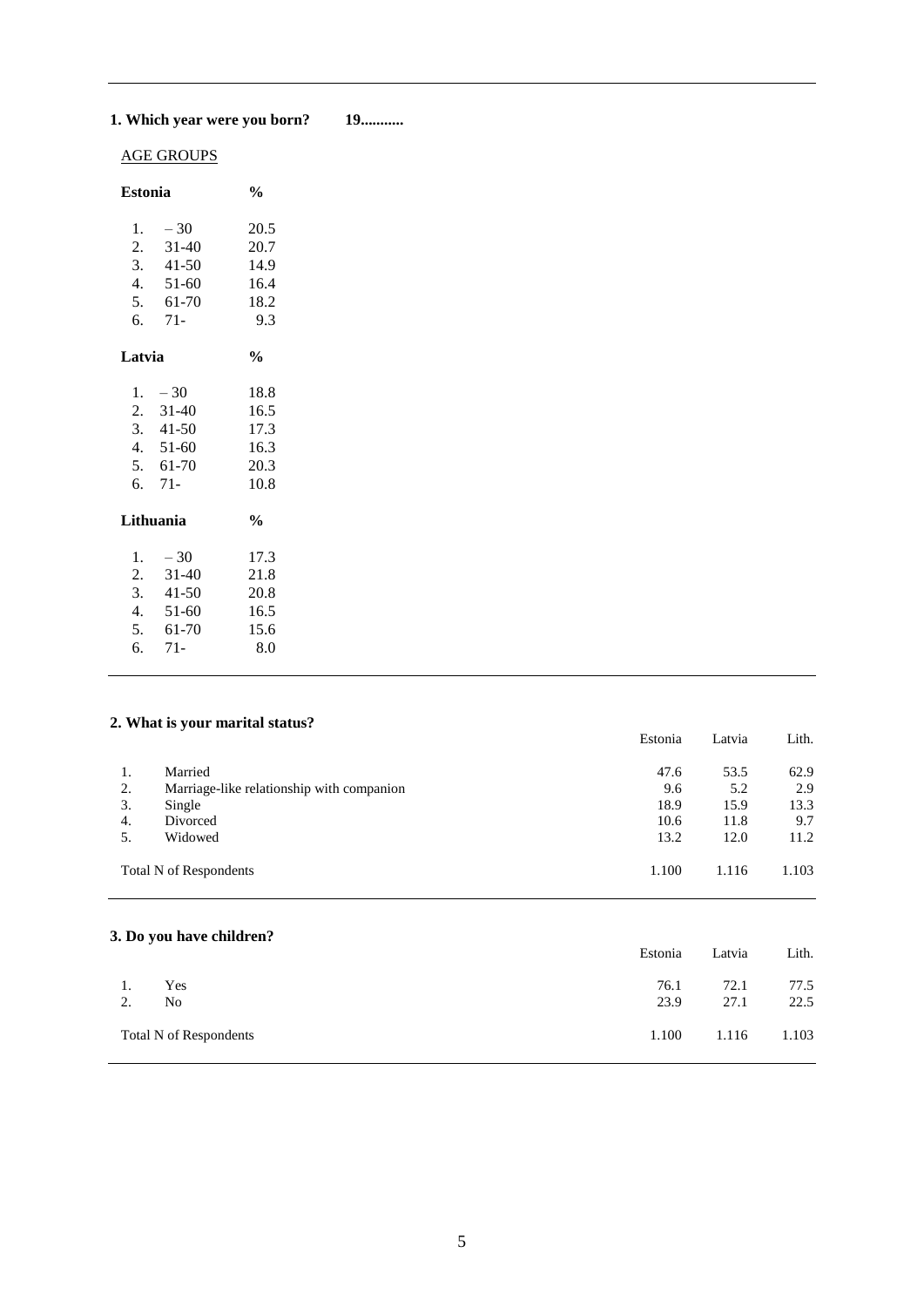| No              |  |  |  | Very great      |
|-----------------|--|--|--|-----------------|
| dissatisfaction |  |  |  | dissatisfaction |

*IF THE QUESTION IS NOT APPRORIATE [NA] OR THE RESPONDENT ANSWER "DONT KNOW" [DK], MARK 88. SHOW CARD 1. READ ONE LINE AT A TIME AND NOTE ANSWER.*

#### **4. During the past year, to what extent have you had reason to feel dissatisfied with conditions related to**

| $(M = Mean; Md = Median; Mo = Mode)$                            |      | Estonia<br>M Md Mo |                |      | Latvia<br>M Md Mo |              |      | Lith.<br>M Md Mo            |  |
|-----------------------------------------------------------------|------|--------------------|----------------|------|-------------------|--------------|------|-----------------------------|--|
| 4A. Your home or your residential area?                         | 3.85 | $\mathcal{R}$      |                | 4.03 | $\overline{4}$    | $\mathbf{1}$ | 3.76 | 2 1                         |  |
| 4B. Medical care received by you or your relative?              | 3.81 | $\mathcal{R}$      |                | 2.69 |                   | $1 \quad 1$  | 3.57 | 2 1                         |  |
| 4C. The care of your child(ren)?                                | 4.37 | $\overline{4}$     |                | 2.32 | -1                | $\mathbf{1}$ | 2.25 |                             |  |
| 4D. Your child (ren)'s schooling?                               | 3.78 | $\mathcal{R}$      |                | 2.52 | -1                |              | 2.58 |                             |  |
| 4E. Your workplace?                                             | 4.42 | $\overline{4}$     | $\blacksquare$ | 3.14 | -1                | -1           | 3.69 | 2 1                         |  |
| 4F. With how the job centre or other unemployment agencies have |      |                    |                |      |                   |              |      |                             |  |
| handled your situation?                                         | 5.97 | 6                  |                | 3.10 |                   | $\mathbf{1}$ | 4.43 | $\mathcal{D}_{\mathcal{L}}$ |  |
| 4G. Your education or school?                                   | 3.74 | $\mathcal{R}$      |                | 2.62 |                   |              | 3.14 |                             |  |
|                                                                 |      |                    |                |      |                   |              |      |                             |  |

**5. During the past year, have you done anything to try to bring about improvements or resist deterioration related to the following matters? For example, have you contacted your landlord, resident manager, residents' association, municipal building committee, a local government official or a politician.**

#### DON'T REPEAT THE ALTERNATIVES THAT WHERE NOT RELEVANT IN QUESTION 4.

*IF THE QUESTION IS NOT APPRORIATE [NA] OR THE RESPONDENT ANSWER "DONT KNOW" [DK], MARK 88.*

|                                                                          |      | Estonia<br>Latvia |           | Lith. |      |      |
|--------------------------------------------------------------------------|------|-------------------|-----------|-------|------|------|
|                                                                          | yes  | no                | yes       | no    | yes  | no   |
| 5A. Your home or your residential area?                                  | 17.3 | 82.7              | 27.8 72.2 |       | 19.3 | 80.7 |
| For example, have you contacted your landlord, resident manager,         |      |                   |           |       |      |      |
| residents' association, municipal building committee, a local government |      |                   |           |       |      |      |
| official or a politician                                                 |      |                   |           |       |      |      |
| 5B. Medical care received by you or your relative?                       | 10.7 | 89.3              | 14.6 85.4 |       | 14.7 | 85.3 |
| 5C. The care of your child(ren)?                                         | 9.8  | 90.2              | 13.9 86.1 |       | 8.6  | 91.4 |
| 5D. Your child (ren)'s schooling?                                        | 8.7  | 91.3              | 20.5 78.5 |       | 9.7  | 90.3 |
| 5E. Your workplace?                                                      | 12.0 | 88.0              | 19.4 80.6 |       | 15.4 | 84.6 |
| 5F. With how the job centre or other unemployment                        | 7.0  | 93.0              | 18.8 81.2 |       | 13.2 | 86.8 |
| Agencies have handled your situation?                                    |      |                   |           |       |      |      |
| 5G. Your education or school?                                            | 8.1  | 91.9              | 12.2 87.8 |       | 7.4  | 92.6 |
|                                                                          |      |                   |           |       |      |      |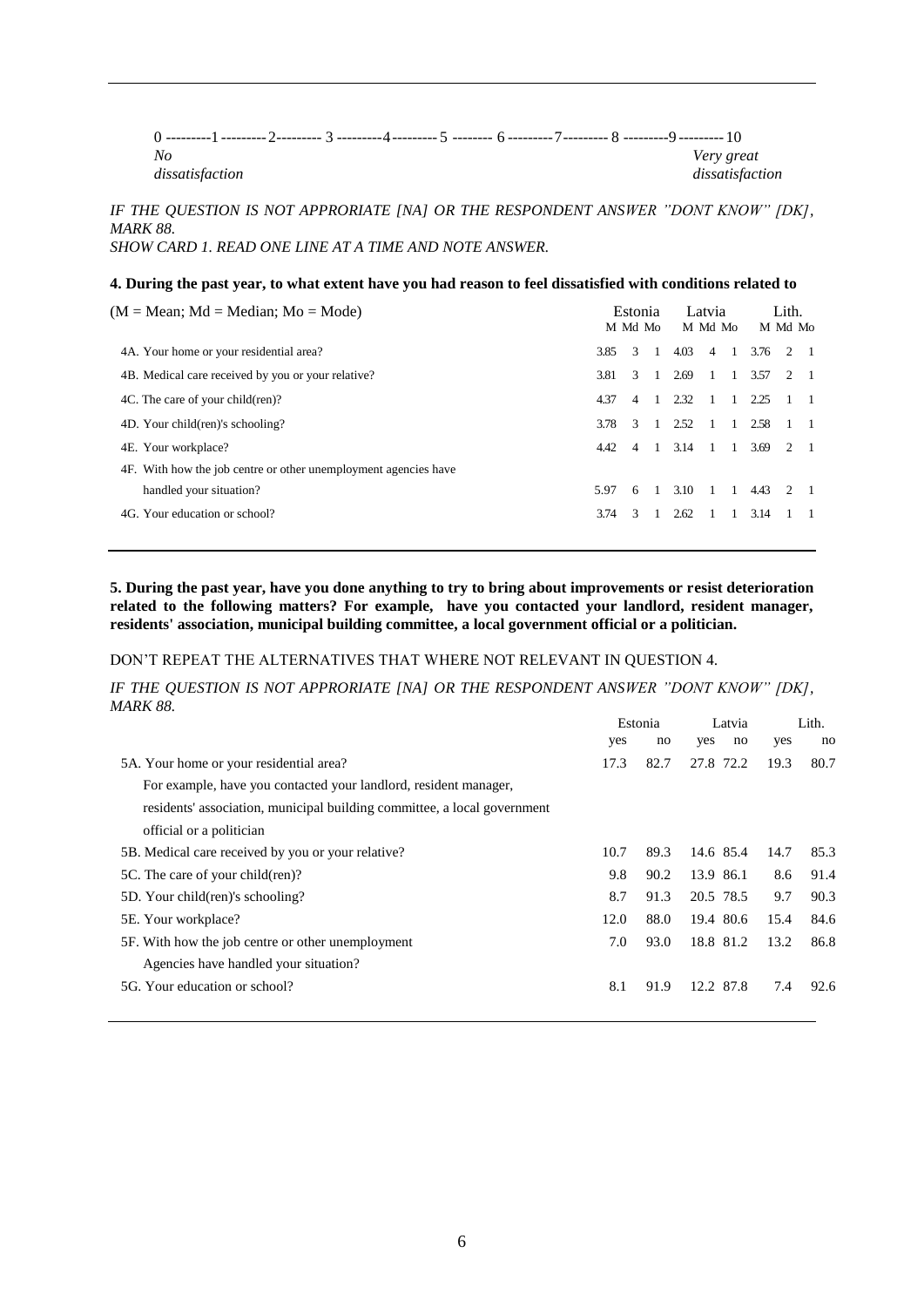#### *SHOW CARD 2. READ ONE LINE AT A TIME AND NOTE ANSWER. "DK" NOTED AS 88.*

#### **6. If you subtract:**

- home chores, including any care provided to children and others
- any gainful employment/studies, including commuting time
- and sleep.

#### **Roughly how many hours per ordinary weekday do you have left for other things?**

|                          |      | Estonia Latvia | Lith. |
|--------------------------|------|----------------|-------|
| Average Hours (in hours) | 4.09 | 4.0            | 4.1   |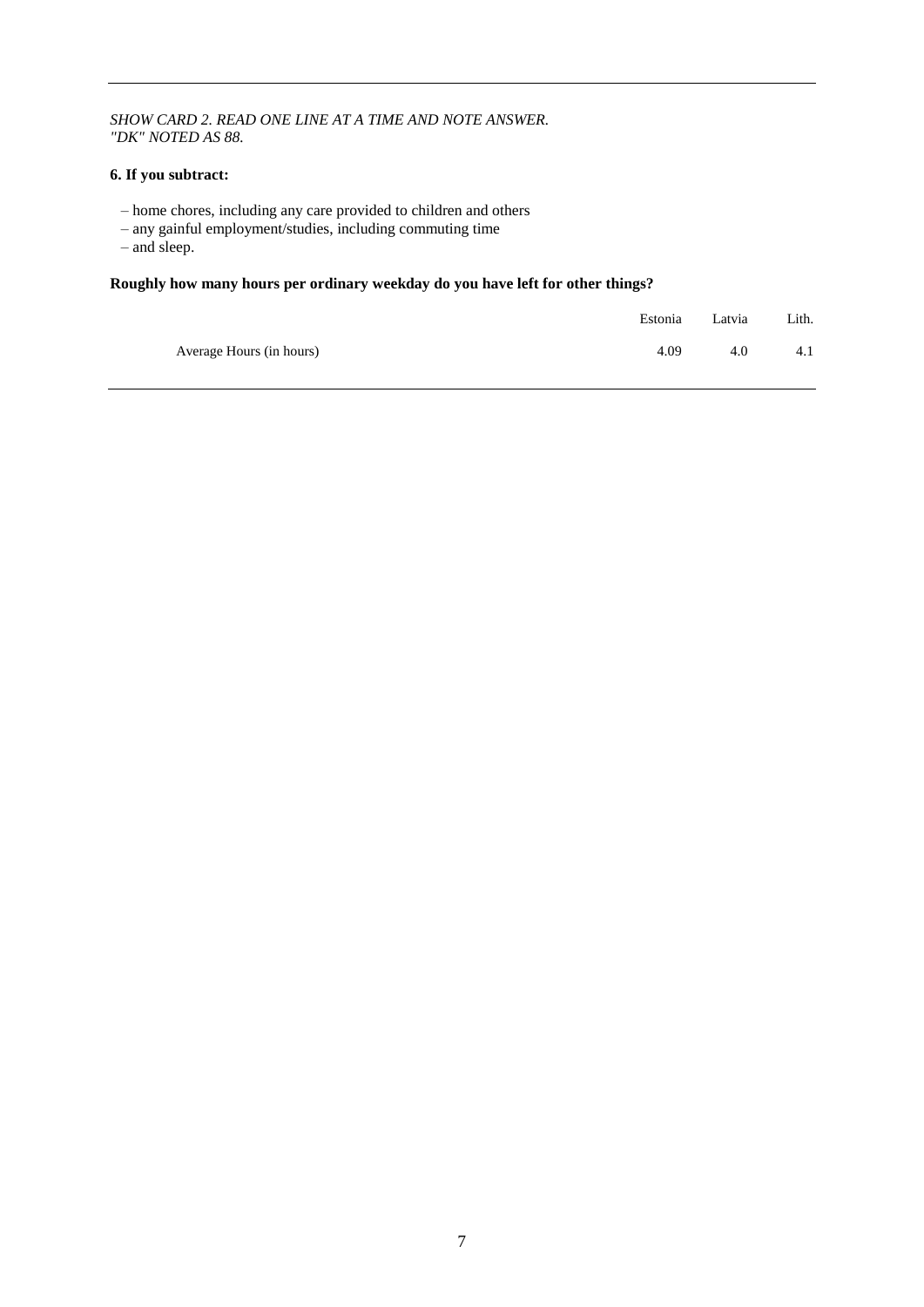#### *SHOW CARD 3. READ ONE ORGANISATION AT A TIME.*

## *IF THE MEMBERSHIP CONCERNS THE WHOLE FAMILY: NOTE AS IF RESP. HIS/HERSELF IS A MEMBER. IF RESP. IS A MEMBER IN AN ORGANISATION WHICH RESP. THINKS FITS TWO DIFFERENT ORGANISATIONAL TYPES: NOTE BOTH TYPES.*

*ASK QUESTIONS B) AND C) FOR EACH TYPE OF ORGANISATION OF WHICH RESP. IS A MEMBER:*

#### **7. I would now like to ask a number of questions about organisations, free time and society.**

- 7-1. Are you a member of any of the following organisations and associations?
- 7-2. Do you hold any position of trust in the organization?
- 7-3. During the past year, have you been active in the organization?

|                                                              |         |                | MEMBER?        |             |         |    |                |                  | HAS A<br>POSITION? |                |       |                | IF RESP. IS A MEMBER |                | <b>BEEN</b><br><b>ACTIVE?</b> |                |       |                         |
|--------------------------------------------------------------|---------|----------------|----------------|-------------|---------|----|----------------|------------------|--------------------|----------------|-------|----------------|----------------------|----------------|-------------------------------|----------------|-------|-------------------------|
|                                                              | Estonia |                | Latvia         |             | Lith.   |    | Estonia        |                  | Latvia             |                | Lith. |                | Estonia              |                | Latvia Lith.                  |                |       |                         |
| $(N =$ Number of Respondents)                                | Yes     |                | N Yes          | N           | Yes     | N  | Yes            | N                | Yes                |                | N Yes | N              | Yes                  |                | N Yes                         |                | N Yes | N                       |
| 7A. Sports club                                              | 87      | $96$           | 4.7            | 52          | 42      | 43 | 73             | $\tau$           | 0.6                | 7              | 24    | 5              | 927                  | 89             | 3.7                           | 41             | 193   | 41                      |
| 7B. Environmentalist organization                            | 1.5     | 17             | 1.1            | $12\,$      | $1.1\,$ | 11 | 17.6           | $\mathbf{3}$     | 0 <sub>2</sub>     | 2              | 15    | 3              | 824                  | 14             | 0.7                           | 8              | 4.1   | 8                       |
| 7C. Cultural, musical, dancing or theatre society            | 83      | 91             | 3.4            | 38          | 45      | 46 | 15.4           | 14               | 03                 | 3              | 38    | 8              | 923                  | 84             | 29                            | 32             | 185   | 39                      |
| 7D. Women's' organization                                    | 13      | 14             | 0 <sub>4</sub> | 5           | 0.6     | 6  | 7.1            | $\mathbf{1}$     | 13                 | 15             | 0.5   | $\mathbf{1}$   | 100                  | 14             | 02                            | $\mathfrak{2}$ | 1.6   | 3                       |
| 7E. Temperance organization                                  | 0.1     | 1              | 0 <sub>4</sub> | 4           | 03      | 3  | $00\,$         | $\boldsymbol{0}$ | 13                 | 14             | 1.1   | $\overline{c}$ | 100                  | $\mathbf{1}$   | 0.2                           | $\overline{c}$ | 1.6   | $\overline{\mathbf{3}}$ |
| 7F. Local political action group                             | 03      | 3              | 22             | 24          | 20      | 21 | $00\,$         | $\boldsymbol{0}$ | 0 <sub>4</sub>     | 5              | 55    | 11             | 100                  | 3              | 1.5                           | 17             | 9.0   | 18                      |
| 7G. Political party                                          | 0.8     | 9              | 0.7            | $\,$ 8 $\,$ | 1.7     | 17 | $00\,$         | $\boldsymbol{0}$ | 0.1                | $\mathbf{1}$   | 3.6   | $\tau$         | 100                  | 9              | 0.5                           | 6              | 5.6   | 11                      |
| 7H. Trade union                                              | 55      | $\omega$       | 82             | 91          | 3.7     | 38 | 10.0           | 6                | 0.7                | 8              | 24    | 5              | 80.0                 | 48             | 23                            | 26             | 10.0  | 21                      |
| 7I. Farmers' organization                                    | 0.8     | 9              | 0.6            | 7           | 0.6     | 6  | 11.1           | $\mathbf{1}$     | 1.5                | 17             | 0.5   | $\mathbf{1}$   | 77.8                 | 7              | 0.4                           | 5              | 27    | 5                       |
| 7J. Business or employers' organisation                      | 1.7     | 19             | 1.1            | 12          | 1.9     | 15 | 31.6           | 6                | 0.2                | $\overline{c}$ | 1.0   | $\overline{c}$ | 895                  | 17             | 0 <sub>4</sub>                | $\overline{4}$ | 15    | 3                       |
| 7K. OTHER CLUB OR ASSOCIATION:                               | 0.7     | 8              | 4.7            | 53          | 23      | 25 | 125            | 1                | 1.0                | 11             | 1.1   | 12             | 37.5                 | 3              | 3.4                           | 38             | 1.8   | $\mathfrak{D}$          |
|                                                              |         |                |                |             |         |    |                |                  |                    |                |       |                |                      |                |                               |                |       |                         |
| (Added options after interview)                              |         |                |                |             |         |    |                |                  |                    |                |       |                |                      |                |                               |                |       |                         |
| 7L. Club or association for retired people                   | 13      | 14             |                |             |         |    | 143            | $\sqrt{2}$       |                    |                |       |                | 71.4                 | 10             |                               |                |       |                         |
| 7M. Association of prevention for cruelty of children        | 0.2     | $\overline{c}$ |                |             |         |    | 0 <sub>0</sub> | $\mathbf{0}$     |                    |                |       |                | 50.0                 | $\mathbf{1}$   |                               |                |       |                         |
| 7N. Parents' board in schools                                | 0.1     | $\,1$          |                |             |         |    | 100            | $\mathbf{1}$     |                    |                |       |                | 100                  | $\,1$          |                               |                |       |                         |
| 7O. Gardening, apiculture association                        | 0.6     | $\overline{7}$ |                |             |         |    | 28.6           | $\overline{2}$   |                    |                |       |                | 85.7                 | 6              |                               |                |       |                         |
| 7P. Religious association                                    | 1.6     | 18             |                |             |         |    | 11.1           | $\overline{2}$   |                    |                |       |                | 889                  | 16             |                               |                |       |                         |
| 7Q. Profession association, unions                           | 1.0     | 11             |                |             |         |    | 9.1            | $\mathbf{1}$     |                    |                |       |                | 90.9                 | 10             |                               |                |       |                         |
| 7R. Social welfare organizations                             | 0.2     | $\overline{c}$ |                |             |         |    | 50.0           | 1                |                    |                |       |                | 100                  | $\overline{c}$ |                               |                |       |                         |
| 7S. Soldiers', veterans' association                         | 0.7     | 8              |                |             |         |    | 25.0           | $\overline{2}$   |                    |                |       |                | 875                  | $\tau$         |                               |                |       |                         |
| 7T. Charity organizations (Lions, Rotary, etc.)              | 0.2     | $\overline{c}$ |                |             |         |    | 50.0           | $\mathbf{1}$     |                    |                |       |                | 100                  | $\overline{2}$ |                               |                |       |                         |
| 7U. Unions for handicapped people                            | 0.5     | 6              |                |             |         |    | 0.0            | $\boldsymbol{0}$ |                    |                |       |                | 83.3                 | 5              |                               |                |       |                         |
| 7V. Lemmikloomade omanike klubid                             | 0.3     | 3              |                |             |         |    | 0.0            | $\mathbf{0}$     |                    |                |       |                | 100                  | 3              |                               |                |       |                         |
| 7W. House, apartment owners' organizations                   | 0.3     | 3              |                |             |         |    | 100            | 3                |                    |                |       |                | 100                  | 3              |                               |                |       |                         |
| 7X. Students' organizations, corporations                    | 0.3     | 3              |                |             |         |    | 66.7           | $\overline{c}$   |                    |                |       |                | 100                  | 3              |                               |                |       |                         |
| 7Y. Voluntary army (Kaitselit in Estonia)                    | 0.3     | 3              |                |             |         |    | 33.3           | $\mathbf{1}$     |                    |                |       |                | 66.7                 | $\overline{c}$ |                               |                |       |                         |
| 7Z. Donors' unions                                           | 0.1     | $\mathbf{1}$   |                |             |         |    | 100            | $\mathbf{1}$     |                    |                |       |                | 100                  | $\mathbf{1}$   |                               |                |       |                         |
| 7AA. Hunters' unions                                         | 0.2     | $\overline{c}$ |                |             |         |    | 100            | $\overline{c}$   |                    |                |       |                | 100                  | $\overline{c}$ |                               |                |       |                         |
| 7BB. Unions for big families                                 | 0.3     | 3              |                |             |         |    | 33.3           | $\mathbf{1}$     |                    |                |       |                | 100                  | 3              |                               |                |       |                         |
| 7CC. Other hobby organizations (handcraft unions in Estonia) | 0.3     | 3              |                |             |         |    | 0.0            | $\boldsymbol{0}$ |                    |                |       |                | 100                  | 3              |                               |                |       |                         |
| 7DD. Others                                                  | 0.6     | $\overline{7}$ |                |             |         |    | 42.9           | 3                |                    |                |       |                | 85.7                 | 6              |                               |                |       |                         |
|                                                              |         |                |                |             |         |    |                |                  |                    |                |       |                |                      |                |                               |                |       |                         |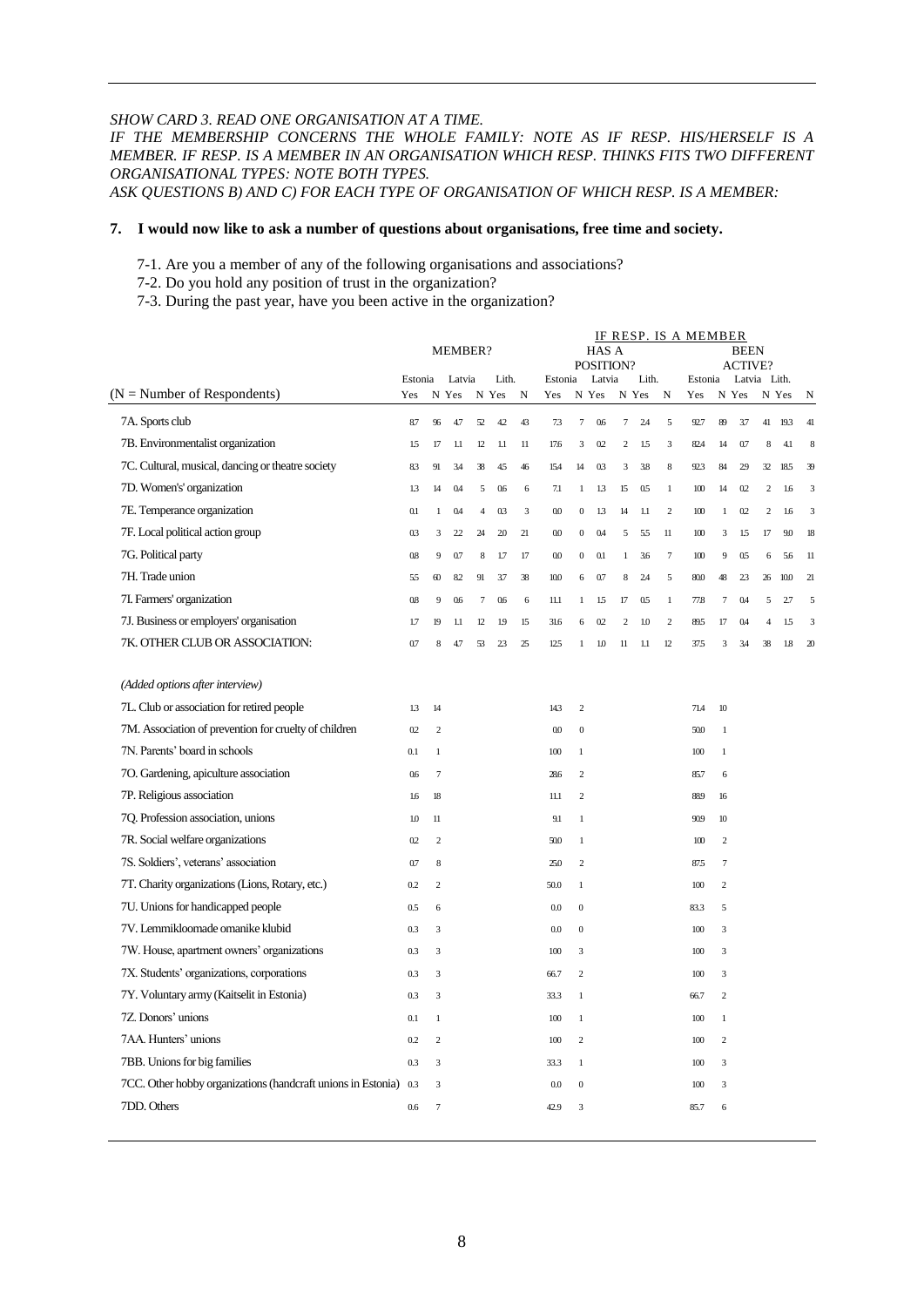#### *SHOW CARD 4. READ ONE LINE AT A TIME AND NOTE ANSWER. "DK" NOTED AS 88.*

#### **8. How often do you usually speak to others about political and societal matters?**

|    |                                                  | Estonia | Latvia | Lith. |
|----|--------------------------------------------------|---------|--------|-------|
| 1. | Almost every day                                 | 28.1    | 35.6   | 21.6  |
| 2. | A few times a week                               | 29.5    | 31.2   | 26.4  |
| 3. | A few times a month                              | 17.6    | 14.3   | 22.3  |
| 4. | A few times a year                               | 5.5     | 3.2    | 8.3   |
| 5. | Never or almost never<br>IF 5, GO TO QUESTION 12 | 17.0    | 15.3   | 20.4  |
| 6. | DK/NA                                            | 2.3     | 0.4    | 1.0   |
|    | <b>Total N of Respondents</b>                    | 1.100   | 1.116  | 1.103 |
|    |                                                  |         |        |       |

#### **9. When you speak to others about political and societal matters, how often does it happen that you have different opinions? Does it happen very often, fairly often, fairly seldom, very seldom or never?**

|                |                               | Estonia | Latvia | Lith. |
|----------------|-------------------------------|---------|--------|-------|
| 1              | Very often                    | 4.7     | 4.5    | 6.7   |
| 2              | Fairly often                  | 21.9    | 23.7   | 28.2  |
| 3              | Fairly seldom                 | 43.5    | 28.6   | 35.2  |
| $\overline{4}$ | Very seldom                   | 20.3    | 19.5   | 18.1  |
| 5              | Never                         | 4.7     | 5.6    | 4.7   |
| 8              | DK                            | 4.9     | 18.1   | 7.1   |
|                | <b>Total N of Respondents</b> | 1.100   | 1.116  | 1.103 |

#### **10. If you think about the persons you usually speak to about political and societal matters, roughly how many are they?**

|                | Number of Persons |
|----------------|-------------------|
| 10A. Estonia   | 5.30              |
| 10B. Latvia    | 5.88              |
| 10C. Lithuania | 9.26              |

#### **11. To what extent do they know each other?**

|    |                               | Estonia | Latvia | Lith. |
|----|-------------------------------|---------|--------|-------|
| 1. | All, or almost all of them    | 81.1    | 64.2   | 66.2  |
| 2. | Some of them                  | 9.4     | 15.1   | 23.0  |
| 3. | None or few of them           | 5.0     | 3.5    | 4.2   |
| 4. | DK                            | 4.5     | 17.2   | 6.6   |
|    | <b>Total N of Respondents</b> | 913     | 1.116  | 878   |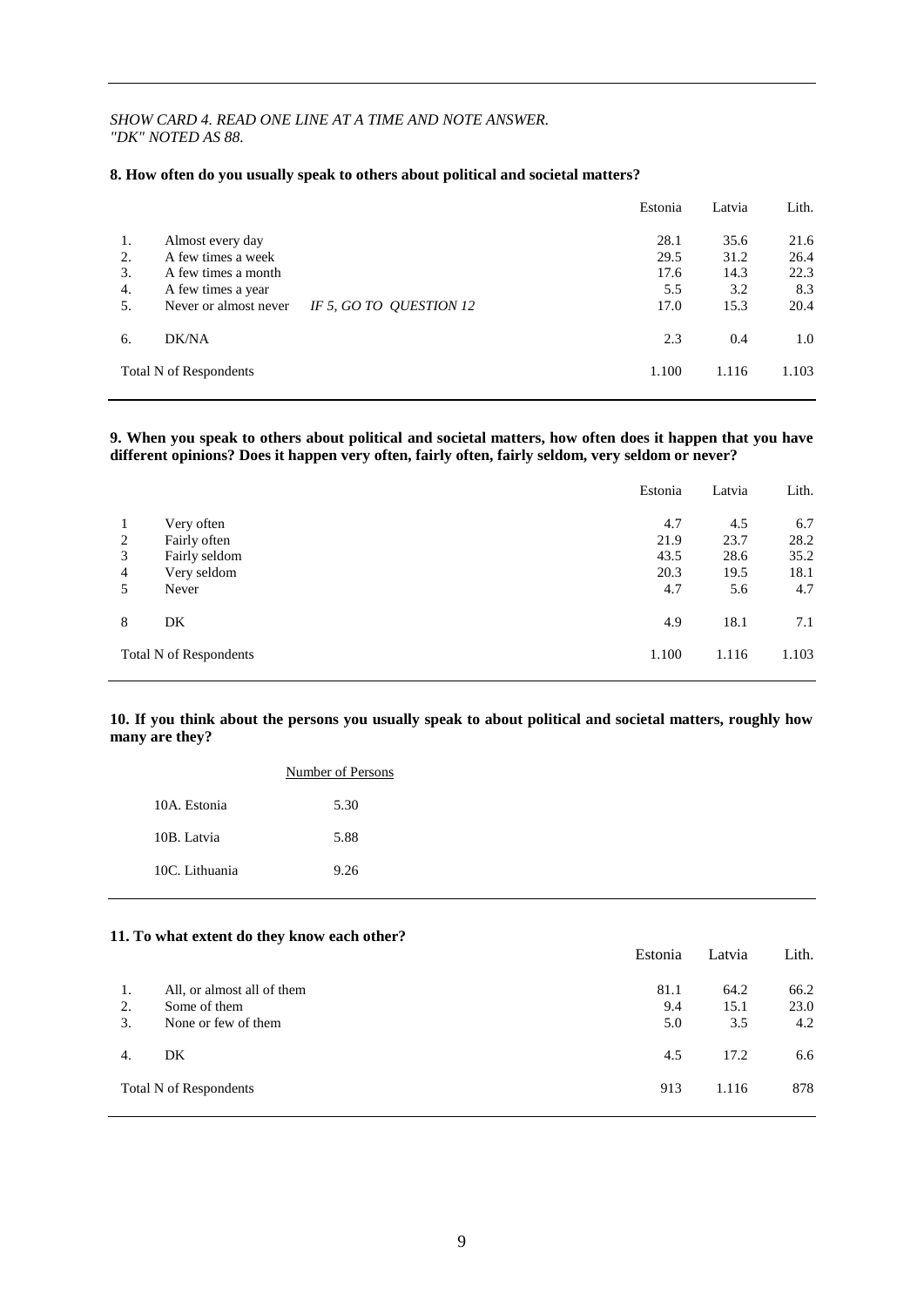0 ---------1 ---------2--------- 3 ---------4--------- 5 -------- 6 ---------7--------- 8 ---------9 --------- 10

*Not at all Very effective effective*

*SHOW CARD 5. READ ONE LINE AT A TIME AND NOTE ANSWER. "DK" NOTED AS 88.*

**12. There are many opinions on how one can effectively influence decisions in society. I have here a list of a few ways that are used, and I would like to ask how effective you think that they are.**

| $(M = Mean; Md = Median; Mo = Mode)$                     |      | Estonia<br>M Md Mo |                |        | Latvia<br>M Md Mo |                |      | Lith.<br>M Md Mo |             |
|----------------------------------------------------------|------|--------------------|----------------|--------|-------------------|----------------|------|------------------|-------------|
| 12A. Working in political parties                        | 4.53 | $\sim$             |                | 4.57   | $\overline{4}$    | - 1            | 4.97 |                  | $5 \quad 1$ |
| 12B. Working in local action groups                      | 4.28 | 4                  | $\frac{1}{2}$  | 3.48   | $\overline{4}$    | $\overline{1}$ | 4.48 |                  | $5 \quad 1$ |
| 12C. Working in trade unions                             | 4.29 | $\overline{4}$     | $\overline{1}$ | 3.38   | 3                 | $\overline{1}$ | 4.57 |                  | $5 \quad 1$ |
| 12D. Voting in elections                                 | 5.60 | $\sim$             | $\overline{1}$ | 5.06   | 5                 | $\overline{1}$ | 7.40 |                  | 8 10        |
| 12E. Personally contacting influential people            | 4.57 | $\overline{4}$     | $\overline{1}$ | 4.25   | $\overline{4}$    | $\overline{1}$ | 6.24 |                  | 7 10        |
| 12F. Working to get attention by the press, radio and TV | 5.85 | 6                  |                | 8 5.40 | .5                | .5             | 7.86 |                  | 9 10        |
| 12G. Participating in public demonstrations              | 3.48 | $\overline{3}$     | $\overline{1}$ | 3.60   | $\overline{3}$    | $\overline{1}$ | 4.91 |                  | $5 \quad 1$ |
| 12H. Participating in illegal protest activities         | 2.33 |                    |                | 2.22   |                   |                | 3.96 |                  | $3 \quad 1$ |
|                                                          |      |                    |                |        |                   |                |      |                  |             |

*SHOW CARD 6. READ ONE LINE AT A TIME AND NOTE ANSWER. "DK" NOTED AS 88.*

#### **13. In general, how interested are you in politics? Which of the answers on this card applies best to you?**

#### **Are you: Very interested, fairly interested, not very interested or not at all interested in politics?**

|                  |                               | Estonia | Latvia | Lith. |
|------------------|-------------------------------|---------|--------|-------|
| 1.               | Very interested               | 9.6     | 10.2   | 7.7   |
| 2.               | Fairly interested             | 36.1    | 31.5   | 34.8  |
| 3.               | Not very interested           | 39.7    | 44.2   | 40.8  |
| $\overline{4}$ . | Not at all interested         | 14.2    | 13.6   | 15.5  |
| .5.              | DK/NA                         | 0.4     | 0.4    | 1.2   |
|                  | <b>Total N of Respondents</b> | 1.100   | 1.116  | 1.103 |

#### **14. Do you personally regard yourself as a supporter of any political party, or do you have no such attitude towards any party?**

|                                       | Estonia | Latvia | Lith. |
|---------------------------------------|---------|--------|-------|
| Strong supporter of a political party | 13.0    | 11.4   | 4.2   |
| Weak supporter of a political party   | 17.5    | 24.9   | 20.6  |
| Not a supporter to a political party  | 65.0    | 61.0   | 68.7  |
| DK                                    | 4.5     | 2.7    | 6.5   |
| Total N of Respondents                | 1.100   | 1.116  | 1.103 |
|                                       |         |        |       |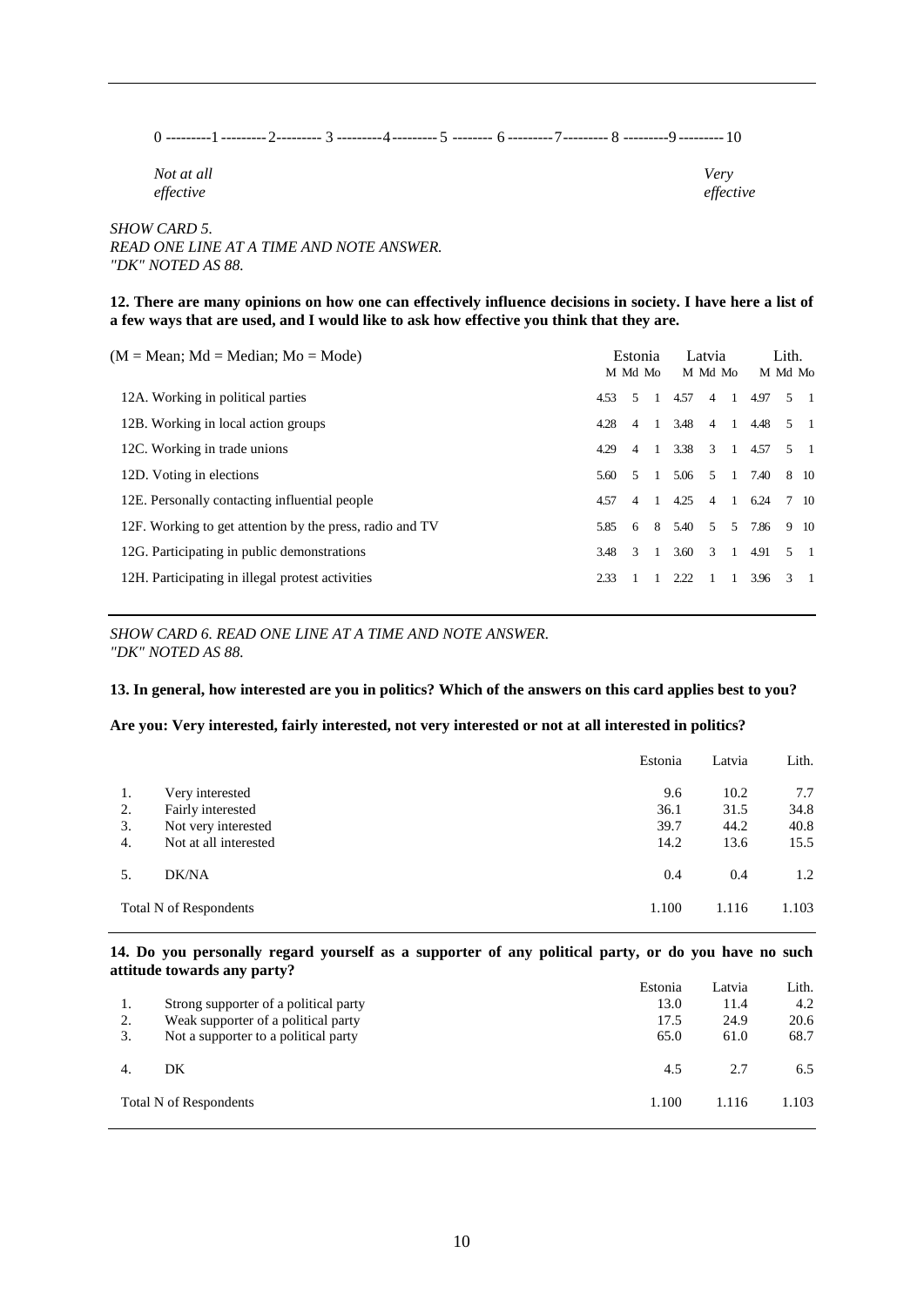#### *SHOW CARD 7. READ ONE LINE AT A TIME AND NOTE ANSWER. "DK" NOTED AS 88.*

#### **15. For each political party, mark a position on the scale 1 to 5 indicating how close they are to your own political orientation.**

1 ---------2 ---------3--------- 4 ---------5

| Very far | Very  |
|----------|-------|
| from     | close |

| 15A. ESTONIA: POLITICAL PARTIES | <b>MEAN VALUE</b> |
|---------------------------------|-------------------|
|                                 |                   |

| a. Reformierakond                          | 2.36 |
|--------------------------------------------|------|
| b. Keskerakond                             | 2.70 |
| c. Mõõdukad                                | 2.77 |
| d. Isamaaliit                              | 2.60 |
| e. Koonderakond                            | 2.07 |
| f. Pensionäride ja perede liit             | 2.73 |
| g. Eestimaa Ühendatud Rahvapartei          | 1.88 |
| h. Rahvaerakond                            | 2.10 |
| i. Eestimaa Sotsiaaldemokraatlik Tööpartei | 1.70 |
| j. Eesti Maarahva Erakond                  | 2.73 |
| k. Maaliit                                 | 2.57 |

#### 15B. LATVIA: POLITICAL PARTIES

| a. Latvia's Way                    | 2.07 |
|------------------------------------|------|
| b. People's Party for Harmony      | 1.79 |
| c. New Party                       | 1.88 |
| d. People's Party                  | 2.28 |
| e. Latvian Social Democrats' Union | 2.05 |
| f. For Fatherland and Freedom      | 1.96 |
| g. Latvian Farmers' Union          | 1.94 |

#### 15C. LITHUANIA: POLITICAL PARTIES

| a. Motherland Union - Lithuanian Conservatives | 3.42 |
|------------------------------------------------|------|
| b. Lithuanian Democratic Labour Party          | 3.56 |
| c. Lithuanian Christian Democrats              | 3.72 |
| d. Lithuanian Social Democratic Party          | 3.87 |
| e. Lithuanian Center Union                     | 3.87 |
| f. Lithuanian Liberals                         | 3.94 |
| g. New Union                                   | 4.05 |
|                                                |      |

|    | 16. Have you ever participated in a demonstration (IN LAST 5 YEARS)? | Estonia | Latvia | Lith. |
|----|----------------------------------------------------------------------|---------|--------|-------|
|    |                                                                      |         |        |       |
|    | Yes                                                                  | 4.4     | 7.3    | 5.8   |
| 2. | No, never                                                            | 94.6    | 92.4   | 94.2  |
|    | Total N of Respondents                                               | 1.100   | 1.116  | 1.098 |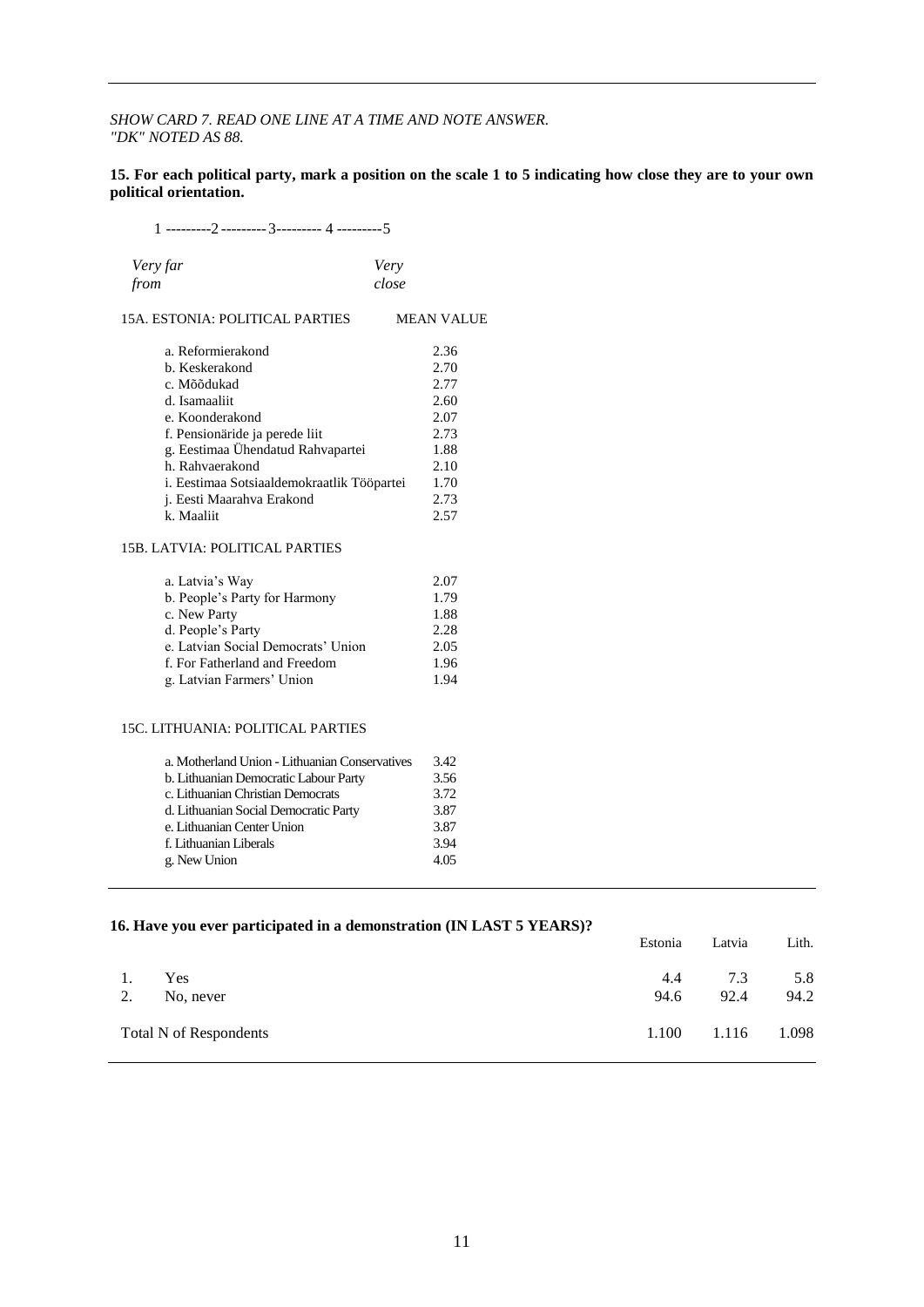|          |                               | Estonia     | Latvia       | Lith.       |
|----------|-------------------------------|-------------|--------------|-------------|
| 1.<br>2. | Yes<br>No, never              | 3.7<br>97.5 | 12.2<br>87.4 | 7.3<br>92.7 |
| 3.       | DK/NA                         |             | 0.4          |             |
|          | <b>Total N of Respondents</b> | 1.100       | 1.116        | 1.096       |

#### **17. Have you ever contacted any person in a responsible position in order to influence a political or societal decision?**

#### **18. Have you ever spoken in front of a meeting of a club or organisation?**

|    |                               | Estonia | Latvia | Lith. |
|----|-------------------------------|---------|--------|-------|
| 1. | Yes, gave a speech            | 11.6    | 4.4    | 4.1   |
| 2. | Yes, took part in discussion  | 10.9    | 6.8    | 5.5   |
| 3. | No, never                     | 75.5    | 90.5   | 90.5  |
| 4. | DK/NA                         | 2.0     | 0.1    |       |
|    | <b>Total N of Respondents</b> | 1.100   | 1.136  | 1.100 |

#### *IF BOTH SPEECH AND DISCUSSION: CODE AS SPEECH.*

#### **19. Have you ever written an article or a letter to the editor of a newspaper or magazine?**

|    |                               | Estonia | Latvia | Lith. |
|----|-------------------------------|---------|--------|-------|
| 1. | Yes, article                  | 8.0     | 4.5    | 3.5   |
| 2. | Yes, a letter to the editor   | 1.7     | 3.5    | 2.3   |
| 3. | No, never                     | 89.3    | 92.0   | 94.2  |
| 4  | DK/NA                         | 1.0     | 0.1    |       |
|    | <b>Total N of Respondents</b> | 1.100   | 1.116  | 1.100 |

*IF BOTH LETTER TO THE EDITOR AND ARTICLE: CODE AS ARTICLE.*

#### **20. How often do you usually attend church services?**

|                                                                                 | Estonia | Latvia | Lith. |
|---------------------------------------------------------------------------------|---------|--------|-------|
| Never or seldom                                                                 | 31.4    | 39.2   | 12.5  |
| Less than once a month                                                          | 7.0     | 8.3    | 14.2  |
| About once a month                                                              | 4.4     | 6.6    | 9.7   |
| A couple of times a month                                                       | 2.2     | 5.3    | 11.4  |
| Once a week                                                                     | 3.4     | 4.9    | 10.2  |
| Only at special celebration days such<br>as Christmas, Easter, wedding, funeral |         |        |       |
| ceremonies, etc.                                                                | 49.2    | 34.1   | 41.9  |
| DK/NA                                                                           | 3.4     | 1.5    |       |
| Total N of Respondents                                                          | 1.100   | 1.116  | 1.103 |
|                                                                                 |         |        |       |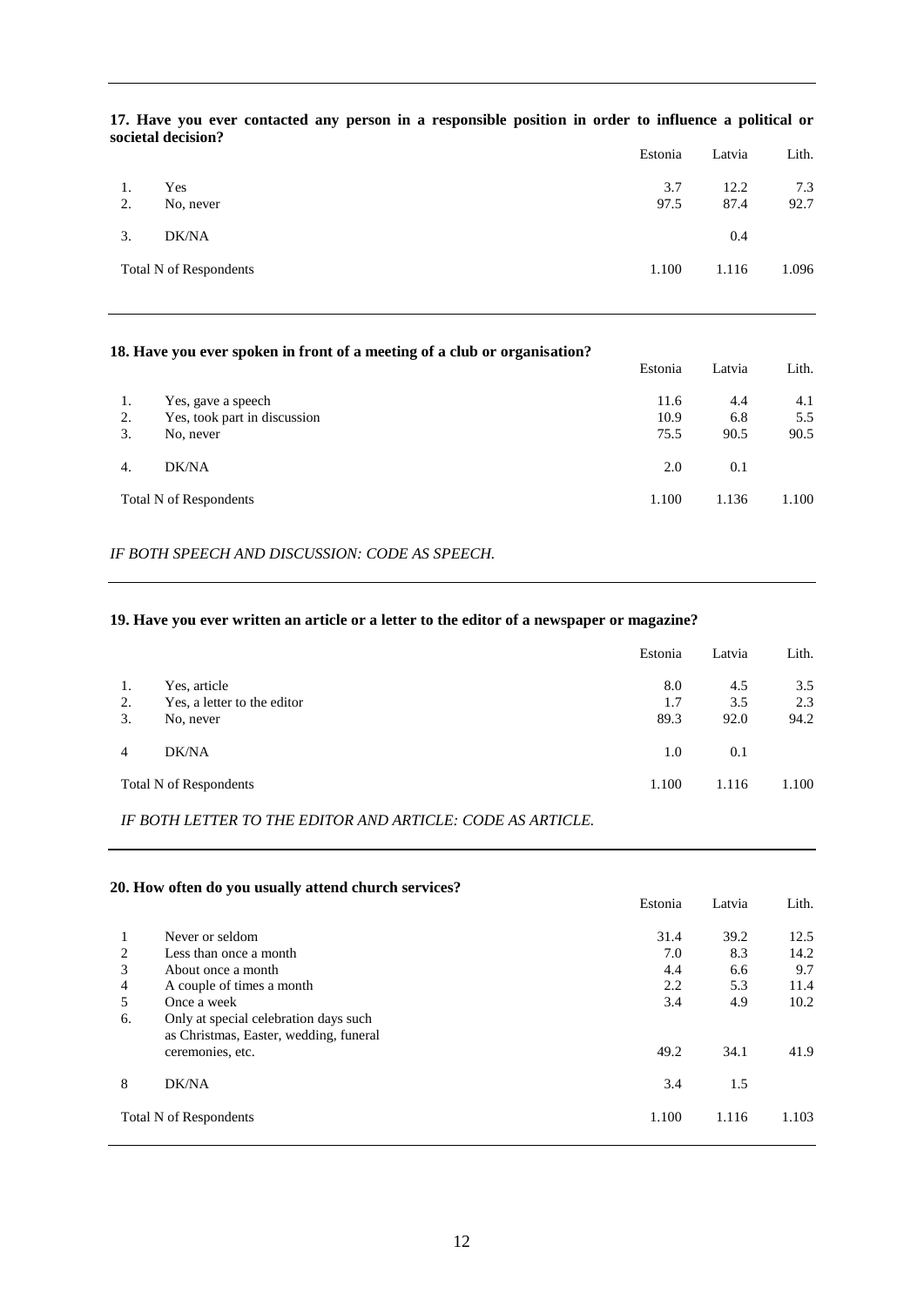|    | $\mu$ . Which religious denomination ao you belong to. | Estonia | Latvia | Lith. |
|----|--------------------------------------------------------|---------|--------|-------|
| 1. | <b>CATHOLIC</b>                                        | 2.8     | 22.7   | 85.9  |
| 2. | <b>PROTESTANT</b>                                      | 30.8    | 27.9   | 0.4   |
| 3. | <b>RUSSIAN-ORTHODOX</b>                                | 23.1    | 25.7   | 6.7   |
| 4. | <b>OTHER</b>                                           | 3.3     | 6.6    | 1.6   |
| 5. | <b>NONE</b>                                            | 36.6    | 15.4   | 5.4   |
| 8  | DK/NA                                                  | 3.4     | 1.7    |       |
|    | <b>Total N of Respondents</b>                          | 1.100   | 1.116  | 1.103 |

#### **21. Which religious denomination do you belong to?**

#### **22. Do you usually do any of the following as a leisure activity:** *IF YES***: Sometimes or often?**

|                                            | 22A. Visiting relatives                                                       | Estonia                             | Latvia                               | Lith.                        |
|--------------------------------------------|-------------------------------------------------------------------------------|-------------------------------------|--------------------------------------|------------------------------|
| 1.<br>2.<br>3.                             | YES, OFTEN<br>YES, SOMETIMES<br>N <sub>O</sub>                                | 49.7<br>43.2<br>6.9                 | 34.7<br>52.4<br>12.7                 | 33.5<br>59.2<br>7.3          |
| 8.                                         | DK/NA                                                                         | 0.2                                 | 0.2                                  |                              |
|                                            | <b>Total N of Respondents</b>                                                 | 1.100                               | 1.116                                | 1.103                        |
|                                            | 22B. Having relatives over for a visit                                        | Estonia                             | Latvia                               | Lith.                        |
| $\mathbf{1}$<br>$\sqrt{2}$<br>3<br>8       | YES, OFTEN<br>YES, SOMETIMES<br>NO.<br>DK/NA                                  | 41.0<br>49.8<br>$8.8\,$<br>0.4      | 32.3<br>56.2<br>11.4<br>0.2          | 29.0<br>65.6<br>5.4          |
|                                            | <b>Total N of Respondents</b>                                                 | 1.100                               | 1.116                                | 1.103                        |
|                                            | 22C. Visiting friends and acquaintances                                       | Estonia                             | Latvia                               | Lith.                        |
| $\mathbf{1}$<br>$\sqrt{2}$<br>3<br>$\,8\,$ | YES, OFTEN<br>YES, SOMETIMES<br>NO<br>DK/NA                                   | 45.2<br>47.6<br>7.0<br>0.2          | 31.5<br>55.5<br>13.0<br>0.1          | 37.8<br>56.1<br>6.2          |
|                                            | <b>Total N of Respondents</b>                                                 | 1.100                               | 1.116                                | 1.103                        |
|                                            | 22D. Having friends and acquaintances over for a visit                        | Estonia                             | Latvia                               | Lith.                        |
| $\mathbf{1}$<br>$\sqrt{2}$<br>3<br>$\,8\,$ | YES, OFTEN<br>YES, SOMETIMES<br>NO.<br>DK/NA<br><b>Total N of Respondents</b> | 43.4<br>49.8<br>6.6<br>0.2<br>1.100 | 30.9<br>56.5<br>12.5<br>0.1<br>1.116 | 38.5<br>56.3<br>5.2<br>1.103 |
|                                            |                                                                               |                                     |                                      |                              |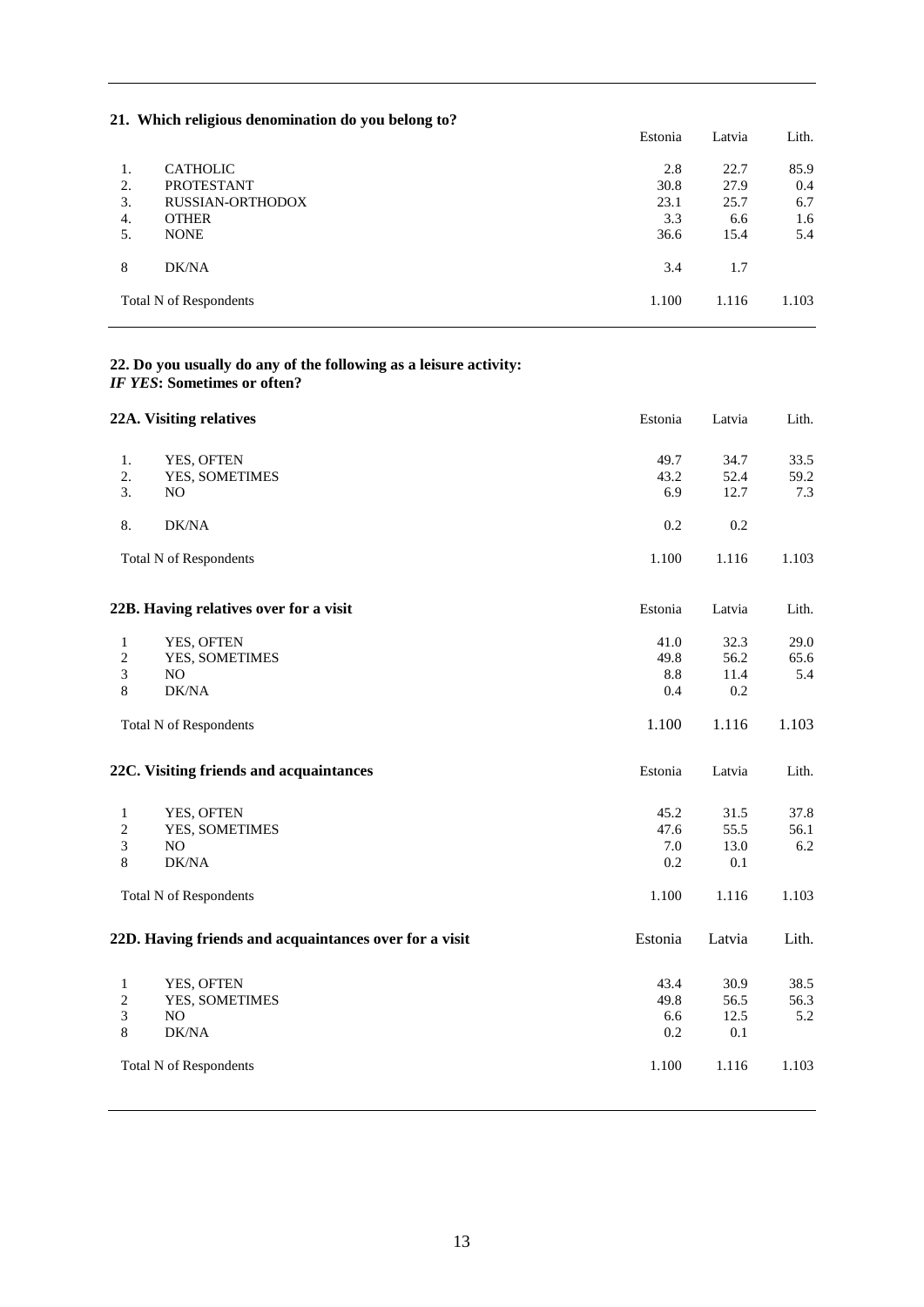#### **23. How often do you usually do any of the following:**

#### **23A. Socializing with people whom you do not know particularly well**

|                |                               |       | Estonia Latvia | Lith. |
|----------------|-------------------------------|-------|----------------|-------|
| $\mathbf{1}$   |                               |       | 51.9           | 20.5  |
| 2              |                               |       | 37.3           | 52.9  |
| $\mathcal{E}$  |                               |       | 10.4           | 24.3  |
| 8 <sup>2</sup> | DK/NA                         | 1.7   | 0.4            | 2.3   |
|                | <b>Total N of Respondents</b> | 1.100 | 1.116          | 1.103 |

#### **23B. Socializing with people who have a different lifestyle to yours**

|                |                        |       | Estonia Latvia | Lith. |
|----------------|------------------------|-------|----------------|-------|
| $\overline{1}$ |                        |       | 47.3           | 18.8  |
| $\mathcal{L}$  |                        |       | 38.4           | 44.6  |
| 4              |                        |       | 11.8           | 28.9  |
| 8              | DK/NA                  | 4.2   | 2.4            | 7.7   |
|                | Total N of Respondents | 1.100 | 1.116          | 1.103 |

#### **23C. Socializing with people who are born in another country than you**

|   |                        | Estonia | Latvia | Lith. |
|---|------------------------|---------|--------|-------|
|   |                        |         | 56.5   | 10.5  |
|   |                        | . 36.3  | 30.6   | 30.2  |
|   |                        |         | 9.1    | 52.9  |
| 8 | DK/NA                  | 2.3     | 3.9    | 6.3   |
|   | Total N of Respondents | 1.100   | 1.116  | 1.103 |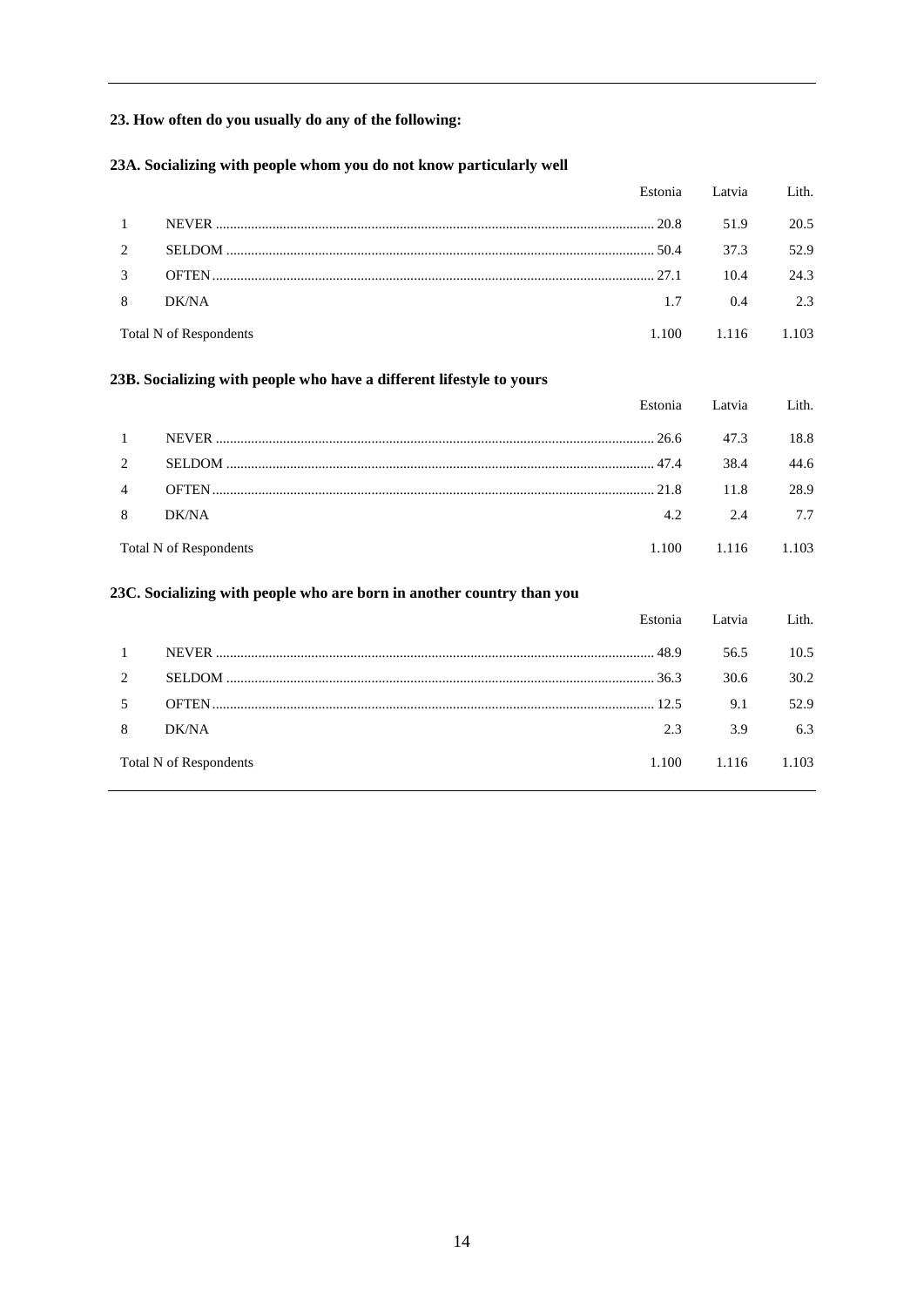**24. As you know, people sometimes need help with various matters. If you were to do anything of the following, do you have any personal acquaintance or person you are close to from whom you could easily get help with the following:**

#### **24A. Construction or handyman help**

|                                   | Estonia Latvia Lith. |      |
|-----------------------------------|----------------------|------|
|                                   | 73.0                 | 64.6 |
| 2 NO $\sim$ MO $\sim$ $\sim$ 23.7 |                      | 31.0 |
| 8 DK/NA                           | 33                   | 4.4  |
| <b>Total N of Respondents</b>     | 1.100 1.116 1.103    |      |

#### **24B. Getting products on better terms than in ordinary stores**

|                |                        |        | Estonia Latvia | Lith. |
|----------------|------------------------|--------|----------------|-------|
| $\overline{1}$ |                        | . 27.5 | 40.9           | 27.8  |
| 2              |                        | . 72.5 | 52.8           | 62.0  |
| -8             | DK/NA                  |        | 6.4            | 10.2  |
|                | Total N of Respondents | 1.100  | 1.116          | 1.103 |

#### **24C. Arranging a large ceremony or party**

|                |                        |        | Estonia Latvia | Lith. |
|----------------|------------------------|--------|----------------|-------|
| $\overline{1}$ | <b>YES</b>             | . 20.6 | 44.8           | 34.9  |
| 2              |                        | . 79.4 | 48.1           | 52.7  |
| -8             | DK/NA                  |        | 7.1            | 12.4  |
|                | Total N of Respondents | 1.100  | 1.116          | 1.103 |

#### **24D. Talking about confidential matters**

|          |                        |       | Estonia Latvia Lith. |      |
|----------|------------------------|-------|----------------------|------|
| $\sim$ 1 |                        |       | 67.3                 | 42.8 |
|          |                        |       | 28.8                 | 46.1 |
| 8        | DK/NA                  |       | 39                   | 11.2 |
|          | Total N of Respondents | 1.100 | 1.116 1.103          |      |

#### **24E. Medical expertise**

|                        | Estonia Latvia Lith. |      |
|------------------------|----------------------|------|
|                        | 67.3                 | 55.9 |
|                        | 28.8                 | 37.2 |
| 8 DK/NA                | 39                   | 6.9  |
| Total N of Respondents | 1.100 1.116 1.103    |      |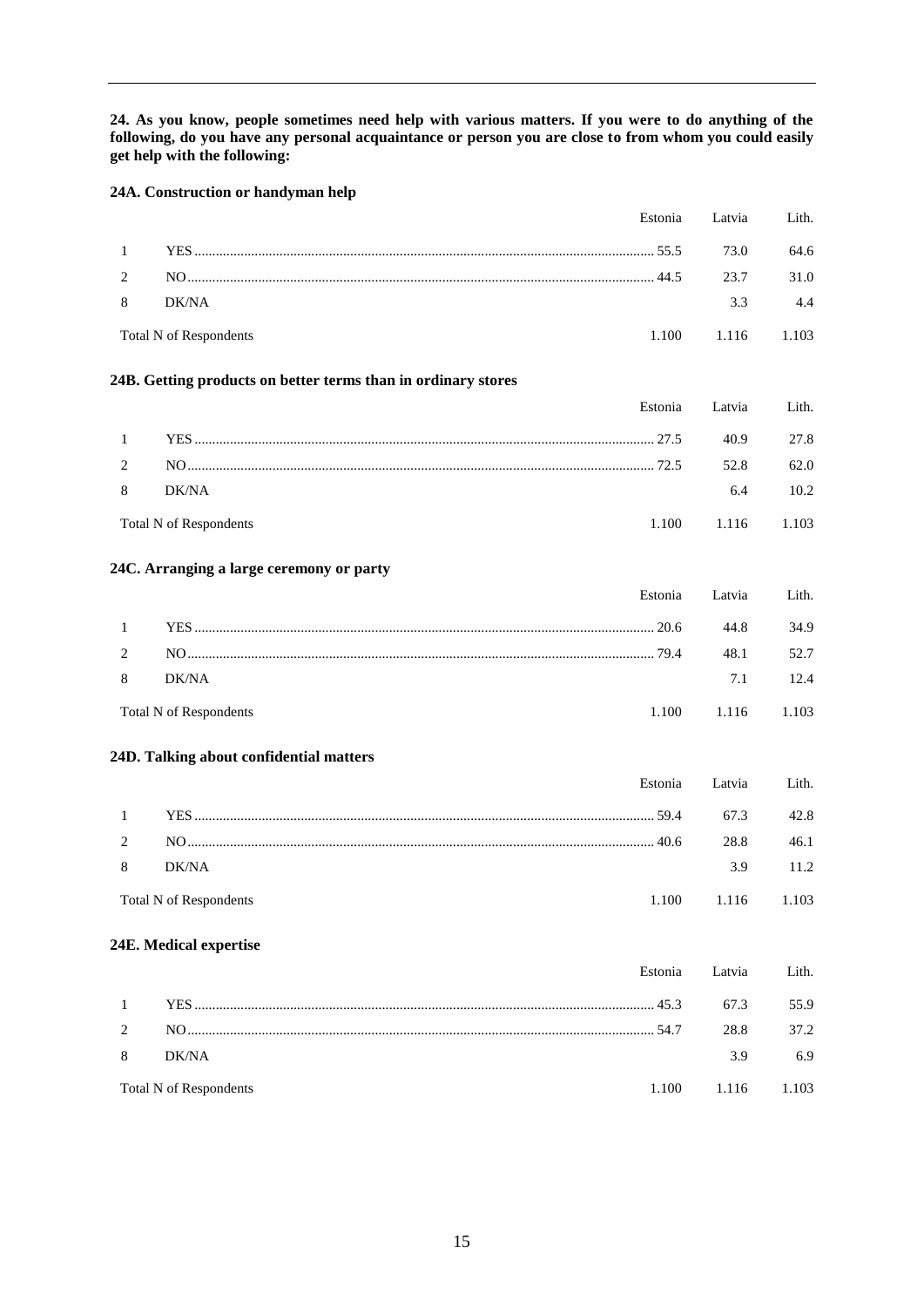#### 24F. Economical expertise

|            |                               |       | Estonia Latvia | Lith. |
|------------|-------------------------------|-------|----------------|-------|
| $1$ $\sim$ |                               |       | 40.9           | 28.0  |
|            |                               |       | 61.6           | 61.8  |
| 8          | DK/NA                         |       | 3.9            | 10.2  |
|            | <b>Total N of Respondents</b> | 1.100 | 1.116 1.103    |       |

# 24G. Legal expertise

|                | Estonia                                | Latvia | Lith. |
|----------------|----------------------------------------|--------|-------|
| 1              | 27.2                                   | 34.5   | 27.5  |
| $\overline{c}$ |                                        | 61.6   | 62.8  |
| 8              | DK/NA                                  | 3.9    | 9.7   |
|                | Total N of Respondents<br>1.100        |        | 1.103 |
|                | 24H. Computer expertise                |        |       |
|                | Estonia                                | Latvia | Lith. |
| 1              | 24.5                                   | 36.0   | 25.2  |
| 2              | 75.5                                   | 56.5   | 63.6  |
| 8              | DK/NA                                  | 7.4    | 11.2  |
|                | <b>Total N of Respondents</b><br>1.100 | 1.116  | 1.103 |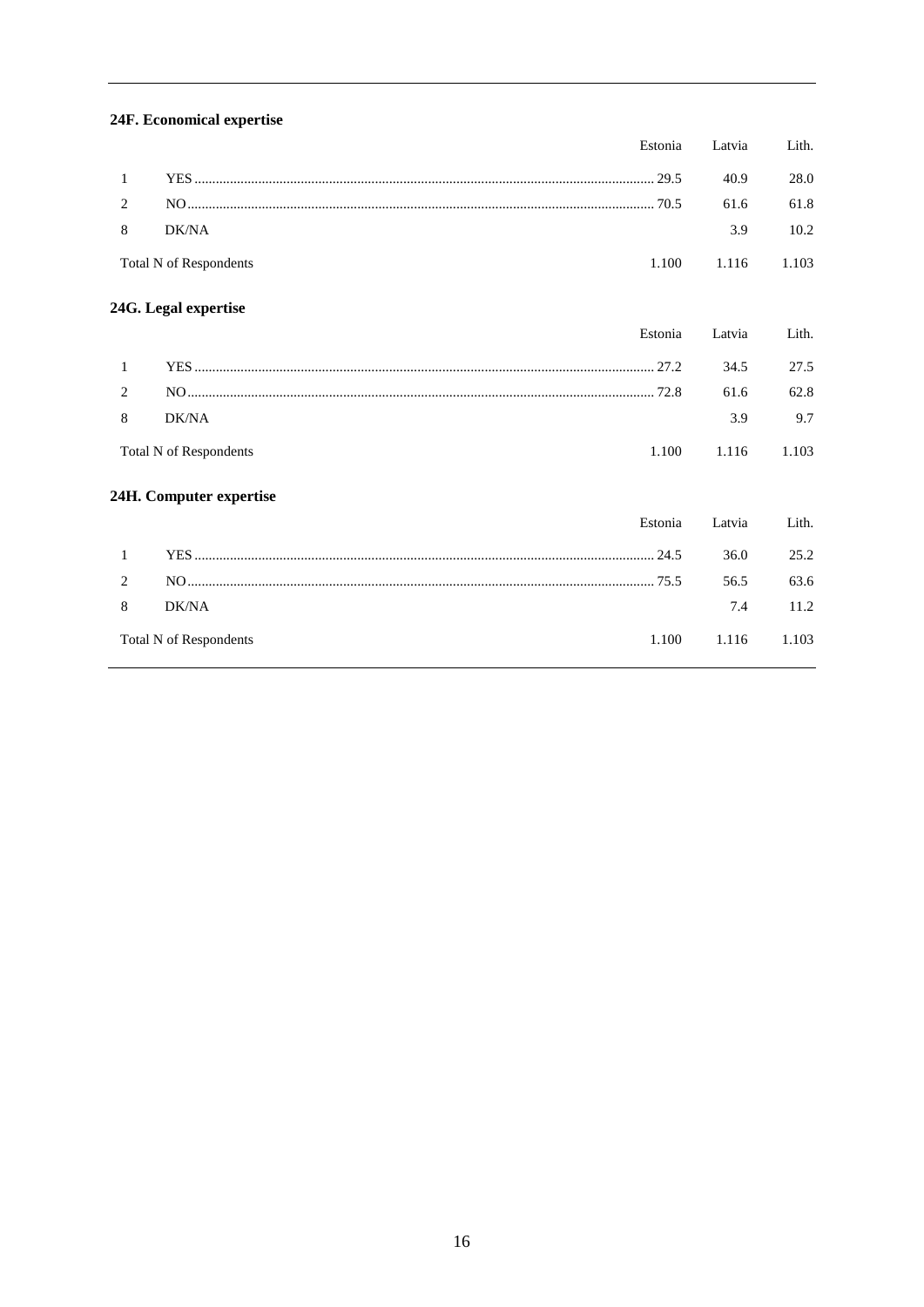#### **25. How many minutes a day do you, roughly, spend on the following activities:**

#### **25A. Reading about political and societal matters in daily papers**

|           | Time in average (in minute) |
|-----------|-----------------------------|
| Estonia   | 27.0                        |
| Latvia    | 26.6                        |
| Lithuania | 24.0                        |

#### **25B. Listening to or watching the news on radio or TV**

|           | Time in average (in minute) |
|-----------|-----------------------------|
| Estonia   | 53.8                        |
| Latvia    | 53.6                        |
| Lithuania | 48.9                        |

#### **25C. Listening to or watching programmes about politics and society on radio or TV**

| Time in average (in minute) |
|-----------------------------|
| 34.1                        |
| 33.8                        |
| 31.7                        |
|                             |

#### **25D. Using a computer**

|           | Time in average (in minute) |
|-----------|-----------------------------|
| Estonia   | 3.0                         |
| Latvia    | 0.5                         |
| Lithuania | 0.3                         |

#### *IF RESP. DOES NOT USE A COMPUTER (0 ON E) GO TO QUESTION 28*

#### **25F. Using the Internet**

|           | Time in average (in minute) |
|-----------|-----------------------------|
| Estonia   | 17.6                        |
| Latvia    | 0.3                         |
| Lithuania | 0 <sub>1</sub>              |

*OF RESP. DOES NOT USE THE INTERNET (0 ON F) GO TO QUESTION 28*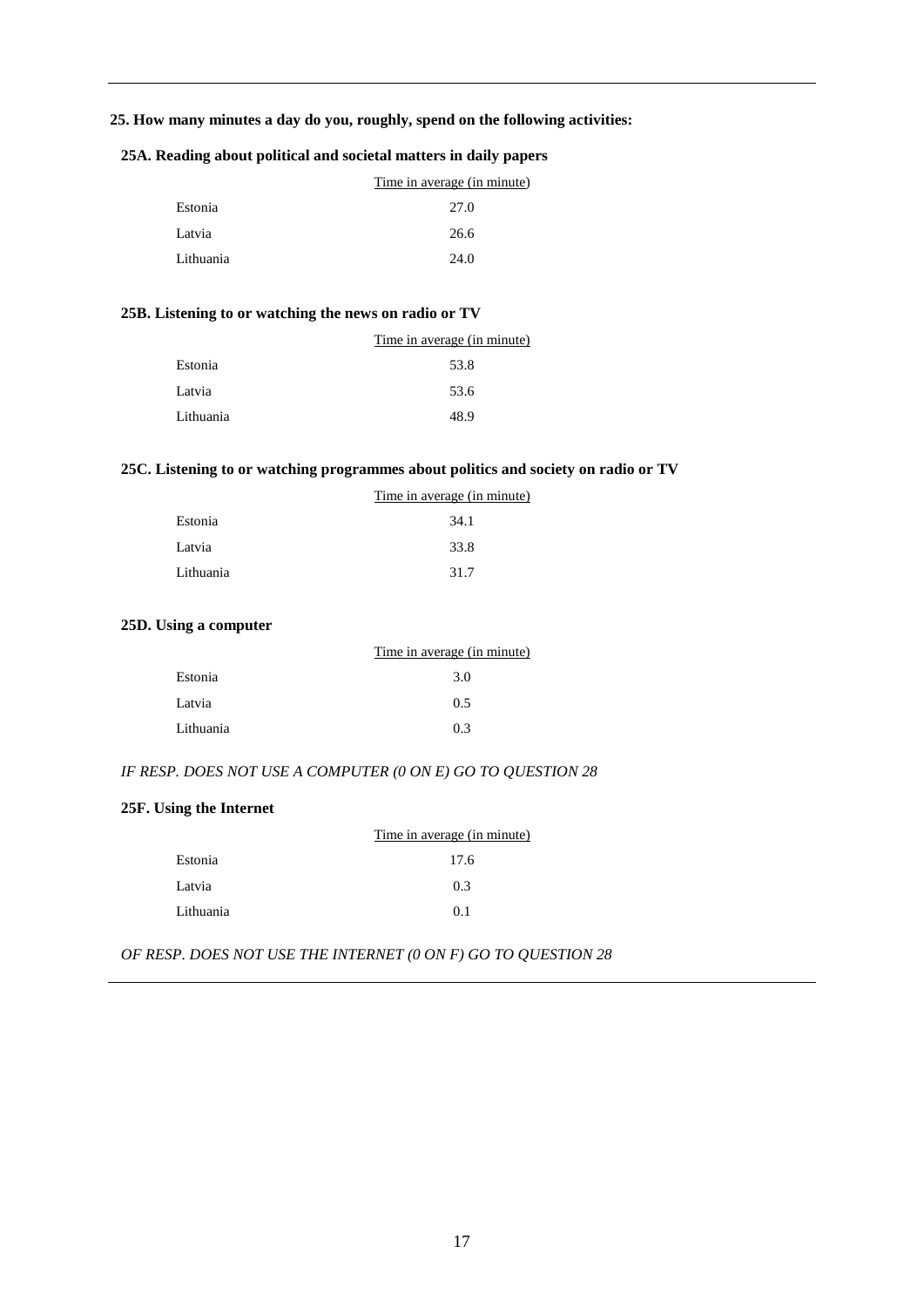**26. How often do you usually use the Internet to obtain information about political and societal matters? Do you usually do it very often, fairly often, fairly seldom, very seldom or never?**

|                          | Estonia                         | Latvia | Lith. |
|--------------------------|---------------------------------|--------|-------|
|                          |                                 | 0.3    | 3.2   |
| $\mathfrak{D}$           |                                 | 0.2    | 5.3   |
| 3                        |                                 | 0.4    | 7.4   |
| 4                        |                                 | 1.2.   | 8.5   |
| $\overline{\phantom{1}}$ |                                 | 2.6    | 27.7  |
| 8                        |                                 | 95.4   | 47.9  |
|                          | Total N of Respondents<br>1.100 | 1.116  | 94    |

**27. During the past year, have you ever used the Internet in connection with some activity intended to bring about improvements or resist deterioration in society?**

|              |                        | Estonia Latvia Lith |      |
|--------------|------------------------|---------------------|------|
| $\mathbf{1}$ |                        | 0.5                 | 14.6 |
| $2^{\circ}$  |                        | 4.0                 | 854  |
| 8            |                        | 95.4                |      |
|              | Total N of Respondents | 1.100 1.116         | 48   |

0 ---------1 ---------2--------- 3 ---------4--------- 5 -------- 6 ---------7--------- 8 ---------9 --------- 10

*Not at all important Very important*

*SHOW CARD 8. READ ONE LINE AT A TIME AND NOTE ANSWER. "DK" NOTED AS 88.*

**28. People have different opinions about which societal issues that are the most urgent. How important do you personally consider it to be to bring about improvements or resist deterioration in each of the following areas:** Estonia Latvia Lith.

|                                             |      | Estonia |                |            | Latvia         |               |            | Lith.         |      |
|---------------------------------------------|------|---------|----------------|------------|----------------|---------------|------------|---------------|------|
| $(M = Mean; Md = Median; Mo = Mode)$        |      | M Md Mo |                |            | M Md Mo        |               |            | M Md Mo       |      |
| 28A. Housing                                | 8.23 |         |                | 9 10 6.36  |                | 7 1           | 9.12 10 10 |               |      |
| 28B. Consumer issues                        | 8.59 |         | $10 \quad 10$  | 8.07       |                | 9 1           | 8.45 10 10 |               |      |
| 28C. Health and medical care                | 9.38 | 10      | - 10           | 9.21       | 10             | - 10          | 9.48       | 10 10         |      |
| 28D. Child care                             | 9.45 |         | $10 \quad 10$  | 9.36 10 10 |                |               | 9.05       | $10 \quad 10$ |      |
| 28E. Schools and education                  | 9.41 | 10      | - 10           | 9.32       | 10             | - 10          | 9.08       | $10 \quad 10$ |      |
| 28F. Equality between women and men         | 7.20 | 8       | 10             | 7.04       | 8              | 10            | 7.51       |               | 9 10 |
| 28G. Conditions in other countries          | 5.22 | .5      | $\mathfrak{L}$ | 5.23       | $\mathfrak{F}$ | $\mathcal{F}$ | 7.31       |               | 8 10 |
| 28H. Freedoms and liberties in this country | 9.12 | 10      | - 10           | 8.59       | - 10           | -10           | 8.73       | 10 10         |      |
|                                             |      |         |                |            |                |               |            |               |      |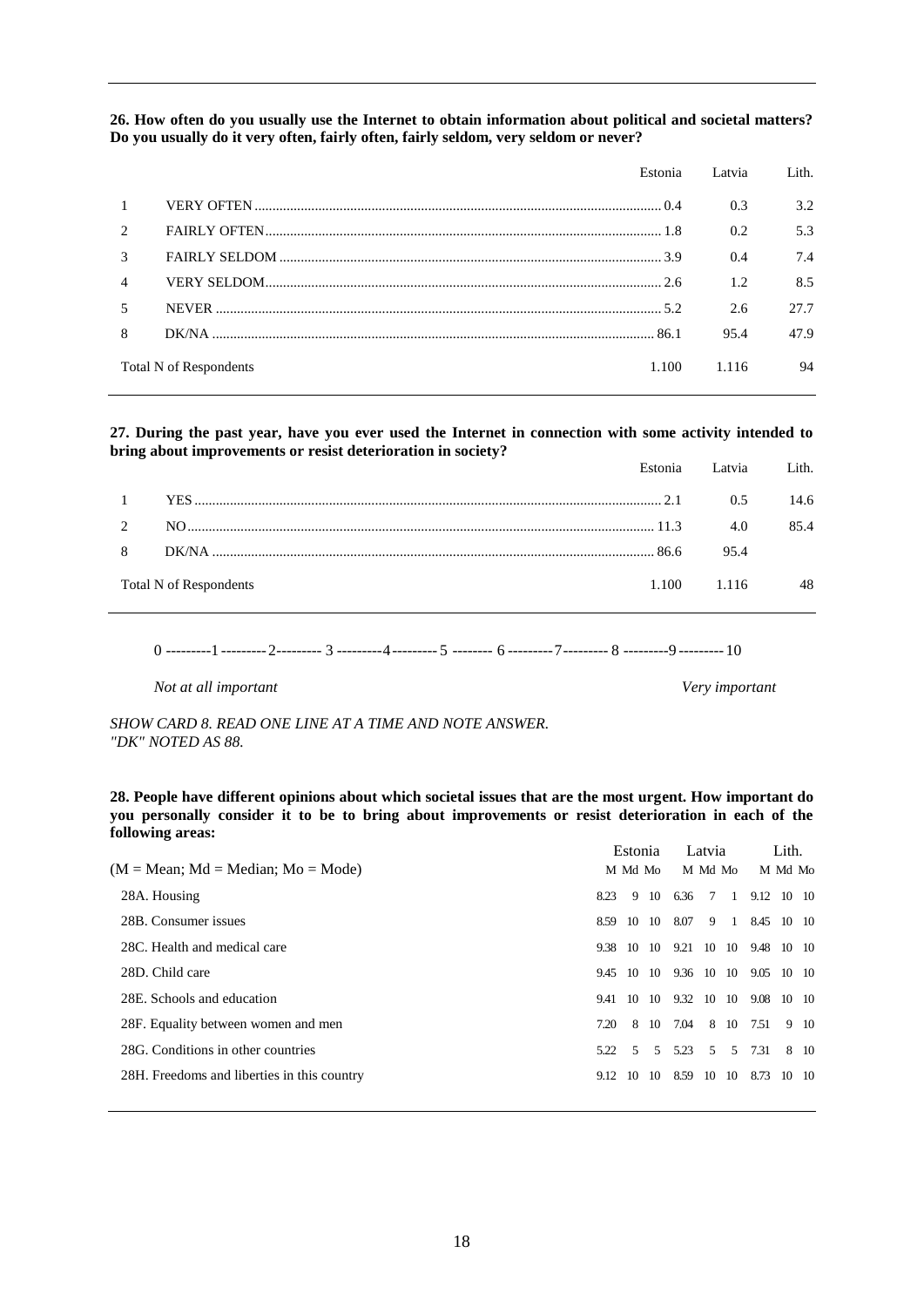#### *SHOW CARD 9. READ ONE LINE AT A TIME AND NOTE ANSWER. "DK" NOTED AS 88.*

#### **29. There are different ways of attempting to bring about improvements or resist deterioration in society. During the past year, have you done any of the following.**

*READ ONE ACTIVITY AT A TIME* 

#### **29A. Contacted politician**

|              | Estonia                                                | Latvia         | Lith. |
|--------------|--------------------------------------------------------|----------------|-------|
| $\mathbf{1}$ |                                                        | 7.6            | 4.1   |
| 2            |                                                        | 92.1           | 94.8  |
| 8            | DK/NA                                                  | 0.3            | 1.1   |
|              | <b>Total N of Respondents</b>                          | 1.100<br>1.116 | 1.103 |
|              | 29B. Contacted association or organisation             |                |       |
|              | Estonia                                                | Latvia         | Lith. |
| $\mathbf{1}$ |                                                        | 9.6            | 9.2   |
| 2            |                                                        | 89.7           | 89.1  |
| 8            | DK/NA                                                  | 0.7            | 1.6   |
|              | <b>Total N of Respondents</b>                          | 1.100<br>1.116 | 1.103 |
|              | 29C. Contacted official in central or local government |                |       |
|              | Estonia                                                | Latvia         | Lith. |
| $\mathbf{1}$ |                                                        | 21.1           | 13.8  |
| 2            |                                                        | 78.6           | 85.1  |
| 8            | DK/NA                                                  | 0.3            | 1.1   |
|              | <b>Total N of Respondents</b>                          | 1.100<br>1.116 | 1.103 |
|              | 29D. Worked in a political party                       |                |       |
|              | Estonia                                                | Latvia         | Lith. |
| 1            |                                                        | 1.0            | 2.5   |
| 2            |                                                        | 98.7           | 96.1  |

Total N of Respondents 1.100 1.116 1.103

8 DK/NA 0.3 1.4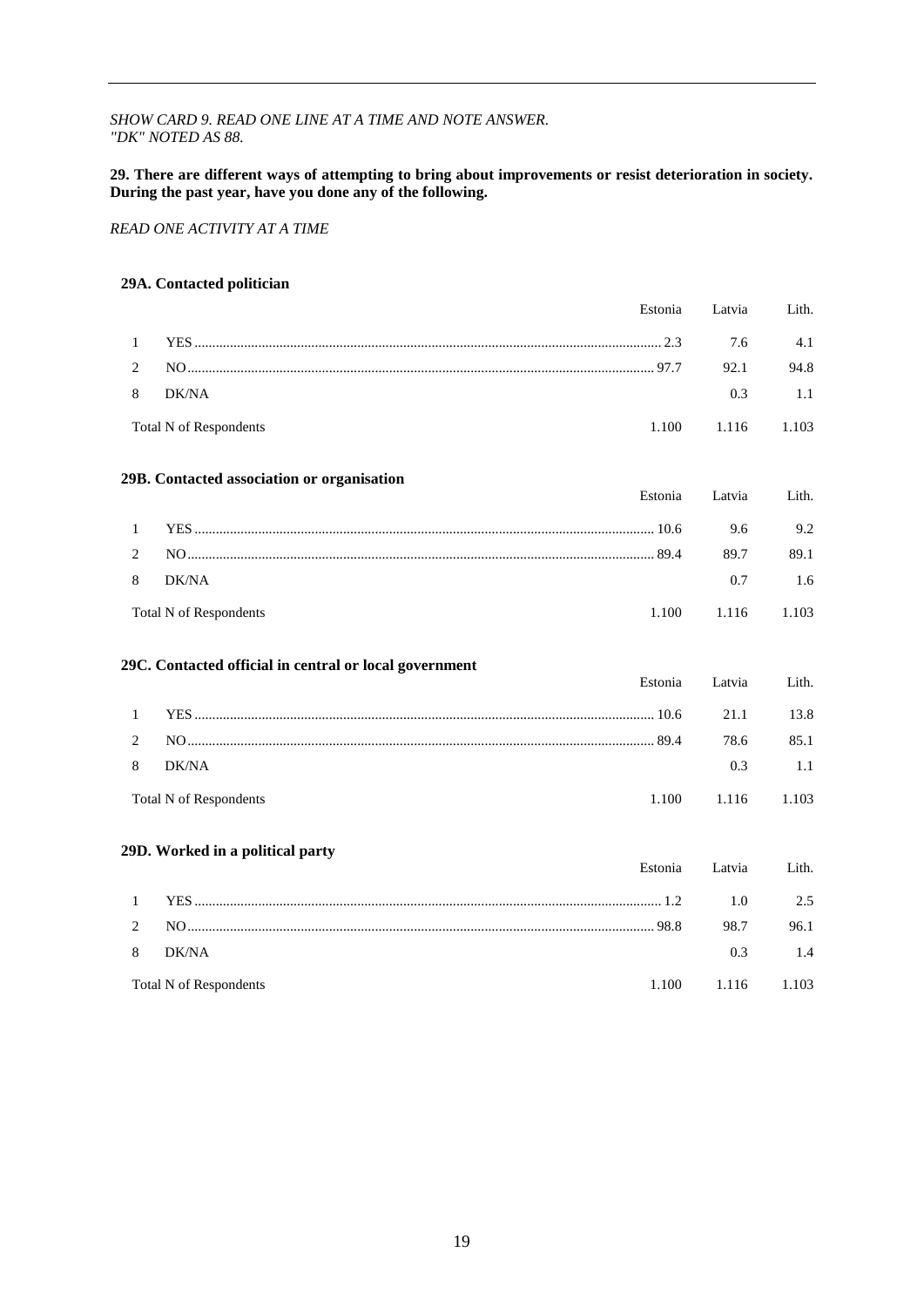|                | 29E. Worked in a political action group       |         |       |
|----------------|-----------------------------------------------|---------|-------|
|                | Estonia                                       | Latvia  | Lith. |
| $\mathbf{1}$   |                                               | 6.0     | 3.5   |
| 2              |                                               | 93.4    | 95.3  |
| 8              | DK/NA                                         | 0.6     | 1.2   |
|                | <b>Total N of Respondents</b><br>1.100        | 1.116   | 1.103 |
|                | 29F. Worked in another organisation           |         |       |
|                | Estonia                                       | Latvia  | Lith. |
| $\mathbf{1}$   |                                               | 6.0     | 4.4   |
| $\overline{c}$ |                                               | 93.4    | 94.3  |
| 8              | DK/NA                                         | 0.6     | 1.3   |
|                | <b>Total N of Respondents</b><br>1.100        | 1.116   | 1.103 |
|                | 29G. Worn or displayed campaign badge/sticker |         |       |
|                | Estonia                                       | Latvia  | Lith. |
| $\mathbf{1}$   |                                               | 1.3     | 2.2   |
| $\overline{c}$ |                                               | 98.4    | 96.8  |
| 8              | DK/NA                                         | 0.3     | 1.0   |
|                | <b>Total N of Respondents</b><br>1.100        | 1.116   | 1.103 |
|                | 29H. Signed a petition                        |         |       |
|                | Estonia                                       | Latvia  | Lith. |
| $\mathbf{1}$   |                                               | 5.8     | 8.9   |
| 2              |                                               | 93.9    | 89.7  |
| 8              | DK/NA                                         | 0.3     | 1.5   |
|                | <b>Total N of Respondents</b><br>1.100        | 1.116   | 1.103 |
|                | 29I. Taken part in a demonstration            |         |       |
|                | Estonia                                       | Latvia  | Lith. |
| $\mathbf{1}$   |                                               | 3.9     | 3.9   |
| $\overline{c}$ |                                               | 95.9    | 94.8  |
| 8              | DK/NA                                         | $0.3\,$ | 1.3   |
|                | <b>Total N of Respondents</b><br>1.100        | 1.116   | 1.103 |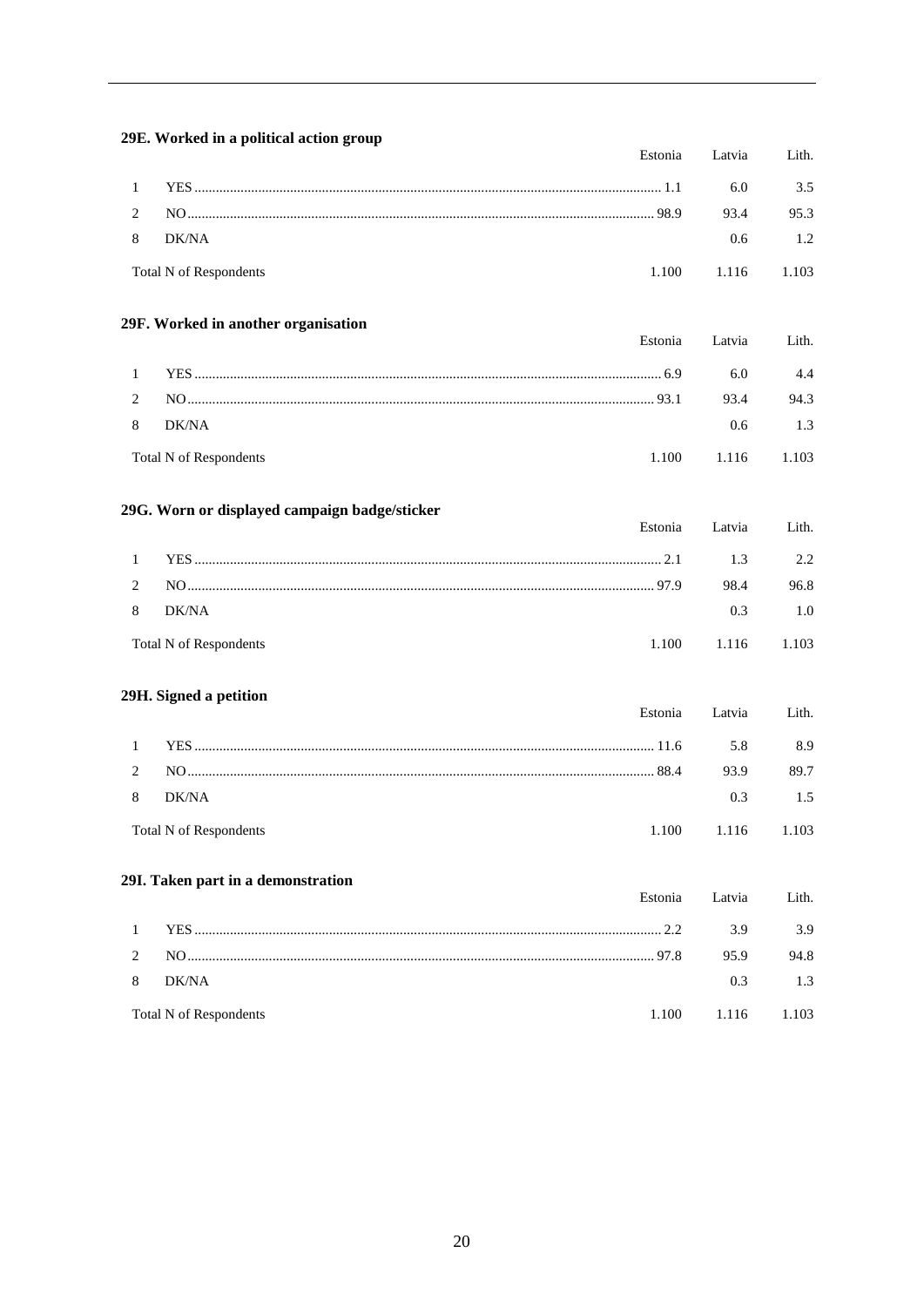#### 29J. Taken part in a strike Estonia Latvia Lith.  $\mathbf{1}$ 0.7 1.6  $\overline{2}$ 99.0 97.1 8 DK/NA  $0.5$ 1.3 Total N of Respondents 1.100 1.116 1.103 29K. Boycotted certain products Estonia Latvia Lith.  $\mathbf{1}$ 2.6 6.5  $\overline{c}$ 92.9 95.6 8 DK/NA  $1.7$  $0.5$ **Total N of Respondents** 1.100 1.116 1.103 29L. Donated money, raised funds Estonia Latvia Lith.  $\mathbf{1}$ 20.8  $21.2$  $\overline{2}$ 78.3 77.6 8 DK/NA  $0.4$ 1.6 **Total N of Respondents** 1.100 1.116 1.103 29M. Contacted or appeared in the media Estonia Latvia Lith.  $\mathbf{1}$  $4.6$ 2.9  $\overline{c}$ 95.1 95.1 8 DK/NA 0.4 1.6 1.100 1.103 **Total N of Respondents** 1.116 29N. Contacted solicitor or judicial body Estonia Lith. Latvia  $\mathbf{1}$ 11.0 13.0  $\overline{2}$ 88.4 86.0 8 DK/NA  $0.5$ 1.0 1.100 1.103 **Total N of Respondents** 1.116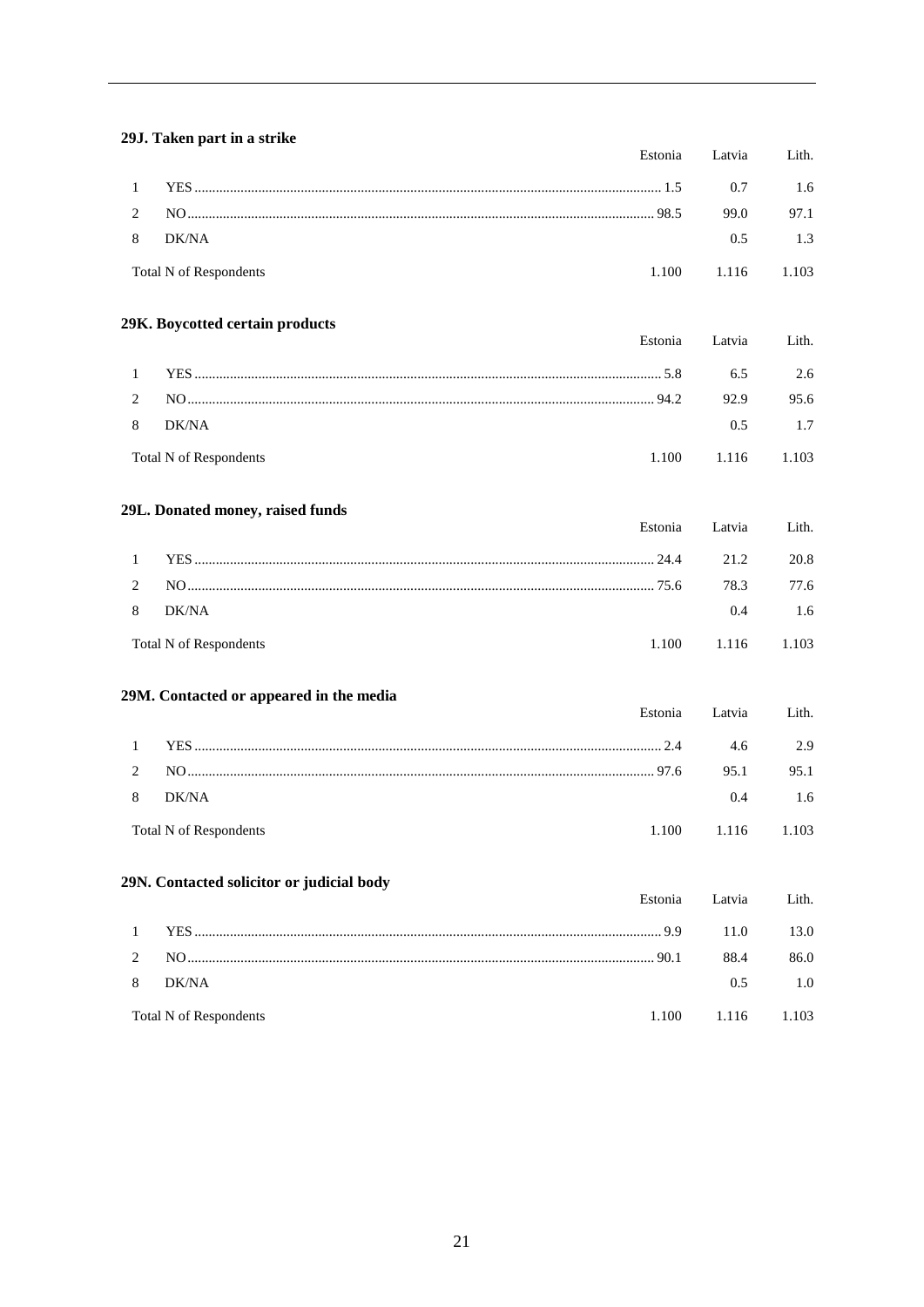# 29O. Participated in illegal protest action

| $\sim$ . I althour in megal protest action |       | Estonia Latvia | Lith. |
|--------------------------------------------|-------|----------------|-------|
|                                            |       | 0.4            | 0.5   |
|                                            |       | 99.2           | 97.9  |
| 8 DK/NA                                    |       | $0.4^{\circ}$  | 1.0   |
| <b>Total N of Respondents</b>              | 1.100 | 1.116 1.103    |       |

# 29P. Other activity

|                |                        |       | Estonia Latvia | Lith. |
|----------------|------------------------|-------|----------------|-------|
| $\overline{1}$ |                        |       | 3.6            | 1.8   |
| $\mathcal{L}$  |                        |       | 93.1           | 81.8  |
| 8              | DK/NA                  |       | 3.3            | 16.4  |
|                | Total N of Respondents | 1.100 | 1.116 1.103    |       |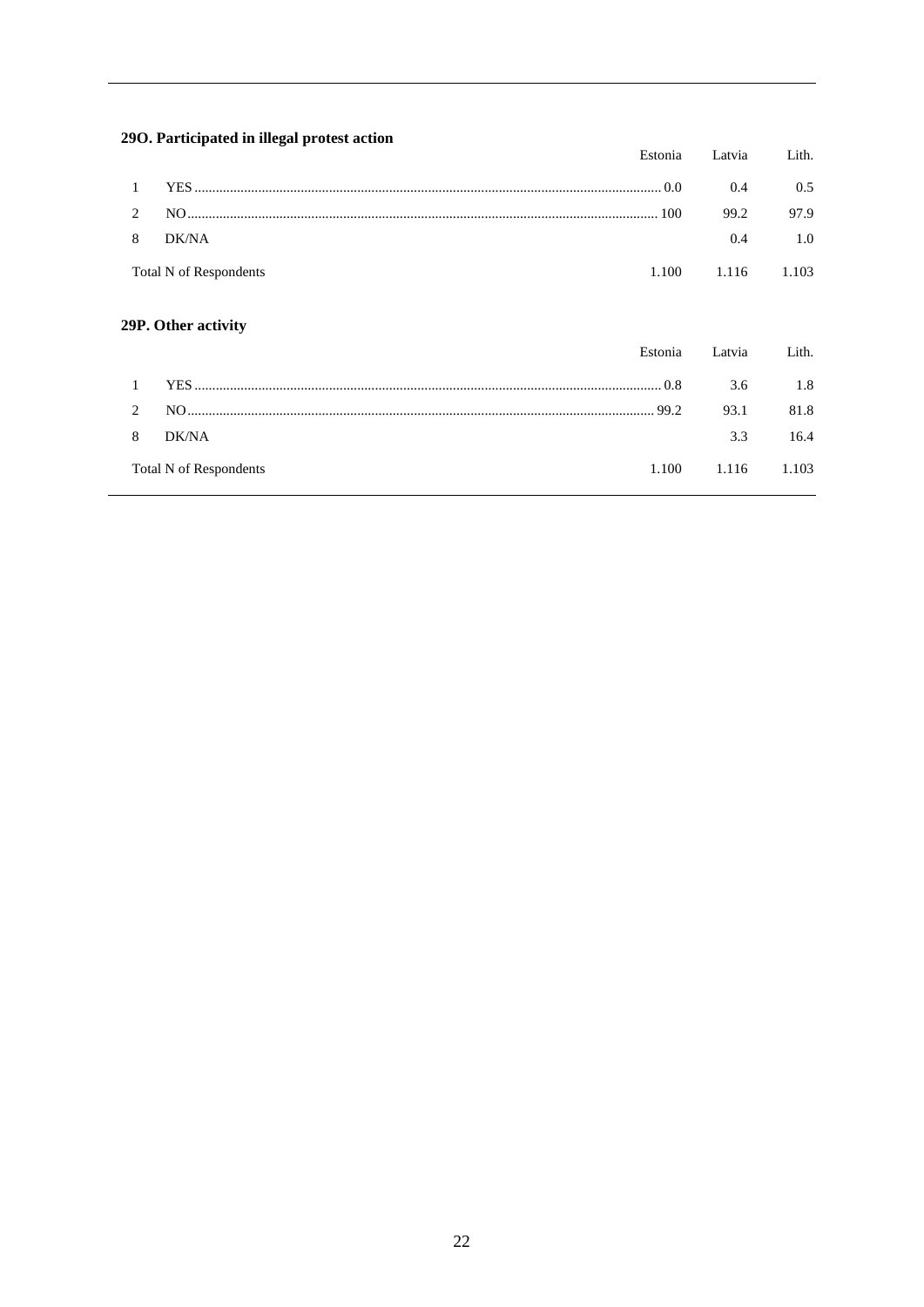| <b>None</b><br>at all |  |  | Verv<br>much |
|-----------------------|--|--|--------------|

*SHOW CARD 10. READ ONE LINE AT A TIME AND NOTE ANSWER. "DK" NOTED AS 88.*

#### **30. Looking at what you personally think:**

**30A. How much importance do politicians attach to demands presented, for example, by local organisations or groups of people?**

|           | Average scale |
|-----------|---------------|
| Estonia   | 3.7           |
| Latvia    | 3.0           |
| Lithuania | 3.2           |

#### **30B. How much chance do ordinary people have of presenting their views to the politicians?**

|           | Average scale |
|-----------|---------------|
| Estonia   | 3.4           |
| Latvia    | 3.0           |
| Lithuania | 2.7           |

#### **30C. How much chance of redress is there for a person who is treated improperly by a public authority?**

|           | Average scale |
|-----------|---------------|
| Estonia   | 3.3           |
| Latvia    | 2.5           |
| Lithuania | 2.3           |

#### **30D. What ability do ordinary people have to understand what goes on in politics?**

|           | Average scale |
|-----------|---------------|
| Estonia   | 3.9           |
| Latvia    | 4.0           |
| Lithuania | 3.9           |

#### **30E. To what extent do ordinary people have the knowledge required to make political decisions?**

|           | Average scale |
|-----------|---------------|
| Estonia   | 4.1           |
| Latvia    | 3.9           |
| Lithuania | 3.4           |
|           |               |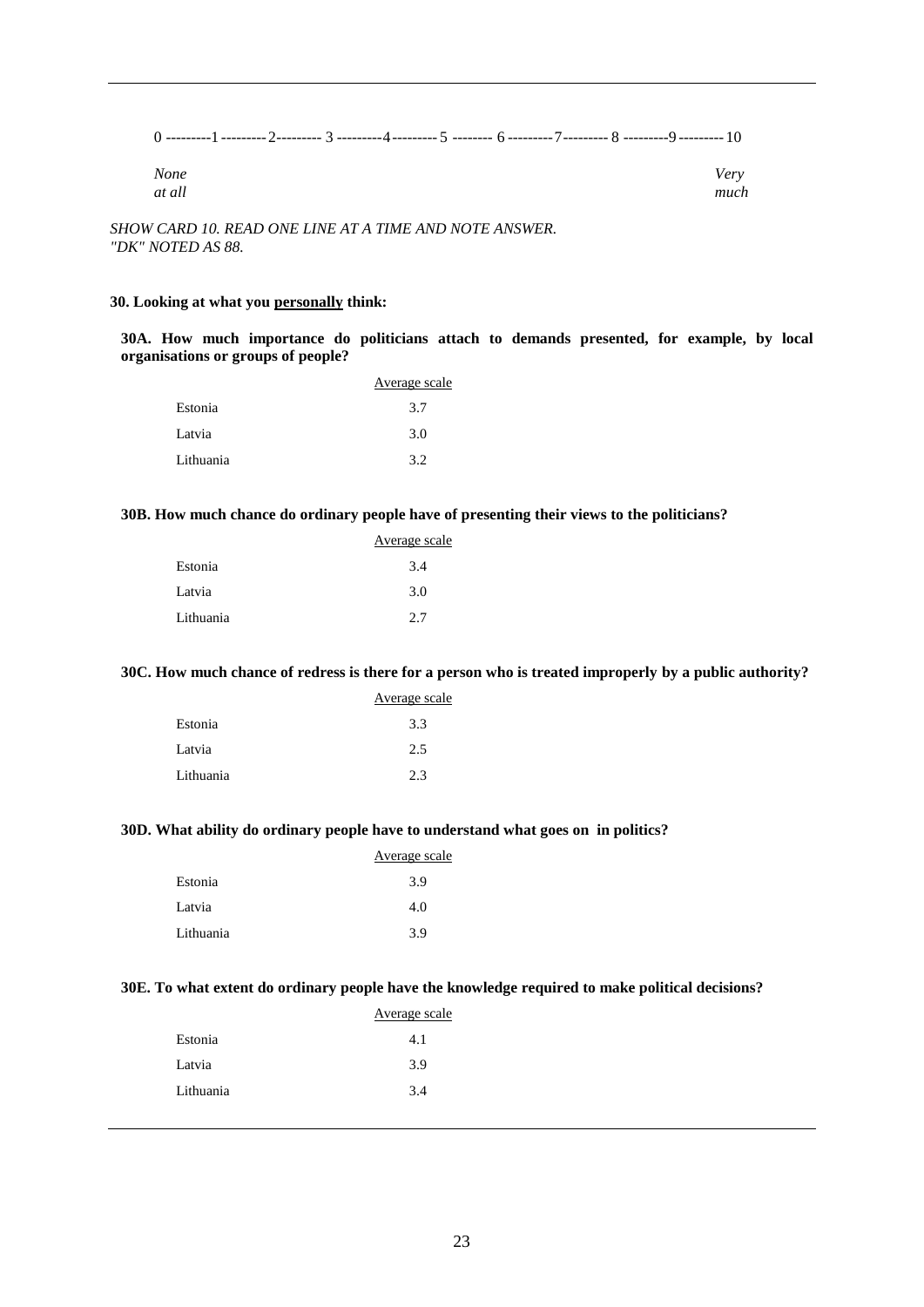0 ---------1 ---------2--------- 3 ---------4--------- 5 -------- 6 ---------7--------- 8 ---------9 --------- 10

| Much    | Much    |
|---------|---------|
| smaller | greater |

*SHOW CARD 11. READ ONE LINE AT A TIME AND NOTE ANSWER. "DK" NOTED AS 88.*

#### **31. Looking at what you personally think:**

**31A. Do people like you have a greater or smaller chance than others of making politicians pay heed to their demands?**

|           | Average scale |
|-----------|---------------|
| Estonia   | 3.1           |
| Latvia    | 3.0           |
| Lithuania | 2.6           |

**31B. Do people like you have a greater or smaller chance than others of presenting their demands to the politicians?**

|           | Average scale |
|-----------|---------------|
| Estonia   | 3.3           |
| Latvia    | 3.5           |
| Lithuania | 2.9           |

**31C. Do you have a greater or smaller chance than other people of gaining redress if you were treated improperly by a public agency?**

|           | Average scale |
|-----------|---------------|
| Estonia   | 3.1           |
| Latvia    | 3.0           |
| Lithuania | 2.5           |

**31D. Do you have a greater or smaller chance than other people of understanding what goes on in politics?**

|           | Average scale |
|-----------|---------------|
| Estonia   | 4.0           |
| Latvia    | 4.4           |
| Lithuania | 42            |

**31E. Do you have the knowledge required to make political decisions, to a greater or smaller extent than other people?**

|           | Average scale |
|-----------|---------------|
| Estonia   | 4.2.          |
| Latvia    | 4.1           |
| Lithuania | 3.4           |
|           |               |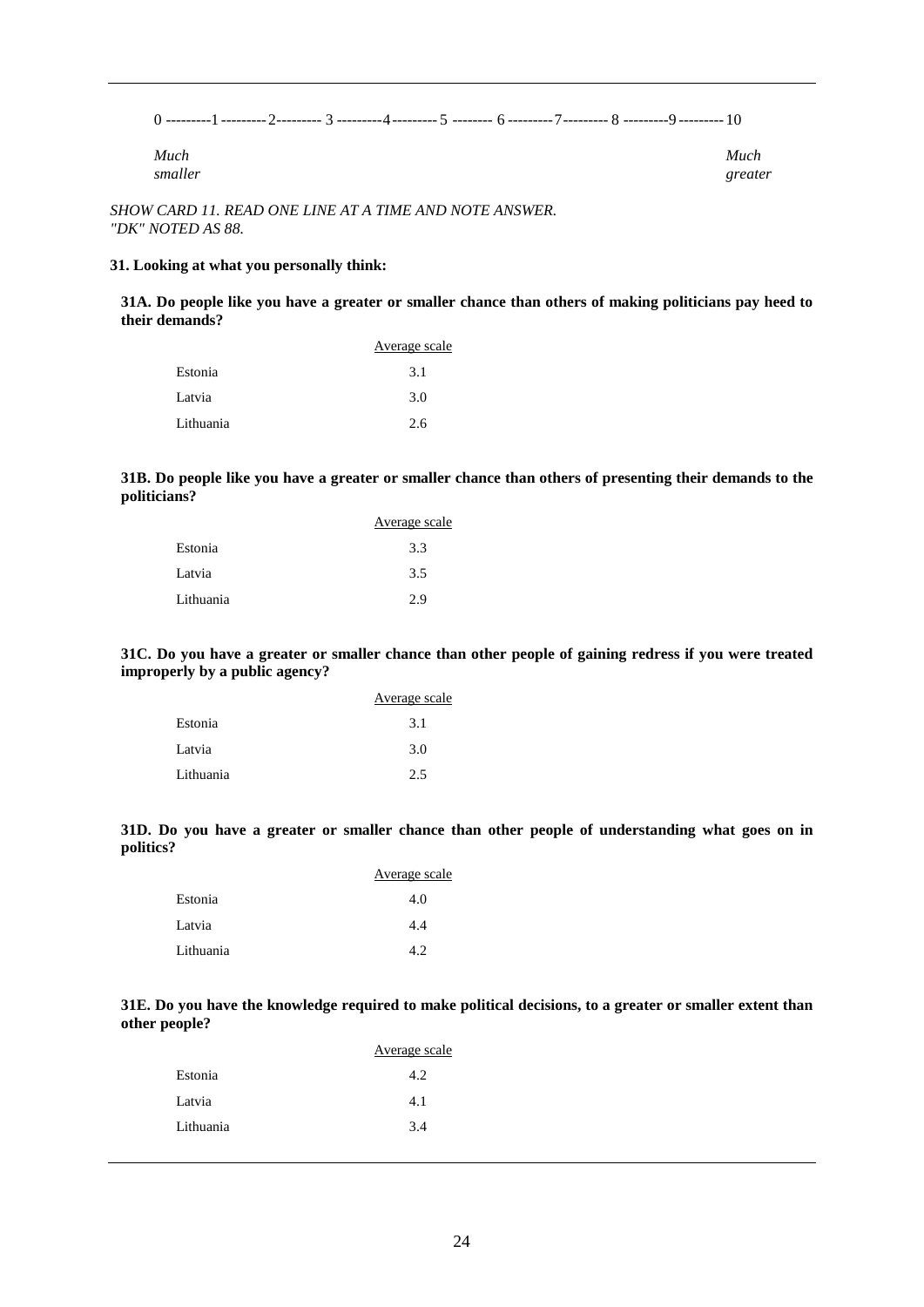|   | легищені аппистися:    | Estonia Latvia Lith. |      |
|---|------------------------|----------------------|------|
|   |                        |                      | 18.8 |
|   |                        | 84.8                 | 812  |
| 8 |                        | $\gamma$ $\gamma$    |      |
|   | Total N of Respondents | 1.100 1.116 1.103    |      |

#### **32. During the past year, have you been incorrectly or unfairly treated by any central, regional or local government authorities?**

#### **33. Can you personally take it upon by yourself to write a letter appealing against a decision by a public agency?**

|                        | Estonia Latvia Lith.              |      |
|------------------------|-----------------------------------|------|
|                        |                                   | 36.6 |
|                        | 55.1                              | 63.4 |
|                        | 5.6                               |      |
| Total N of Respondents | $1.100 \qquad 1.116 \qquad 1.103$ |      |

#### **34. Do you know anyone that you could get help from in such a case?**

|                        | Estonia Latvia Lith               |      |
|------------------------|-----------------------------------|------|
|                        |                                   | 24.6 |
| 2 NO $\frac{32.2}{2}$  |                                   | 754  |
|                        |                                   |      |
| Total N of Respondents | $1.100 \qquad 1.116 \qquad 1.103$ |      |

0 ---------1 ---------2--------- 3 ---------4--------- 5 -------- 6 ---------7--------- 8 ---------9 --------- 10

*One cannot be One can trust careful enough most people*

*SHOW CARD 12. "DK" NOTED AS 88.*

**35. I would now like to ask you some questions about how you view other people. Do you, on the whole, think that one can trust most people or that one cannot be careful enough when dealing with other people?**

|           | Average scale |
|-----------|---------------|
| Estonia   | 4.8           |
| Latvia    | 3.8           |
| Lithuania | 3.4           |
|           |               |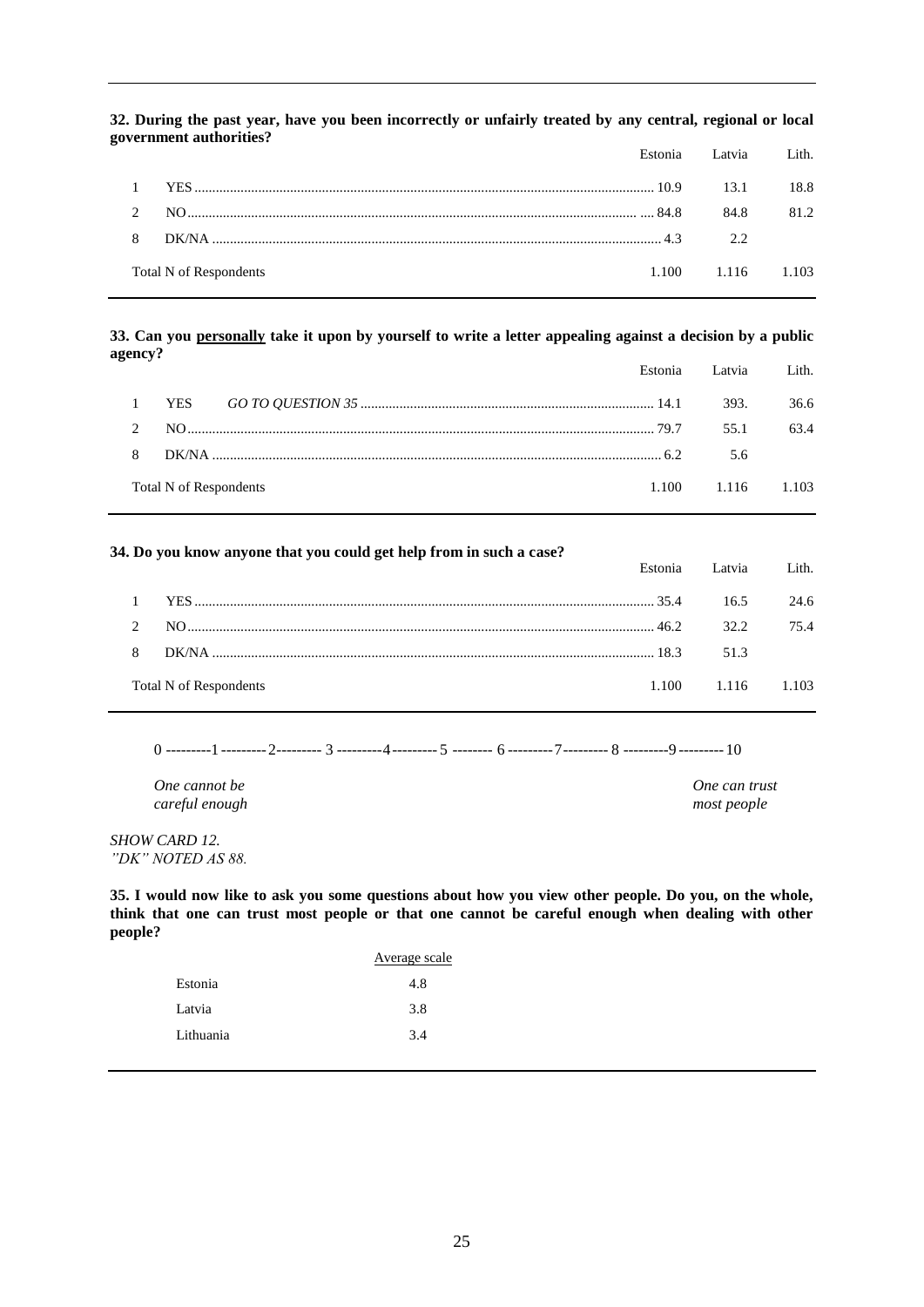0 ---------1 ---------2--------- 3 ---------4--------- 5 -------- 6 ---------7--------- 8 ---------9 --------- 10

*In general, people think In general, people try to mostly of themselves be helpful*

*SHOW CARD 13. "DK" NOTED AS 88.*

**36. In general, do you think that people try to be helpful or do they, in general, mostly think of themselves?**

|           | Average scale |
|-----------|---------------|
| Estonia   | 4.7           |
| Latvia    | 3.8           |
| Lithuania | 2.9           |

0 ---------1 ---------2--------- 3 ---------4--------- 5 -------- 6 ---------7--------- 8 ---------9 --------- 10

*to use me to be fair*

*Most people would try Most people would try* 

*SHOW CARD 14. "DK" NOTED AS 88.*

**37. Do you believe that most people would try to take advantage of you if they got the chance or would they try to be fair?**

| Average scale |
|---------------|
| 4.6           |
| 4.7           |
| 3.6           |
|               |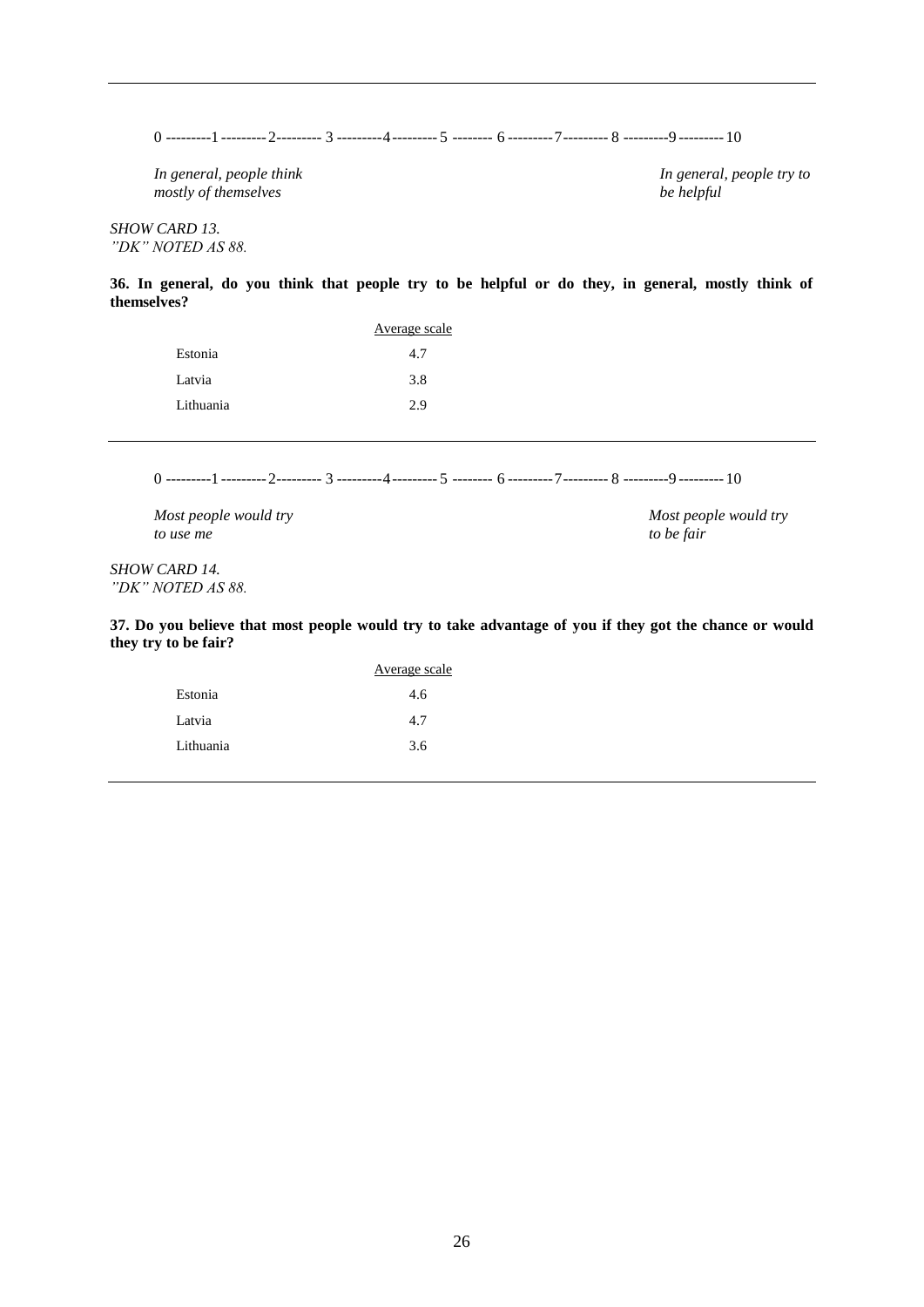0 ---------1 ---------2--------- 3 ---------4--------- 5 -------- 6 ---------7--------- 8 ---------9 --------- 10

*Not at all Very important important*

*SHOW CARD 15A. "DK" NOTED AS 88.*

**38. As you know, there are different opinions as to what is important to be a good citizen. I would therefore like to ask you to examine the characteristics listed on the card. Looking at what you personally think, how important is it:**

#### **38A. To show solidarity with people who are worse off than oneself**

|           | Average scale |
|-----------|---------------|
| Estonia   | 8.4           |
| Latvia    | 8.0           |
| Lithuania | 7.7           |

#### **38B. To vote in public elections**

|           | Average scale |
|-----------|---------------|
| Estonia   | 7.8           |
| Latvia    | 8.2           |
| Lithuania | 8.5           |
|           |               |

#### **38C. Never to try to evade taxes**

|           | Average scale |
|-----------|---------------|
| Estonia   | 8.5           |
| Latvia    | 8.5           |
| Lithuania | 8.8           |
|           |               |

#### **38D. Do military service when young**

|           | Average scale |
|-----------|---------------|
| Estonia   | 8.5           |
| Latvia    | 8.3           |
| Lithuania | 7.8           |

#### **38E. Always to obey laws and regulations**

|           | Average scale |
|-----------|---------------|
| Estonia   | 8.9           |
| Latvia    | 8.5           |
| Lithuania | 9.0           |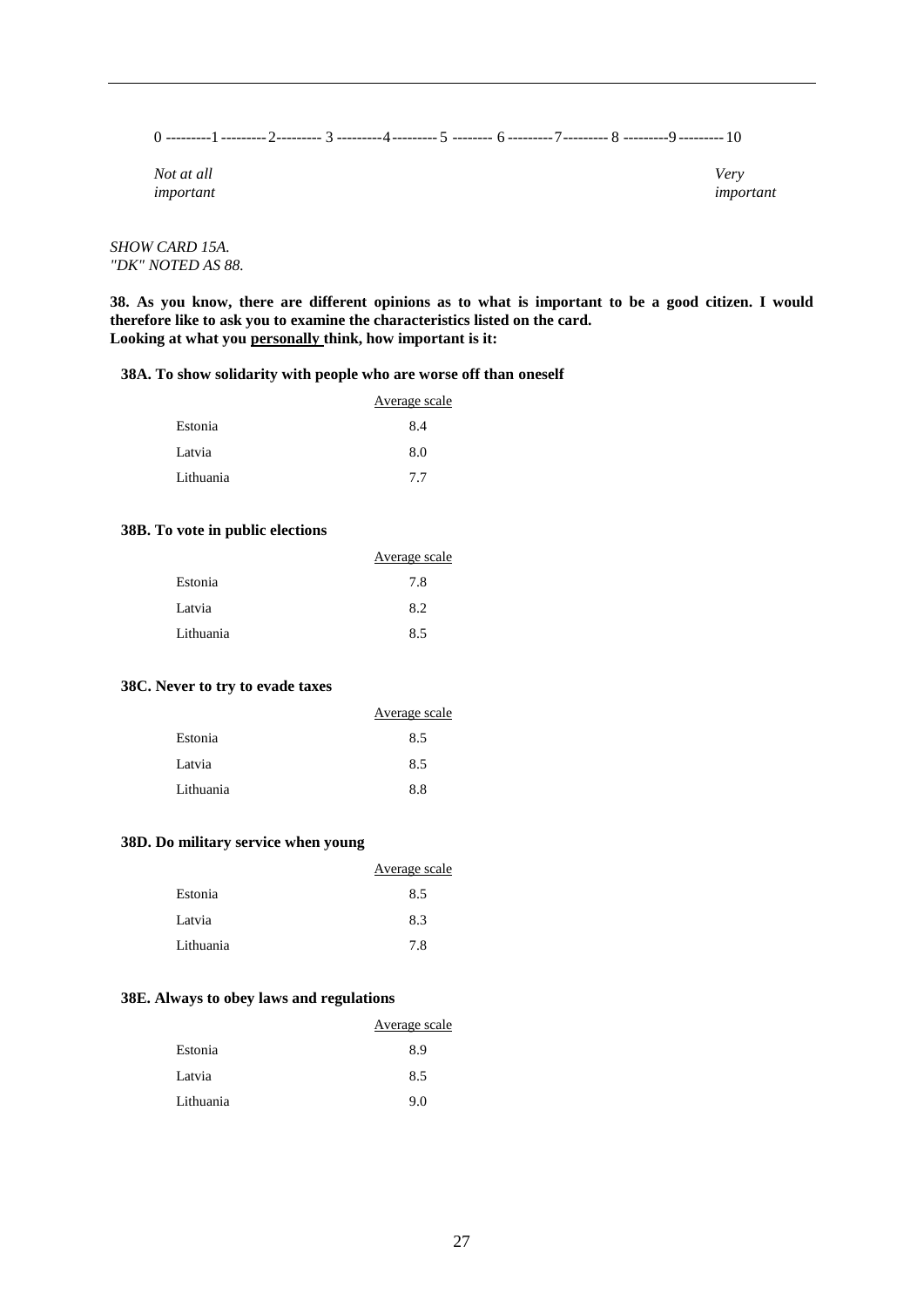#### **38F. Learn the national language**

|           | Average scale |
|-----------|---------------|
| Estonia   | 9.2           |
| Latvia    | 9.2           |
| Lithuania | 9.3           |

#### **38G. To stay informed about what goes on in society**

|           | Average scale |
|-----------|---------------|
| Estonia   | 8.6           |
| Latvia    | 8.7           |
| Lithuania | 87            |

#### **38H. To be ready to break a law when one's conscience demands**

|           | Average scale |
|-----------|---------------|
| Estonia   | 5.7           |
| Latvia    | 5.9           |
| Lithuania | 6.8           |

#### *SHOW CARD 15b.*

#### **38I. Never to cheat with social benefits and allowances**

|           | Average scale |
|-----------|---------------|
| Estonia   | 8.5           |
| Latvia    | 8.2           |
| Lithuania | 8.3           |

#### **38J. Not to wait for the state to solve problems but to take one's own initiatives**

|           | Average scale |
|-----------|---------------|
| Estonia   | 7.4           |
| Latvia    | 7.8           |
| Lithuania | 8.5           |

#### **38K. To think of others more than of oneself**

|           | Average scale |
|-----------|---------------|
| Estonia   | 7.6           |
| Latvia    | 6.2           |
| Lithuania | 6.0           |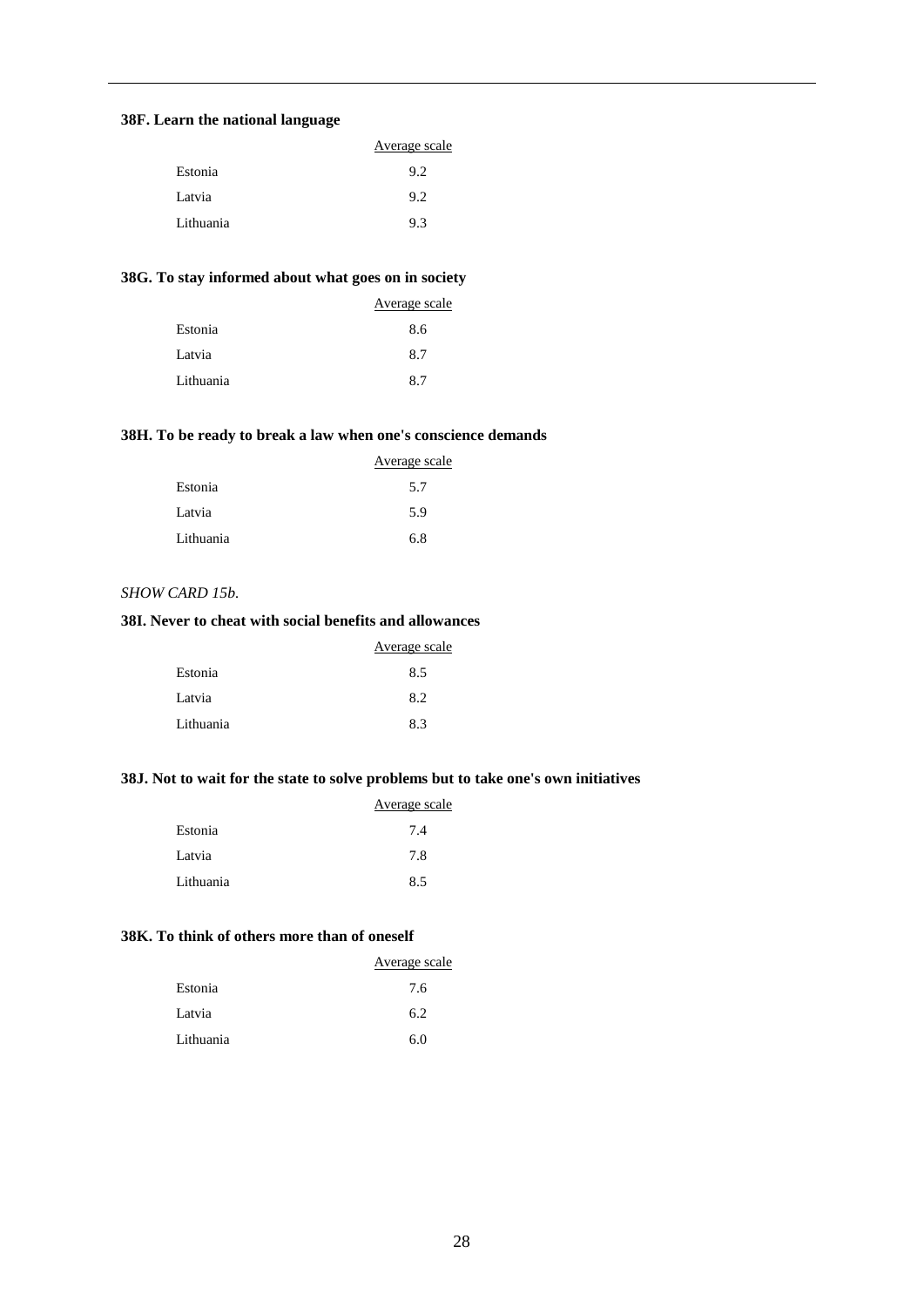#### **38L. To actively try to influence political and societal decisions**

|           | Average scale |
|-----------|---------------|
| Estonia   | 6.0           |
| Latvia    | 6.2           |
| Lithuania | 5.7           |

#### **38M. Not to treat immigrants any worse than native citizens**

|           | Average scale |
|-----------|---------------|
| Estonia   | 8.1           |
| Latvia    | 8.1           |
| Lithuania | 7.9           |

#### **38N. To subject one's own opinions to a critical examination**

|           | Average scale |
|-----------|---------------|
| Estonia   | 8.5           |
| Latvia    | 8.1           |
| Lithuania | 8.3           |

#### **38O. To choose goods and products which are good for society and nature even if they are not the best and cheapest for oneself personally**

|           | Average scale |
|-----------|---------------|
| Estonia   | 7.3           |
| Latvia    | 6.9           |
| Lithuania | 7.2           |

#### **38P. To try to understand the reasoning of people with other opinions**

|           | Average scale |
|-----------|---------------|
| Estonia   | 8.1           |
| Latvia    | 8.0           |
| Lithuania | 8.2           |
|           |               |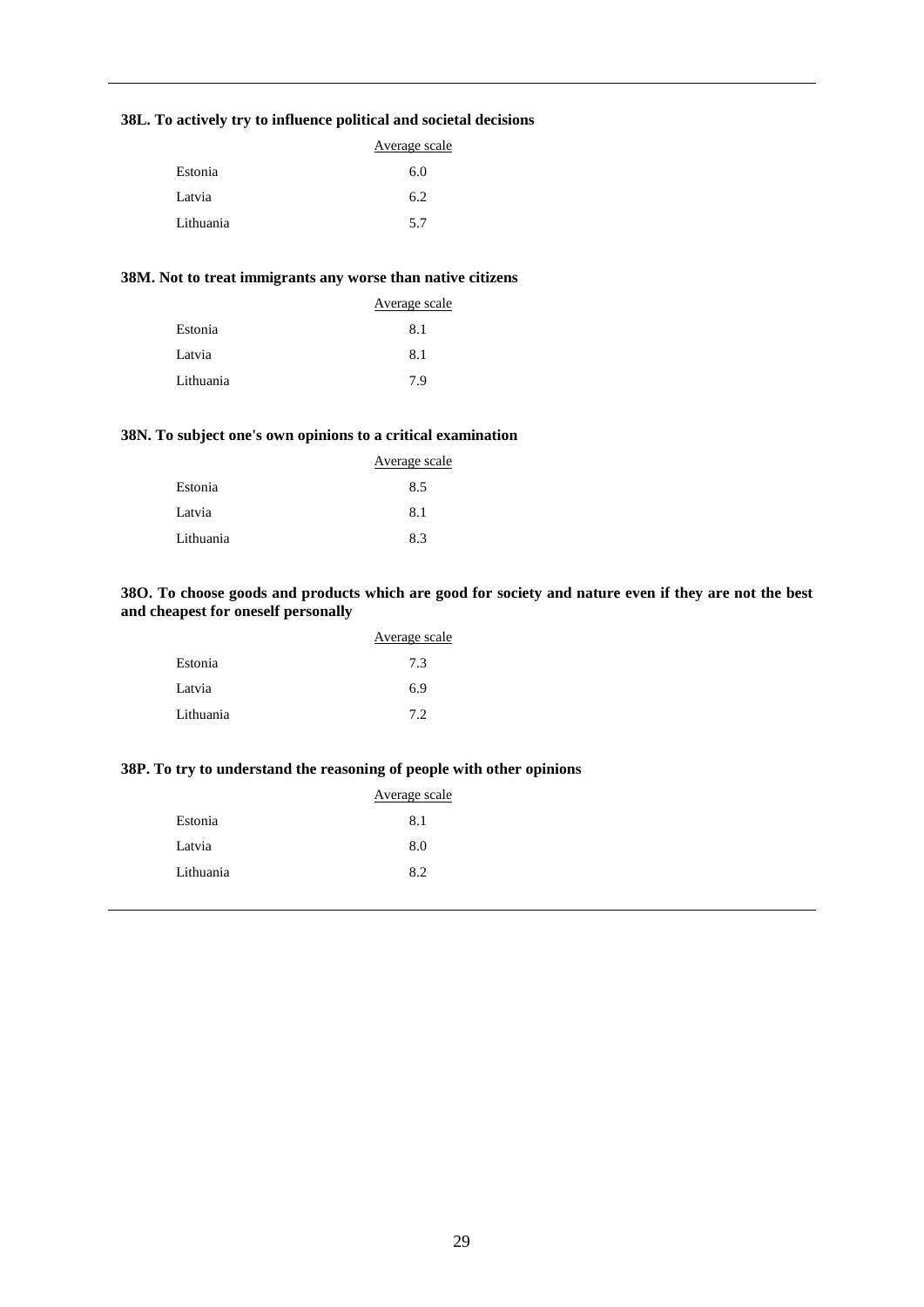**39. There are many different institutions in this country, for example, government, courts, police, civil servants, and so on. Please show me on this scale how great is your personal trust in each of these institutions that I read to you:**

0 ---------1 ---------2--------- 3 ---------4--------- 5 -------- 6 ---------7--------- 8 ---------9 --------- 10

*trust at all trust*

*Have no Have greatest Have greatest trust at all* 

#### *SHOW CARD 16. READ ONE LINE AT A TIME AND NOTE ANSWER. "DK" NOTED AS 88.*

|      | $(M = Mean; Md = Median; Mo = Mode)$ |      | Estonia<br>M Md Mo |    |      | Latvia<br>M Md Mo |                |      | Lith.<br>M Md Mo |      |
|------|--------------------------------------|------|--------------------|----|------|-------------------|----------------|------|------------------|------|
|      | 39A. Political parties               | 3.65 | 3                  |    | 3.05 | 3                 |                | 3.26 | 3                |      |
| 39B. | Courts                               | 5.37 | .5                 | 5. | 4.68 | .5                | .5             | 3.70 | $\mathcal{R}$    |      |
| 39C. | Police                               | 5.02 | 5                  | 5. | 4.67 | 5                 | 5              | 3.82 | 3                |      |
|      | 39D. Prime Minister                  | 5.45 | .5                 | 5  | 4.05 | 4                 | -1             | 5.62 | 6                |      |
| 39E. | Military                             | 5.70 | 6                  | 5  | 5.44 | 5                 | .5             | 4.88 | 5                |      |
| 39F. | Parliament                           | 4.88 | $5^{\circ}$        | .5 | 3.90 | 4                 | -1             | 3.43 | $\mathcal{R}$    |      |
| 39G. | <b>Churches</b>                      | 6.43 | 7                  | 10 | 7.03 | 8                 | $\overline{1}$ | 6.52 |                  | 7 10 |
| 39H. | Trade unions                         | 5.53 | $\sim$             | 5. | 4.33 | 4                 | -1             | 4.50 | 5                |      |
| 39I. | Environmental "green" groups         | 6.55 | 7                  | 8  | 5.82 | 6                 | .5             | 4.48 | 4                |      |
| 39J. | Private enterprise                   | 4.11 | $\overline{4}$     |    | 4.85 | .5                | 5              | 5.00 | 5.               | - 5  |
| 39K. | President                            | 7.42 | 6                  | 10 | 5.57 | 5                 | 5              | 8.90 | 9                | -10  |
| 39L. | Mass media                           | 5.48 | 5                  | 5  | 5.70 | 6                 | .5             | 6.75 |                  | - 8  |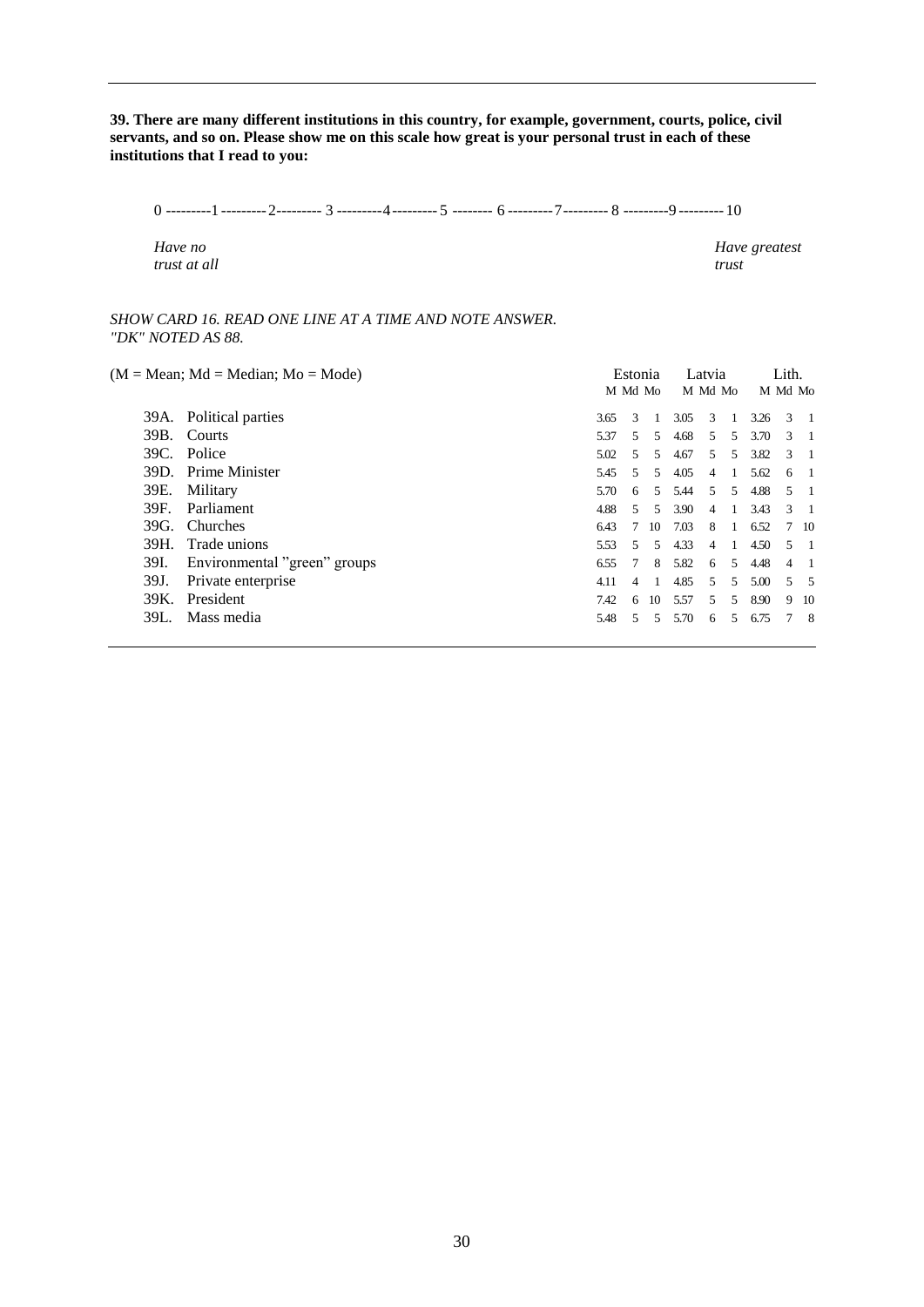#### **40. When the last parliamentary election was held (GIVE MONTH /YEAR, e.g. LAST MONTH IN ESTONIA/ LAST OCTOBER IN LATVIA/ IN LITHUANIA, IN 1996):**

#### **40A. Would you say that illegal activities such as intimidation and bribery were existing or non-existing?**

|         |                                                           | Estonia    | Latvia                   | Lith.      |
|---------|-----------------------------------------------------------|------------|--------------------------|------------|
| 1.      | Completely non-existing (IF CHOSEN GO TO 41)              | 15.3       | 29.3                     | 24.3       |
| 2.      | Mostly non-existing (IF CHOSEN GO TO 41)                  | 11.3       | 17.9                     | 9.9        |
| 3.      | To some degree existing (IF CHOSEN GO TO 40B)             | 28.8       | 14.7                     | 15.3       |
| 4.      | To a large degree existing (IF CHOSEN GO TO 40B)          | 6.4        | 5.6                      | 5.3        |
| 8       | DK/NA                                                     | 38.3       | 32.5                     | 45.1       |
|         | <b>Total N of Respondents</b>                             | 1.100      | 1.116                    | 1.103      |
|         | 40B. Were these actions taken by (CAN NAME MORE THAN ONE) |            |                          |            |
|         |                                                           | Estonia    | Latvia                   | Lith.      |
|         | (Number of Respondents in Parentheses)                    |            |                          |            |
| 1.      | Party campaign workers                                    | 54.0 (387) | 7.8(1116)                | 47.8 (228) |
| 2.      | Candidates                                                | 47.0 (387) | 8.1 (1116)               | 18.0(228)  |
| 3.      | Security forces                                           | 3.9(387)   | 0.9(1116)                | 7.9(228)   |
| 4.      | Public officials                                          | 22.5 (387) | 4.7(1116)                | 18.0(228)  |
| $\,8\,$ | DK/NA                                                     |            | $27.5(1116)$ $5.0(1103)$ |            |
| 5.      | Others. Please specify.                                   |            | $1.8 \quad 0.9(1116)$    |            |
|         | Confederacy of industrialists<br>a.                       |            |                          | 0.9        |
|         | <b>Businessmen</b><br>$b$                                 |            |                          | 96.1       |
|         | Church<br>c.                                              |            |                          | 0.9        |
|         | Commission of vote counting<br>d.                         |            |                          | 0.4        |
|         | Relatives of candidates<br>e.                             |            |                          | 0.9        |
|         | f.<br>The destructive forces                              |            |                          | 0.4        |
|         | Criminal groups<br>g.                                     |            |                          | 0.4        |
|         | <b>Total N of Respondents</b>                             |            |                          | 228        |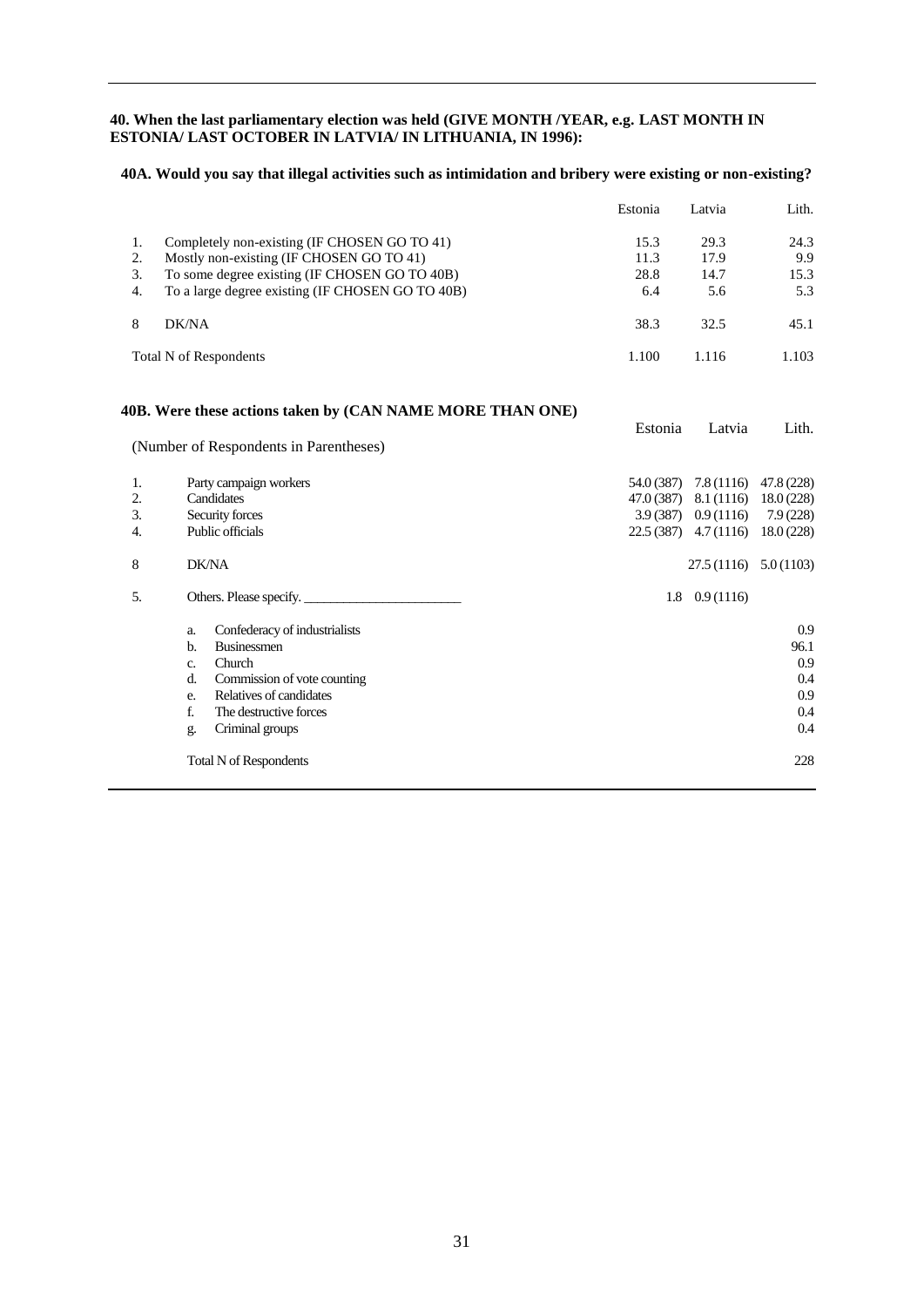#### **41. At the parliamentary election (GIVE MONTH/ YEAR, E.G. LAST MONTH IN ESTONIA/ LAST OCTOBER IN LATVIA/ IN LITHUANIA, IN 1996):**

#### **41A. Did you vote?**

|    |                                                          | Estonia | Latvia | Lith. |
|----|----------------------------------------------------------|---------|--------|-------|
| 1. | Yes (IF CHOSEN GO TO 42)                                 | 53.9    | 62.1   | 82.1  |
| 2. | No (IF CHOSEN GO TO 3a AND THEN 44)                      | 45.8    | 37.4   | 12.7  |
| 3. | Don't remember/DK (IF CHOSEN GO TO 44)                   | 0.3     | 0.5    | 5.2   |
|    | <b>Total N of Respondents</b>                            | 1.100   | 1.116  | 1.103 |
|    | 41B. (If No) Was that because (READ OUT):                |         |        |       |
|    |                                                          | Estonia | Latvia | Lith. |
| 1. | Not eligible                                             | 39.3    | 28.9   | 33.6  |
| 2. | Ш                                                        | 6.1     | 0.9    | 6.4   |
| 3. | Not convenient                                           | 1.8     | 1.3    | 2.9   |
| 4. | Didn't like any of the parties                           | 9.7     | 1.7    | 10.7  |
| 5. | A waste of time, doesn't make any difference             | 25.6    | 3.2    | 25.0  |
| 6. |                                                          | 1.2     | 2.2    | 2.9   |
| 8  | DK/NA                                                    |         | 0.2    | 17.1  |
|    | (Other reasons selected in Estonia)                      |         |        |       |
|    | a. Didn't get the vote card                              | 1.2     |        |       |
|    | b. Was not in Estonia at the time                        | 4.9     |        |       |
|    | c. Doesn't have interest                                 | 0.8     |        |       |
|    | d. Personal reasons                                      | 1.6     |        |       |
|    | e. Didn't have time                                      | 1.4     |        |       |
|    | f. Don't like the electoral law                          | 0.4     |        |       |
|    | g. Because of bad social security                        | 0.2     |        |       |
|    | h. Was at work                                           | 1.6     |        |       |
|    | i. Younger than 18                                       | 1.2     |        |       |
|    | j. Bad road, weather, etc. conditions                    | 0.4     |        |       |
|    | k. Didn't know where to go                               | 0.4     |        |       |
|    | 1. For religious reasons                                 | 0.8     |        |       |
|    | m. Didn't have any transportation                        | 0.8     |        |       |
|    | n. Doesn't vote in principle                             | 0.4     |        |       |
|    | o. Could predict that his/her party had no chance to win | 0.2     |        |       |
|    | p. No candidate suitable to vote for                     | 0.4     |        |       |
|    | r. Electoral law was broken                              | 0.2     |        |       |
|    | <b>Total N of Respondents</b>                            | 507     | 428    | 140   |

#### **42. Once you got to the polling station, about how long did it take you to cast your vote? (Question restructured to: did you wait to get voting bulletin or to get into voting cabin?)**

|    |                                   | Estonia | Latvia | Lith. |
|----|-----------------------------------|---------|--------|-------|
| ., | N <sub>0</sub>                    | 49.6    | 43.6   | 80.0  |
| 2. | Not long, shorter than 15 minutes | 3.6     | 14.3   | 15.7  |
| 3. | About half an hour                | 0.6     | 2.6    | 1.8   |
| 4. | Between half an hour and hour     |         | 1.0    | 0.2   |
| 5. | More than an hour                 | 0.1     | 0.1    | 0.1   |
| 6. | Can't remember/ DK/NA             | 46.0    | 38.4   | 2.3   |
|    | <b>Total N of Respondents</b>     | 1.097   | 1.116  | 915   |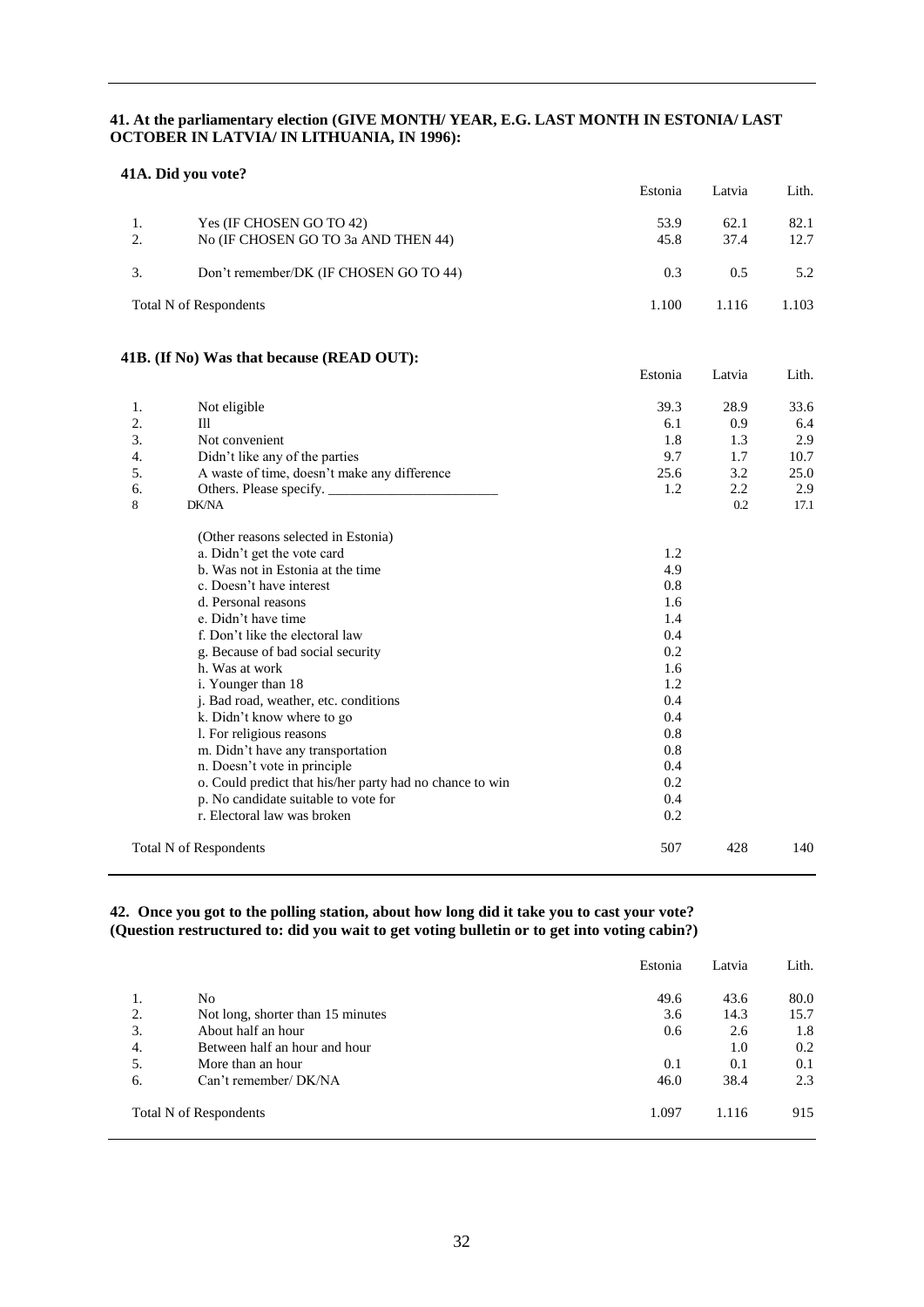#### **43. When you were casting your vote, would you say that the officials treated you and others at the polling station:**

|    |                               | Estonia | Latvia | Lith. |
|----|-------------------------------|---------|--------|-------|
| 1. | Very fairly                   | 35.9    | 46.7   | 49.7  |
| 2. | Somewhat fairly               | 13.8    | 12.5   | 30.5  |
| 3. | In between                    | 4.1     | 1.3    | 9.0   |
| 4. | Some unfairly                 | 0.2     | 0.2    | 1.3   |
| 5. | Very unfairly                 | 0.0     | 0.1    | 0.7   |
| 6. | Can't remember/ don't know    | 46.0    | 39.2   | 9.0   |
|    | <b>Total N of Respondents</b> | 1.097   | 1.116  | 916   |

#### **44. To what extent can you trust the jobs carried out by counting workers in polling stations and the result of the election report?**

|    |                               | Estonia | Latvia | Lith. |
|----|-------------------------------|---------|--------|-------|
| 1. | Very strongly                 | 42.0    | 23.7   | 22.7  |
| 2. | Somewhat strongly             | 22.7    | 39.2   | 32.6  |
| 3. | In between                    | 12.5    | 10.0   | 12.5  |
| 4. | Somewhat weakly               | 3.1     | 8.4    | 8.9   |
| 5. | Very weakly                   | 2.5     | 3.4    | 3.0   |
| 6. | DK/Don't want answer          | 17.2    | 15.1   | 20.3  |
|    | <b>Total N of Respondents</b> | 1.100   | 1.116  | 1.103 |

#### **45. Could you tell me how important the following sources for getting information about election procedures in the recent parliamentary election are? (GIVE MONTH/ YEAR, E.G. LAST MONTH IN ESTONIA/ LAST OCTOBER IN LATVIA/ IN LITHUANIA, IN 1996)**

**By information on election procedures, I mean information on name of candidates, date of election, place of polling station, voting procedures, and so on. '0' indicates not important at all, while '10' very important.**

0 ---------1 ---------2--------- 3 ---------4--------- 5 -------- 6 ---------7--------- 8 ---------9 --------- 10

*Not Very important at all important*

*SHOW CARD 17. READ ONE LINE AT A TIME AND NOTE ANSWER. "DK" NOTED AS 88.*

**45A. Mass media**

|           | Average scale |
|-----------|---------------|
| Estonia   | 5.5           |
| Latvia    | 5.7           |
| Lithuania | 6.7           |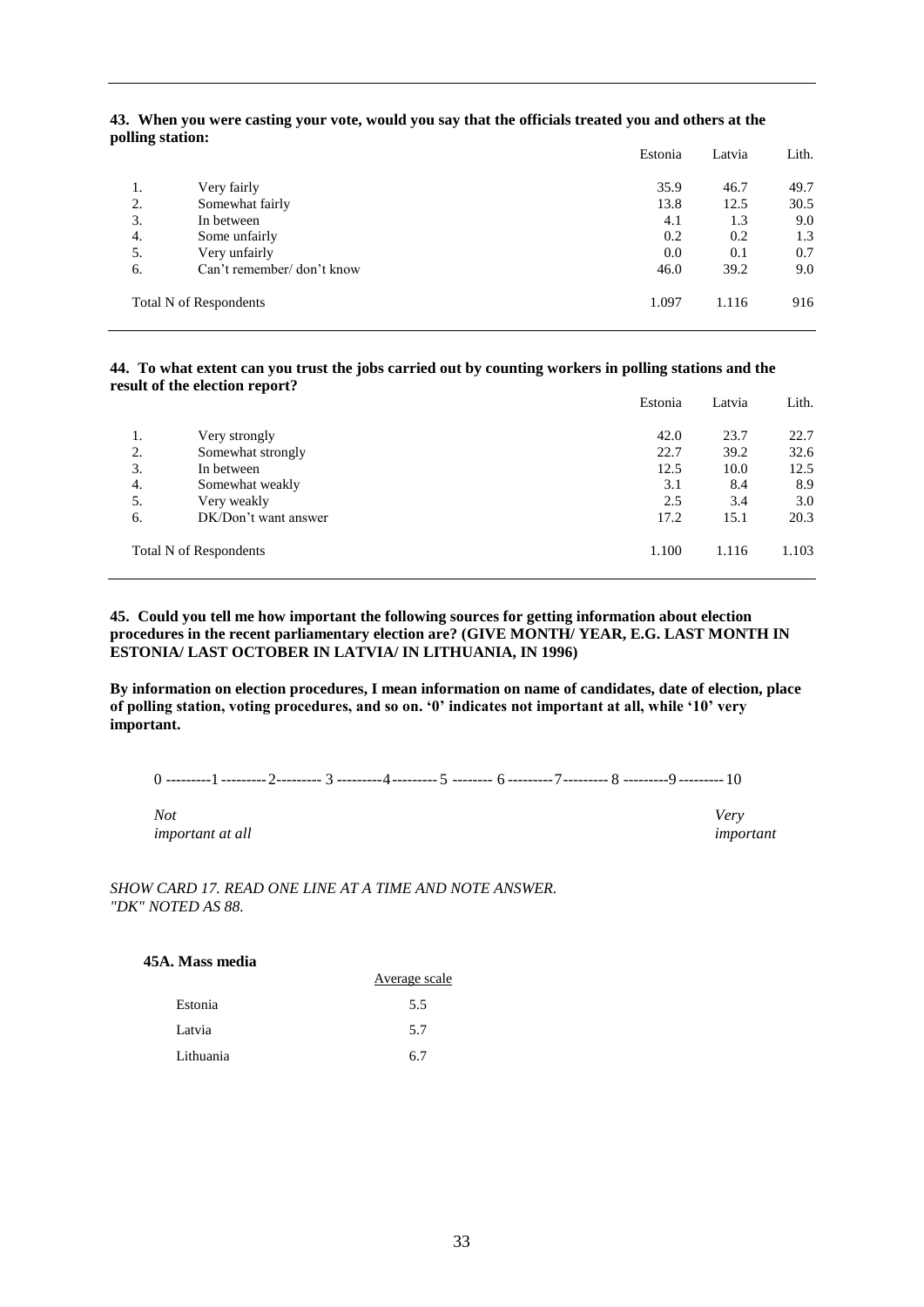#### **45B. Television**

| . Television |               |
|--------------|---------------|
|              | Average scale |
| Estonia      | 7.4           |
| Latvia       | 6.9           |
| Lithuania    | 8.6           |

#### **45C. Radio**

|           | Average scale |
|-----------|---------------|
| Estonia   | 6.7           |
| Latvia    | 6.2           |
| Lithuania | 7.9           |

#### **45D. Daily newspapers**

| . . <u>.</u> <b>.</b> | Average scale |
|-----------------------|---------------|
| Estonia               | 6.8           |
| Latvia                | 6.4           |
| Lithuania             | 8.3           |

#### **45E. Posters, billboards**

|           | Average scale |
|-----------|---------------|
| Estonia   | 4.5           |
| Latvia    | 4.2           |
| Lithuania | 5.8           |

#### **45F. Information distributed by political parties, candidates**

|           | Average scale |
|-----------|---------------|
| Estonia   | 5.3           |
| Latvia    | 4.7           |
| Lithuania | 6.3           |

#### **45G. Information distributed by election administration authorities**

|           | Average scale |
|-----------|---------------|
| Estonia   | 4.5           |
| Latvia    | 4.9           |
| Lithuania | 6.3           |

#### **45H. Conversation and discussion with family, friends, colleagues.**

|           | Average scale |
|-----------|---------------|
| Estonia   | 6.4           |
| Latvia    | 6.5           |
| Lithuania | 7.0           |

**45I. Others. Please specify**. \_\_\_\_\_\_\_\_\_\_\_\_\_\_\_\_\_\_\_\_\_\_\_\_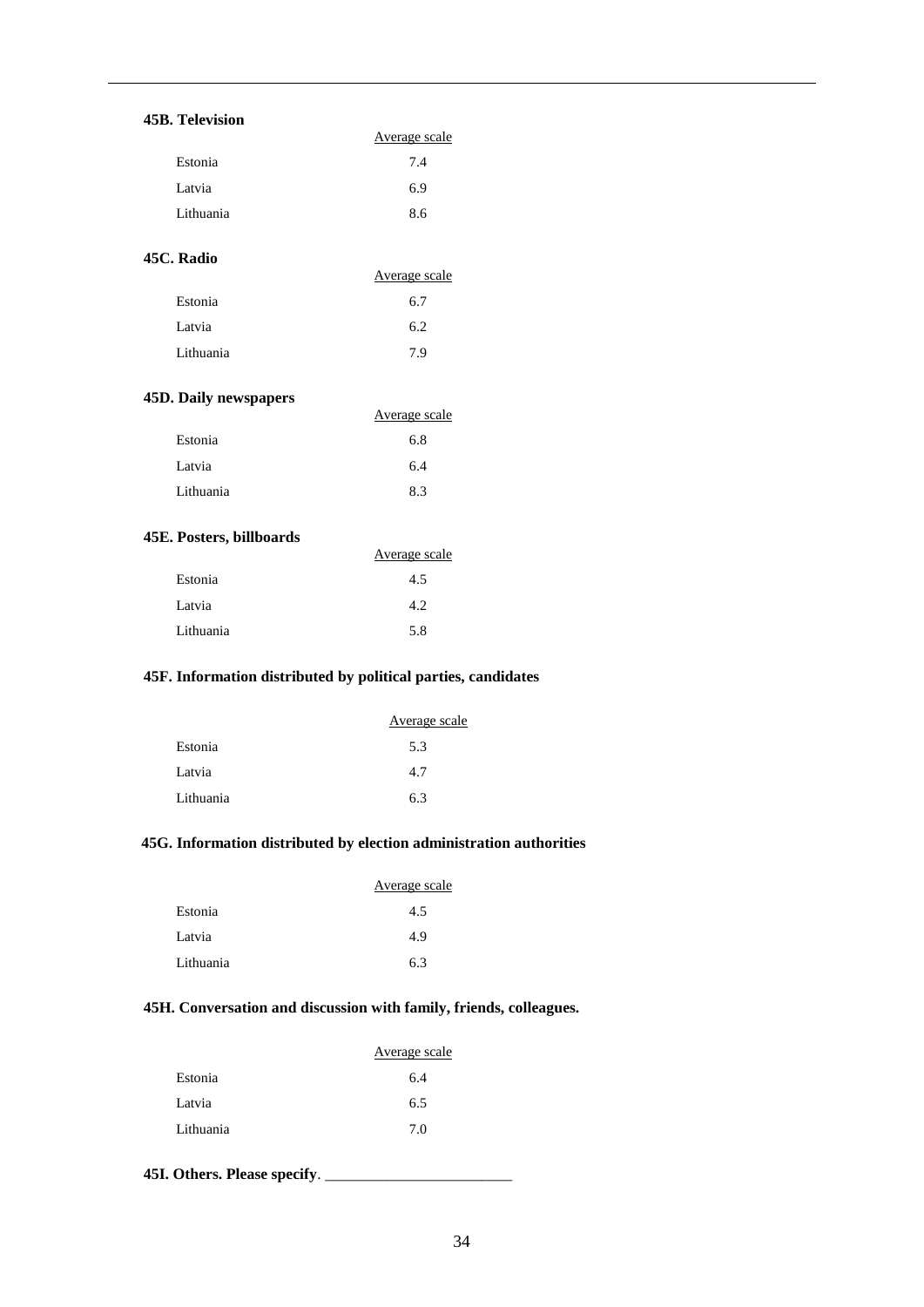|           | Average scale               |
|-----------|-----------------------------|
| Estonia   | 5.8                         |
| Latvia    | 3.8                         |
| Lithuania | Not significant (3 persons) |

**46. We just discussed about different information sources for election procedures. Now I would like to know how important the following information sources are to acquire party- and candidate campaign information such as political issues and debates, different political views of parties and candidates, and so on. '0' indicates not important at all, while '10' very important.**

0 ---------1 ---------2--------- 3 ---------4--------- 5 -------- 6 ---------7--------- 8 ---------9 --------- 10

*Not important Very at all important*

#### *SHOW CARD 17. READ ONE LINE AT A TIME AND NOTE ANSWER. "DK" NOTED AS 88.*

#### **46A. Television**

|           | Average scale |
|-----------|---------------|
| Estonia   | 7.4           |
| Latvia    | 6.8           |
| Lithuania | 8.6           |
|           |               |

#### **46B. Radio**

|           | Average scale |
|-----------|---------------|
| Estonia   | 6.6           |
| Latvia    | 6.0           |
| Lithuania | 8.0           |

#### **46C. Daily newspapers**

|           | Average scale |
|-----------|---------------|
| Estonia   | 6.6           |
| Latvia    | 6.3           |
| Lithuania | 8.3           |

#### **46D. Leaflets distributed by political parties, candidates**

|           | Average scale |
|-----------|---------------|
| Estonia   | 4.9           |
| Latvia    | 4.3           |
| Lithuania | 5.4           |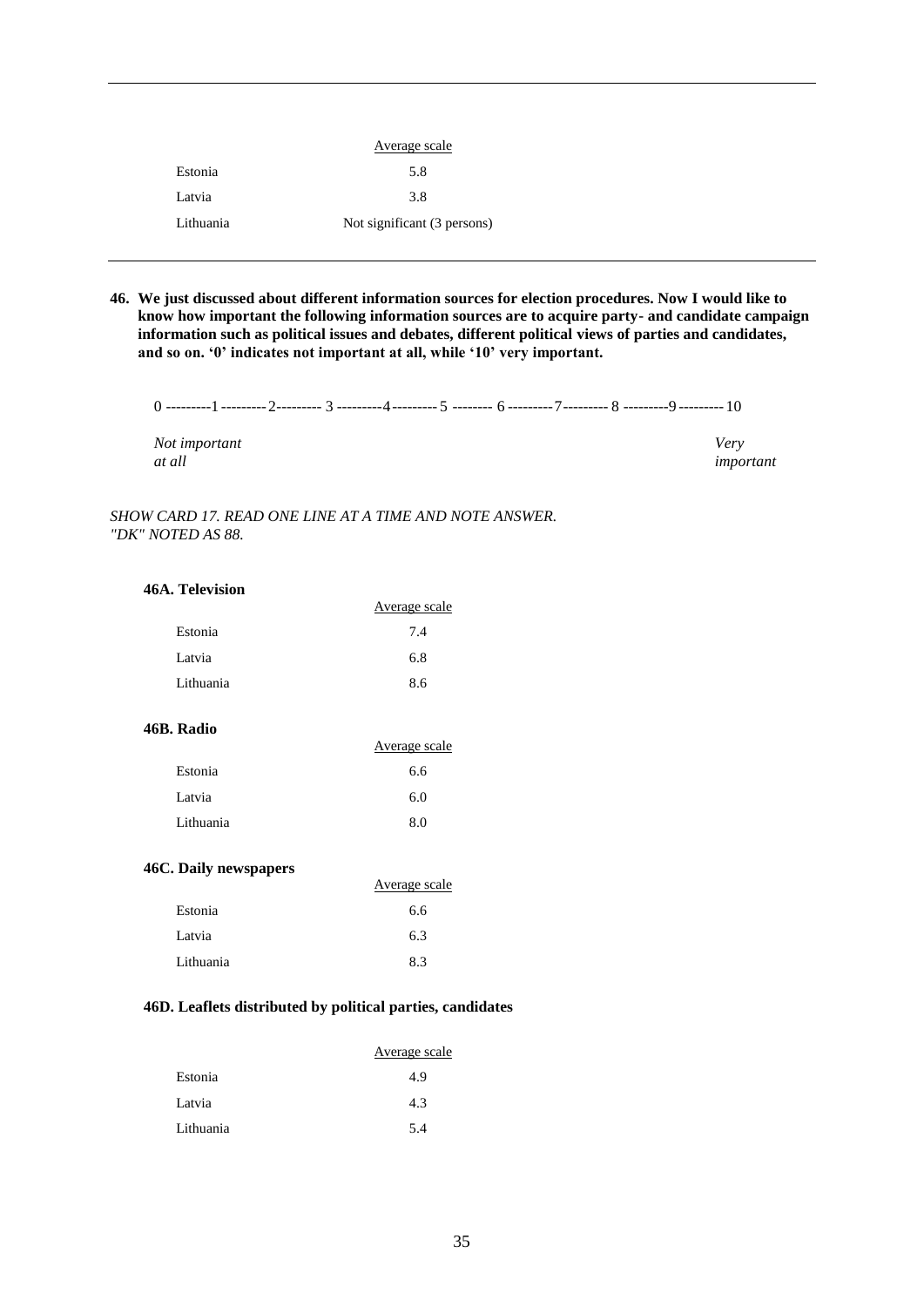#### **46E. Party rallies**

|           | Average scale |
|-----------|---------------|
| Estonia   | 4.3           |
| Latvia    | 3.1           |
| Lithuania | 5.2           |

#### **46.F Candidate meetings**

|           | Average scale |
|-----------|---------------|
| Estonia   | 6.1           |
| Latvia    | 4.1           |
| Lithuania | 6.4           |

#### **46G. Others. Please specify.**

|           | Average scale   |
|-----------|-----------------|
| Estonia   | 4.8             |
| Latvia    | 4.7             |
| Lithuania | Not significant |
|           |                 |

#### **47. According to your previous experience, what type of information on election would you need most at the next election?**

#### **CHOOSE MAXIMUM 3 ITEMS.**

#### *SHOW CARD 18. READ ONE LINE AT A TIME AND NOTE ANSWER. "DK" NOTED AS 88 ESTONIA LATVIA LITH.*

| 1. | Place of polling station and description of map                        | 17.5  | 26.6  | 14.5  |
|----|------------------------------------------------------------------------|-------|-------|-------|
| 2. | Name of political parties and candidates                               | 52.5  | 39.7  | 46.5  |
| 3. | Political debates and main issues of parties and candidates            | 49.3  | 34.4  | 15.7  |
| 4. | Postal voting, absentee voting                                         | 14.3  | 20.0  | 1.1   |
| 5. | Opening, closing time of polling stations                              | 15.5  | 12.2  | 1.0   |
| 6. | Polling procedures                                                     | 23.8  | 27.5  | 2.2   |
| 7. |                                                                        |       | 2.4   |       |
|    | a. Information about candidates' life, education, etc.                 | 1.5   |       |       |
|    | b. Information about voting at home                                    | 0.2   |       |       |
|    | c. Information about events, meeting with candidates                   | 0.3   |       |       |
|    | d. Information about how the winning party responsible for his promise | 0.2   |       |       |
|    | e. How to get to Riigikogu                                             | 0.1   |       |       |
|    | f. Information on electoral law                                        | 0.1   |       |       |
|    | g. Principles of candidates                                            | 0.3   |       |       |
|    | h. Short but concrete articles                                         | 0.1   |       |       |
|    | <i>i</i> . Information in Russian                                      | 0.1   |       |       |
|    | <i>i</i> . Meetings with regular people                                | 0.1   |       |       |
|    | k. Information about their spending and expenditures                   | 0.1   |       |       |
|    | l. Others                                                              | 0.1   |       |       |
| 8. | DK                                                                     |       | 6.1   | 19.0  |
|    | <b>Total N of Respondents</b>                                          | 1.110 | 1.116 | 1.103 |
|    |                                                                        |       |       |       |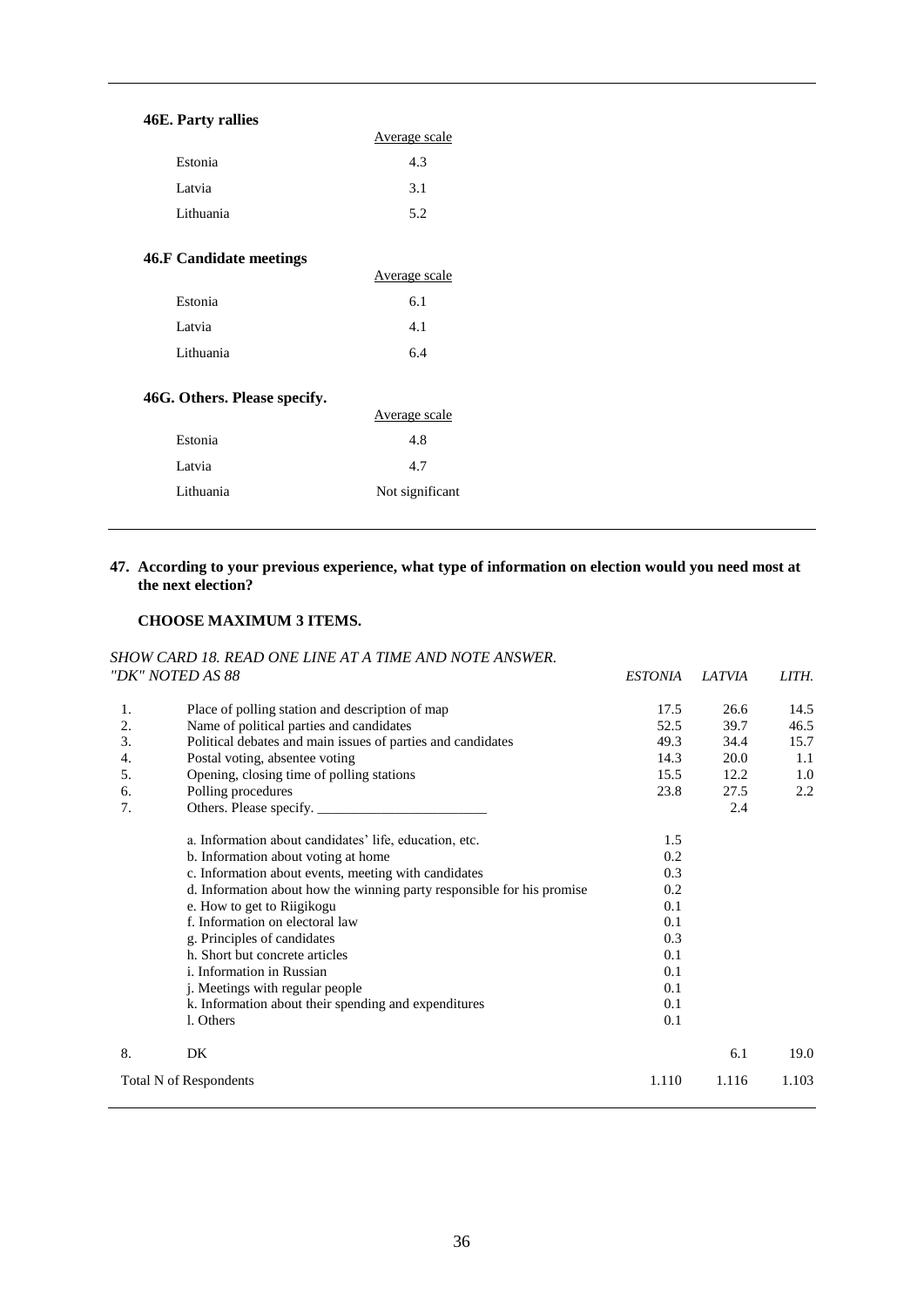**48. Democratic elections are sometimes measured in terms of freedom from something. In other words, freedom from terror and intimidation, freedom from briberies and illegal campaigns, and so on. To what extent do you think the last parliamentary election (GIVE MONTH/ YEAR, E.G. LAST MONTH IN ESTONIA/ LAST OCTOBER IN LATVIA/ IN LITHUANIA, IN 1996) was free? '0' indicates completely unfree, while '10' completely free.**

*SHOW CARD 19. READ ONE LINE AT A TIME AND NOTE ANSWER. "DK" NOTED AS 88.*

| Completely<br>unfree |                          |  | Completely<br>free |
|----------------------|--------------------------|--|--------------------|
|                      | Average 'Freeness' scale |  |                    |
| Estonia              | 7.6                      |  |                    |
| Latvia               | 7.3                      |  |                    |
| Lithuania            | 6.4                      |  |                    |

**49. Democratic elections are sometimes measured in terms of fairness (impartiality) of state authorities (such as election administration bodies, judiciary, police, and military) in treatment of electoral actors such as parties, candidates, campaign workers, and voters. To what extent do you think the last election (GIVE MONTH/ YEAR, E.G. LAST MONTH IN ESTONIA/ LAST OCTOBER IN LATVIA/ IN LITHUANIA, IN 1996) was fair? '0' indicates completely unfair, while '10' completely fair.**

*SHOW CARD 20. READ ONE LINE AT A TIME AND NOTE ANSWER. "DK" NOTED AS 88.*

| Completely<br>unfair |                          | Completely<br>fair |  |  |
|----------------------|--------------------------|--------------------|--|--|
|                      | Average 'Fairness' scale |                    |  |  |
| Estonia              | 7.0                      |                    |  |  |
| Latvia               | 6.9                      |                    |  |  |
| Lithuania            | 6.6                      |                    |  |  |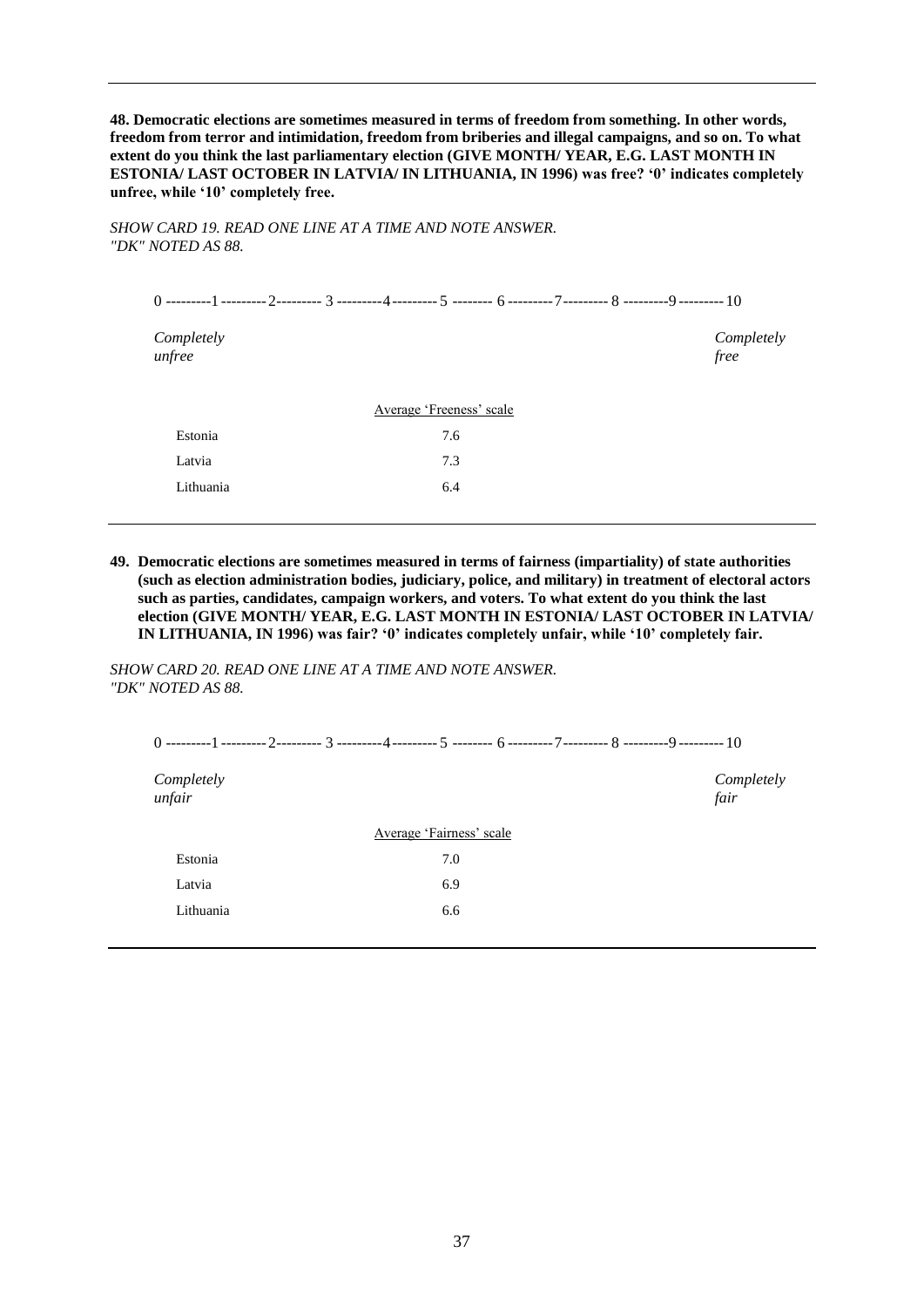**50. Some people say that in order to improve the election in our country several measures have to be properly taken. To what extent do you think following items are important for our country in order to make elections more democratic in the future? '0' indicates not important at all, while '10' very important.**

#### *SHOW CARD 21. READ ONE LINE AT A TIME AND NOTE ANSWER. "DK" NOTED AS 88.*

| ---------<br>,<br>----------<br>----------<br>---------- |  |
|----------------------------------------------------------|--|
|----------------------------------------------------------|--|

*Not important Very at all important* (M = Mean; Md = Median; Mo = Mode) Estonia Latvia Lith.<br>
M Md Mo M Md Mo M Md Mo M Md Mo 50A Reform of electoral law to achieve fairness for all parties, candidates, and voters 8.25 9 10 8.51 10 10 8.24 9 10 50B Respect and obedience of electoral law by parties, party workers, and candidates 8.65 10 10 9.04 10 10 9.32 10 10 9.32 10 10 50C Respect and obedience of electoral law by voters 8.69 10 10 8.89 10 10 9.22 10 10<br>50D Media's role for vigilant surveillance 8.25 9 10 8.89 10 10 8.89 10 10 50D Media's role for vigilant surveillance<br>
50E More active role of national monitoring groups<br>
50E More active role of national monitoring groups<br>
50E More active role of national monitoring groups<br>
50E More active role o More active role of national monitoring groups 7.65 8 10 8.07 9 10 8.16 9 10 50F More active role of international monitoring groups 7.29 8 10 7.90 9 10 7.80 9 10 50G More active role of election administration authorities 7.18 8 10 8.10 9 10 8.18 9 10<br>50H Stricter punishment against those who commit illegal election Stricter punishment against those who commit illegal election campaigns campaigns 8.81 10 10 9.29 10 10 9.22 10 10

#### *SHOW CARD 22. READ ONE LINE AT A TIME AND NOTE ANSWER. "DK" NOTED AS 88.*

#### **51. Which of the following four statements corresponds most closely to your own personal views on the ultimate goal(s) of environmental protection? Environmental protection should:**

|    |                                                                                    | Estonia | Latvia | Lith. |
|----|------------------------------------------------------------------------------------|---------|--------|-------|
| 1  | Only ensure the welfare of human beings                                            | 2.7     | 5.6    | 7.5   |
| 2  | Primarily ensure the welfare of human beings and<br>secondly the welfare of nature | 36.1    | 37.6   | 47.1  |
| 3  | Primarily ensure the welfare of nature and secondly on the<br>welfare of humans    | 54.6    | 44.6   | 29.2  |
| 4  | Only ensure the welfare of nature                                                  | 4.0     | 9.2    | 4.7   |
| 88 | DK                                                                                 | 2.5     | 3.0    | 11.4  |
|    | Total N of Respondents                                                             | 1.110   | 1.116  | 1.103 |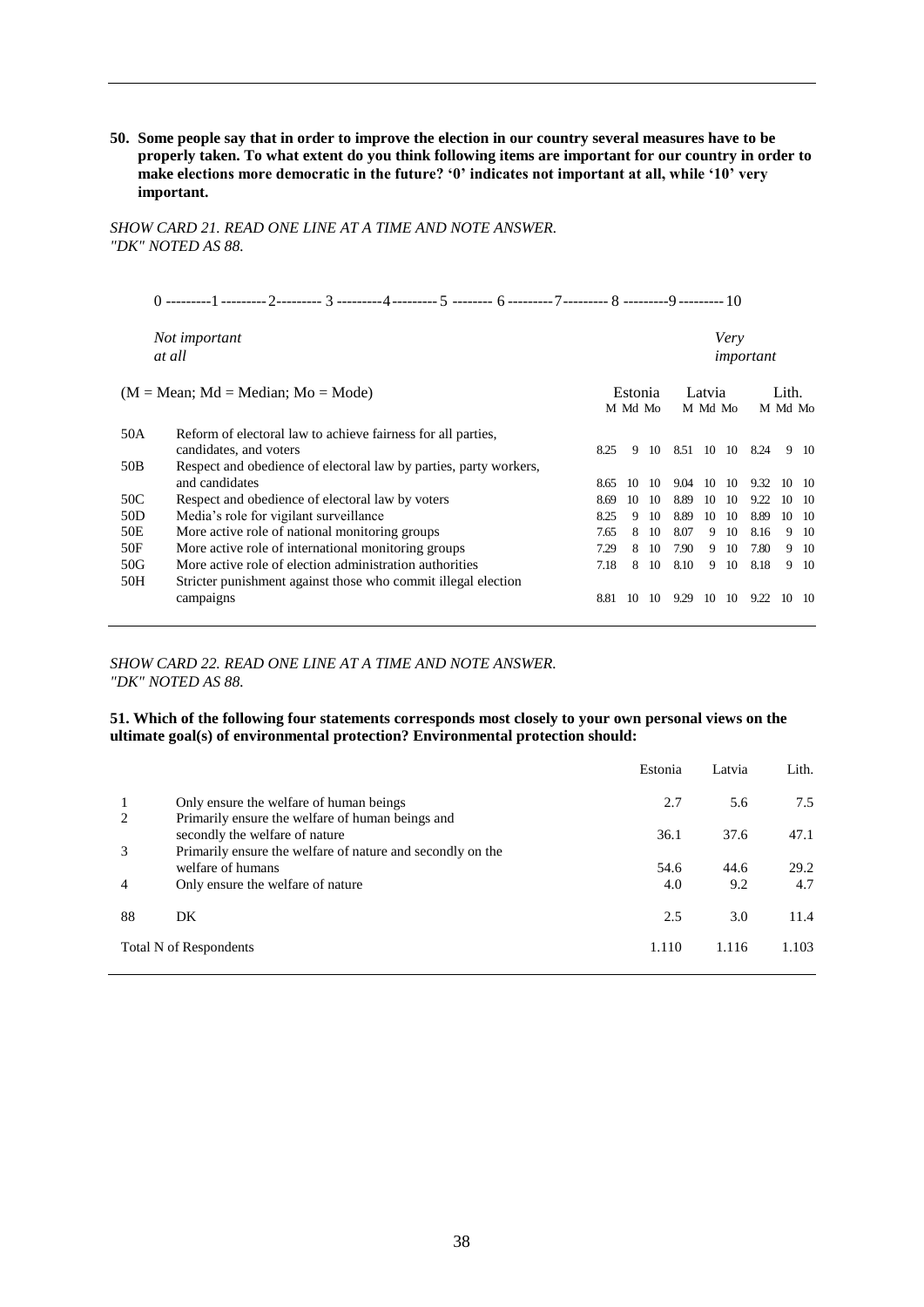#### PLEASE SPECIFY (BELOW) IF YOU AGREE OR DISAGREE WITH THE FOLLOWING STATEMENTS. CHOOSE ONE ALTERNATIVE FOR EACH STATEMENT:

*SHOW CARD 23. READ ONE LINE AT A TIME AND NOTE ANSWER. "DK" NOTED AS 88.*

(52-63)

#### **52. AGREE OR DISAGREE: Environment protection costs more than it is worth.**

|                |                               | Estonia | Latvia | Lith. |
|----------------|-------------------------------|---------|--------|-------|
| 1              | Strongly agree                | 9.3     | 13.4   | 15.5  |
| 2              | Partly agree                  | 15.8    | 24.4   | 15.9  |
| 3              | Neither agree nor disagree    | 14.9    | 14.7   | 15.4  |
| $\overline{4}$ | Partly disagree               | 23.4    | 24.2   | 10.1  |
| 5              | Strongly disagree             | 19.5    | 10.9   | 11.6  |
| 88             | DK                            | 17.1    | 12.5   | 31.6  |
|                | <b>Total N of Respondents</b> | 1.110   | 1.116  | 1.103 |

#### **53. AGREE OR DISAGREE: The degradation of nature and the environment poses a serious threat to the continuing existence of mankind.**

|                |                            | Estonia | Latvia | Lith. |
|----------------|----------------------------|---------|--------|-------|
|                | Strongly agree             | 66.0    | 64.9   | 52.9  |
| 2              | Partly agree               | 24.5    | 27.1   | 23.8  |
| 3              | Neither agree nor disagree | 3.4     | 4.0    | 9.9   |
| $\overline{4}$ | Partly disagree            | 2.1     | 1.4    | 2.4   |
| 5              | Strongly disagree          | 0.6     | 0.4    | 1.7   |
| 88             | DK                         | 3.4     | 2.2    | 9.3   |
|                | Total N of Respondents     | 1.110   | 1.116  | 1.103 |

#### **54. AGREE OR DISAGREE: The most important objective for environmental conservation is to ensure human survival.**

|    |                               | Estonia | Latvia | Lith. |
|----|-------------------------------|---------|--------|-------|
|    | Strongly agree                | 55.6    | 51.5   | 57.8  |
| 2  | Partly agree                  | 28.1    | 32.3   | 21.6  |
| 3  | Neither agree nor disagree    | 6.0     | 6.6    | 8.3   |
| 4  | Partly disagree               | 5.2     | 5.2    | 1.9   |
| 5  | Strongly disagree             | 1.1     | 1.4    | 1.3   |
| 88 | DK                            | 4.0     | 2.9    | 9.2   |
|    | <b>Total N of Respondents</b> | 1.110   | 1.116  | 1.103 |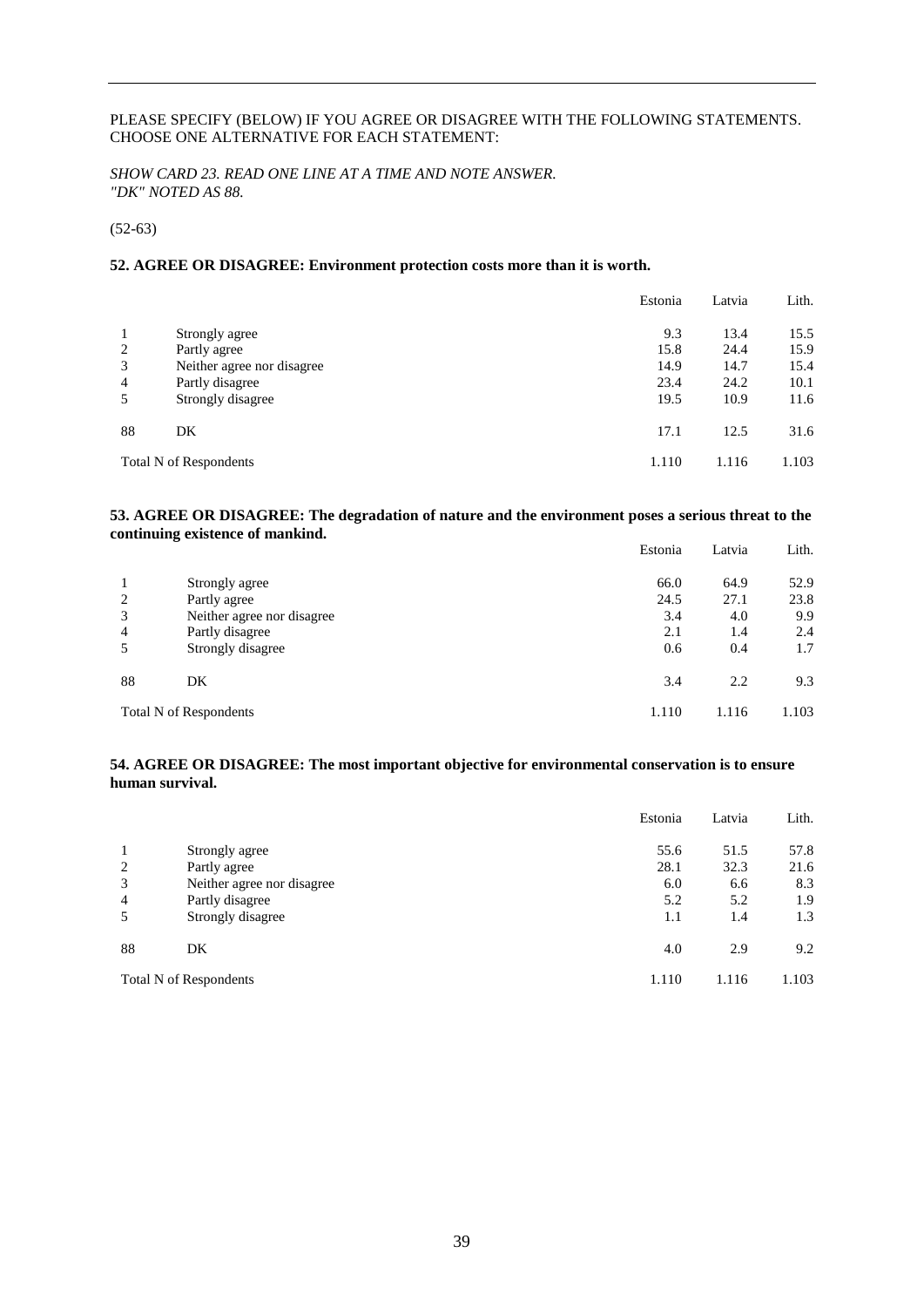|    |                               | Estonia | Latvia | Lith. |
|----|-------------------------------|---------|--------|-------|
|    | Strongly agree                | 33.6    | 26.8   | 46.3  |
| 2  | Partly agree                  | 22.5    | 21.1   | 21.7  |
| 3  | Neither agree nor disagree    | 14.3    | 18.9   | 13.3  |
| 4  | Partly disagree               | 14.6    | 18.7   | 3.6   |
|    | Strongly disagree             | 8.4     | 7.3    | 3.5   |
| 88 | DK                            | 6.5     | 7.2    | 11.5  |
|    | <b>Total N of Respondents</b> | 1.110   | 1.116  | 1.103 |

#### **55. AGREE OR DISAGREE: The killing of animals is only justifiable if it is done in self-defense or to protect the life of other human beings.**

#### **56. AGREE OR DISAGREE: I have no objection to the breeding of animals under factory conditions if this is done to feed humans.**

|                |                               | Estonia | Latvia | Lith. |
|----------------|-------------------------------|---------|--------|-------|
|                | Strongly agree                | 61.9    | 60.7   | 49.7  |
| 2              | Partly agree                  | 24.1    | 26.3   | 23.4  |
| 3              | Neither agree nor disagree    | 4.9     | 6.5    | 9.3   |
| $\overline{4}$ | Partly disagree               | 4.0     | 2.6    | 2.9   |
| 5              | Strongly disagree             | 2.4     | 0.8    | 2.9   |
| 88             | DK                            | 2.7     | 3.0    | 11.8  |
|                | <b>Total N of Respondents</b> | 1.110   | 1.116  | 1.103 |

#### **57. AGREE OR DISAGREE: Man has no special rights beyond those that are possessed by other living beings in the ecosystem.**

|                |                               | Estonia | Latvia | Lith. |
|----------------|-------------------------------|---------|--------|-------|
|                | Strongly agree                | 25.4    | 36.8   | 25.4  |
| 2              | Partly agree                  | 18.5    | 28.0   | 16.4  |
| 3              | Neither agree nor disagree    | 13.6    | 16.4   | 15.6  |
| $\overline{4}$ | Partly disagree               | 21.0    | 8.6    | 11.2  |
| 5              | Strongly disagree             | 15.5    | 3.0    | 8.7   |
| 88             | DK                            | 5.9     | 7.2    | 22.7  |
|                | <b>Total N of Respondents</b> | 1.110   | 1.116  | 1.103 |

#### **58. AGREE OR DISAGREE: Most natural phenomena are valuable in themselves, i.e. they are valuable without regard to any usefulness that they might have for humans.**

|    |                               | Estonia | Latvia | Lith. |
|----|-------------------------------|---------|--------|-------|
|    | Strongly agree                | 51.1    | 57.5   | 41.3  |
| 2  | Partly agree                  | 26.5    | 29.7   | 20.5  |
| 3  | Neither agree nor disagree    | 9.5     | 6.7    | 12.8  |
| 4  | Partly disagree               | 2.2     | 1.2    | 3.1   |
| 5  | Strongly disagree             | 0.7     | 0.5    | 2.4   |
| 88 | DK                            | 10.0    | 4.4    | 19.9  |
|    | <b>Total N of Respondents</b> | 1.110   | 1.116  | 1.103 |

#### **59. AGREE OR DISAGREE: I would give part of my income if I were certain that the money would be used to prevent environmental pollution.**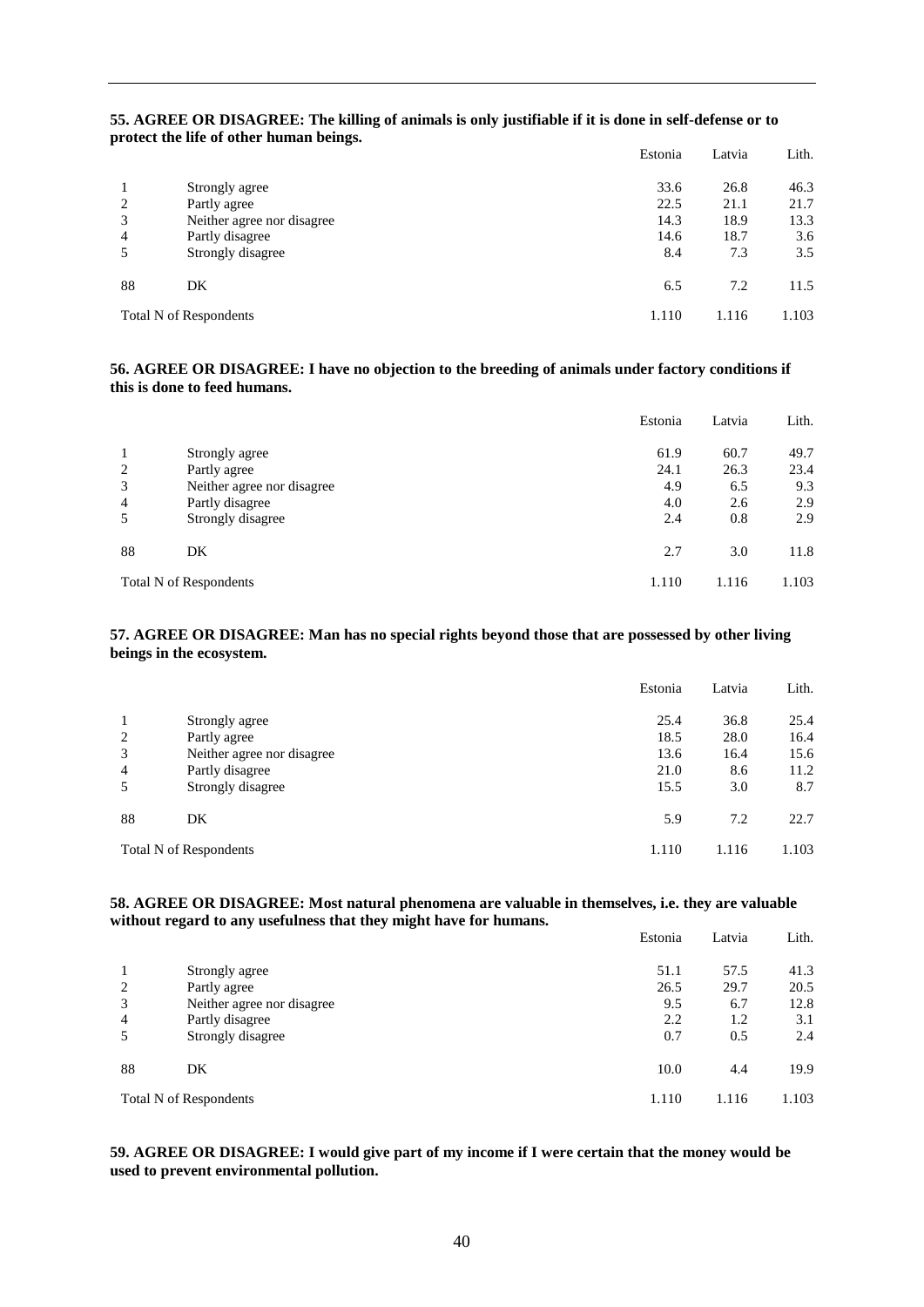|                |                                          | Estonia | Latvia | Lith. |
|----------------|------------------------------------------|---------|--------|-------|
| 1              | Strongly agree                           | 37.5    | 26.0   | 18.3  |
| 2              | Partly agree                             | 34.5    | 33.5   | 22.0  |
| 3              | Neither agree nor disagree               | 10.6    | 17.9   | 19.3  |
| $\overline{4}$ | Partly disagree                          | 6.4     | 9.1    | 8.7   |
| 5              | Strongly disagree                        | 4.4     | 5.6    | 13.8  |
| 88             | DK                                       | 6.5     | 8.0    | 17.9  |
|                | 1.116<br>1.110<br>Total N of Respondents |         | 1.103  |       |

#### **60. AGREE OR DISAGREE: Protecting the environment and fighting pollution is less urgent than often suggested.**

|                |                               | Estonia | Latvia | Lith. |
|----------------|-------------------------------|---------|--------|-------|
|                | Strongly agree                | 14.1    | 12.6   | 7.7   |
| 2              | Partly agree                  | 13.9    | 15.9   | 10.7  |
| 3              | Neither agree nor disagree    | 9.7     | 13.7   | 12.9  |
| $\overline{4}$ | Partly disagree               | 24.9    | 28.4   | 21.6  |
| 5              | Strongly disagree             | 29.8    | 21.2   | 30.6  |
| 88             | DK                            | 7.5     | 8.2    | 16.6  |
|                | <b>Total N of Respondents</b> | 1.110   | 1.116  | 1.103 |

#### **61. AGREE OR DISAGREE: I would be willing to spend [some of my] time working with other people in my community to improve the environment there.** Estonia Latvia Lith.

|    |                               | рзилна | Latvia | Litti. |
|----|-------------------------------|--------|--------|--------|
|    | Strongly agree                | 39.5   | 29.7   | 24.7   |
| 2  | Partly agree                  | 35.5   | 37.6   | 27.4   |
| 3  | Neither agree nor disagree    | 11.6   | 16.1   | 14.3   |
| 4  | Partly disagree               | 4.6    | 7.0    | 5.2    |
|    | Strongly disagree             | 3.7    | 2.3    | 8.4    |
| 88 | DK                            | 5.0    | 7.3    | 20.0   |
|    | <b>Total N of Respondents</b> | 1.110  | 1.116  | 1.103  |

#### **62. AGREE OR DISAGREE: Technical developments will resolve most of our environmental problems.**

|                |                             | Estonia | Latvia | Lith. |
|----------------|-----------------------------|---------|--------|-------|
|                | Strongly agree              | 12.4    | 6.8    | 38.6  |
| 2              | Partly agree                | 19.4    | 11.4   | 22.8  |
| 3              | Neither agree nor disagree. | 15.7    | 12.6   | 10.0  |
| $\overline{4}$ | Partly disagree             | 25.3    | 35.8   | 5.3   |
| 5              | Strongly disagree           | 13.9    | 25.4   | 3.7   |
| 88             | DK                          | 13.4    | 8.0    | 19.7  |
|                | Total N of Respondents      | 1.110   | 1.116  |       |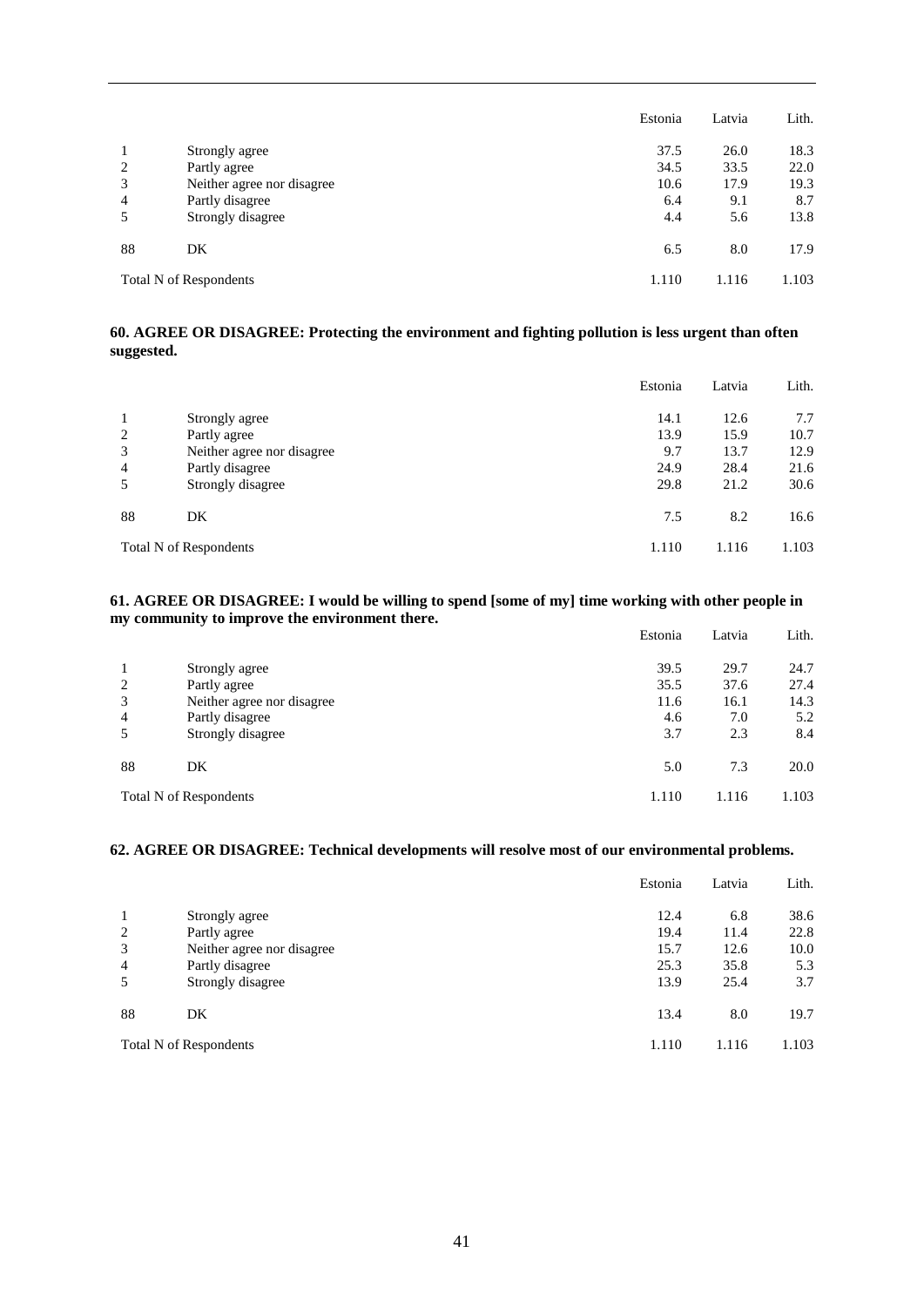#### **63. AGREE OR DISAGREE: Our environmental problems can be solved without any dramatic changes in our society.**

|                          |                                                                                 | Estonia                      | Latvia                      | Lith.                       |
|--------------------------|---------------------------------------------------------------------------------|------------------------------|-----------------------------|-----------------------------|
| 2<br>3<br>$\overline{4}$ | Strongly agree<br>Partly agree<br>Neither agree nor disagree<br>Partly disagree | 26.2<br>28.5<br>12.6<br>14.0 | 6.3<br>11.6<br>12.4<br>32.2 | 32.2<br>24.6<br>10.8<br>4.4 |
| 5                        | Strongly disagree                                                               | 5.5                          | 27.7                        | 4.5                         |
| 88                       | DK                                                                              | 13.1                         | 9.9                         | 23.6                        |
|                          | 1.116<br>1.110<br><b>Total N of Respondents</b>                                 |                              | 1.103                       |                             |

#### *SHOW CARD 24. READ ONE LINE AT A TIME AND NOTE ANSWER. "DK" NOTED AS 88.*

**64. I will now read to you a number of words that could be used to describe [name of nation] nature. Please point on the scale between each pair indicating which word you consider the better description of [name of nation] nature.**

#### *The nature is:*

1 ---------2 ---------3--------- 4 ---------5

|            |              | Estonia | Latvia       | Lith. |
|------------|--------------|---------|--------------|-------|
|            |              |         | (Mean value) |       |
| Beautiful  | Ugly         | 1.41    | 1.29         | 1.91  |
| Close      | Distant      | 1.52    | 1.32         | 2.07  |
| Mild       | Harsh        | 2.69    | 2.04         | 2.40  |
| Dangerous  | Safe         | 3.52    | 3.78         | 3.96  |
| Accessible | Inaccessible | 1.86    | 1.67         | 2.30  |
| Fertile    | Infertile    | 2.34    | 1.94         | 2.61  |
| Hostile    | Friendly     | 4.13    | 4.27         | 4.37  |
| Trivial    | Magnificent  | 4.18    | 3.55         | 3.53  |
| Peaceful   | Frightening  | 1.91    | 2.06         | 2.70  |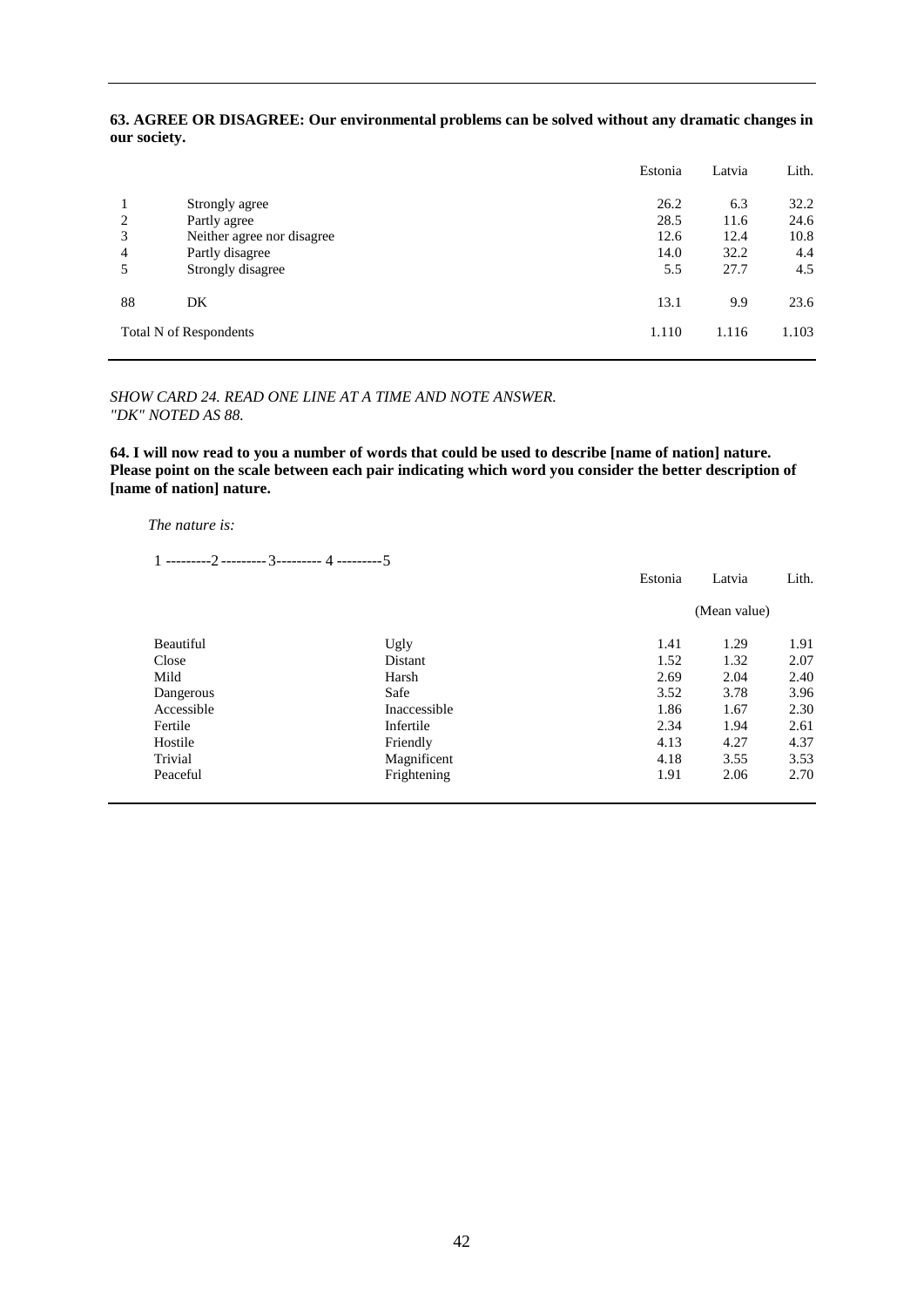#### *SHOW CARD 25. READ OUT ONE LINE AT A TIME AND NOTE THE ANSWER. "DK" NOTED AS 88.*

#### **65. Here follow some questions about values. We want to ask you how important each of these values are in your life.**

0 ---------1 ---------2--------- 3 ---------4--------- 5 -------- 6 ---------7--------- 8 ---------9 --------- 10

*Not at all important Very important*

#### *How important is:*

| $1000$ composition to:<br>$(M = Mean; Md = Median; Mo = Mode)$ |                                                                     |      | Estonia<br>M Md Mo |    | Latvia<br>M Md Mo |    |    | Lith.<br>M Md Mo |               |               |
|----------------------------------------------------------------|---------------------------------------------------------------------|------|--------------------|----|-------------------|----|----|------------------|---------------|---------------|
|                                                                | Equality (equal opportunity for all) for you?                       | 8.21 | 9                  | 10 | 8.39              | 9  | 10 | 8.70             | $10 \quad 10$ |               |
| 2                                                              | An Exciting Life (stimulating experiences) for you?                 | 6.39 |                    | 8  | 6.71              |    | 10 | 8.70             | 10 10         |               |
| 3                                                              | Wealth (material possessions, money) for you                        | 7.20 | 8                  | 10 | 6.61              |    | 5  | 8.67             | 10 10         |               |
| 4                                                              | A World at Peace (free of war and conflict) for you?                | 9.60 | 10                 | 10 | 9.65              | 10 | 10 | 9.49             | 10 10         |               |
| 5                                                              | Self-discipline (self-restraint, resistance to temptation) for you? | 8.81 | 10                 | 10 | 8.16              | 9  | 10 | 8.65             | 10            | - 10          |
| 6                                                              | Family Security (safety for loved ones) for you?                    | 9.76 | 10                 | 10 | 9.67              | 10 | 10 | 9.78             |               | $10 \quad 10$ |
|                                                                | Unity with Nature (fitting into nature) for you?                    | 8.85 | 10                 | 10 | 8.74              | 10 | 10 | 8.25             | 9             | - 10          |
| 8                                                              | A Varied Life (filled with challenge, novelty and change) for you   | 7.16 | 8                  | 10 | 7.13              | 8  | 10 | 7.64             | 8.            | - 10          |
| 9                                                              | Authority (the right to lead or command) for you?                   | 4.36 | 4                  |    | 5.42              | 5  | 5  | 5.43             | 5             |               |
| 10                                                             | Social Justice (correcting injustice, caring for the weak) for you? | 8.59 | 9                  | 10 | 8.79              | 10 | 10 | 8.96             | 10            | - 10          |
| 11                                                             | Protecting the Environment (preserving nature) for you?             | 9.15 | 10                 | 10 | 8.88              | 10 | 10 | 8.87             | 10            | - 10          |
| 12                                                             | To be Influential (having an impact on people and events) for you?  | 4.95 | 5                  | 5  | 5.77              | 6  | 5  | 7.42             |               | - 10          |
| 13                                                             | Honoring of Parents and Elders (showing respect) for you?           | 9.29 | 10                 | 10 | 9.38              | 10 | 10 | 9.63             | 10            | - 10          |
| 14                                                             | Curiosity (interested in everything, exploring) for you?            | 7.18 | 8                  | 10 | 8.10              | 9  | 10 | 7.81             | 9             | - 10          |
| 15                                                             | Respecting the Earth for you?                                       | 8.98 | 10                 | 10 | 8.92              | 10 | 10 | 8.82             | 10            | - 10          |
|                                                                |                                                                     |      |                    |    |                   |    |    |                  |               |               |

BELOW YOU WILL FIND A NUMBER OF QUESTIONS IN WHICH TWO ALTERNATIVES ARE CONTRASTED. PLEASE POINT ON THE SCALE BETWEEN EACH PAIR INDICATING IF YOU PREFER SOME ALTERNATIVES.

#### *SHOW CARD 26.*

#### **66. Which do you consider more important, to direct environmental regulations towards households or towards industry?**

0 ---------1 ---------2--------- 3 ---------4--------- 5 -------- 6 ---------7--------- 8 ---------9 --------- 10

*Households Industry*

|           | Average scale |
|-----------|---------------|
| Estonia   | 6.6           |
| Latvia    | 8.1           |
| Lithuania | 6.8           |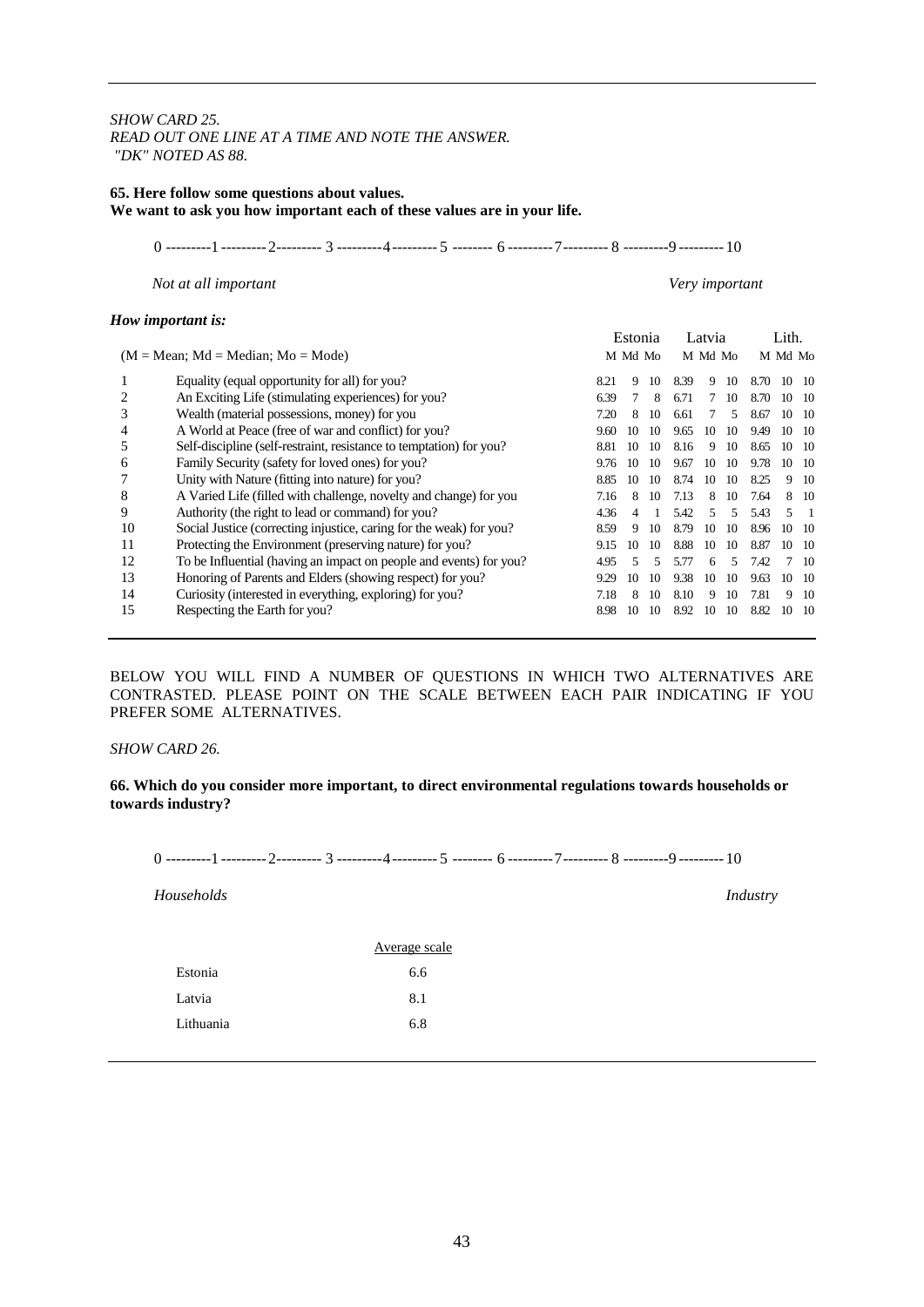#### *SHOW CARD 27.*

#### **67. Which do you consider as more important in solving our environmental problems, government regulations or engaged citizens?**

| Government<br>regulations |               | Engaged<br>citizens |
|---------------------------|---------------|---------------------|
|                           | Average scale |                     |
| Estonia                   | 5.8           |                     |
| Latvia                    | 5.2           |                     |

#### *SHOW CARD 28.*

Lithuania 5.8

**68. Which should be of more importance in decisions about environmental protection, the interests of the individual or the collective interest?**

0 ---------1 ---------2--------- 3 ---------4--------- 5 -------- 6 ---------7--------- 8 ---------9 --------- 10 *Interests of the Collective individual interest* Average scale Estonia 7.5 Latvia 8.4 Lithuania 7.2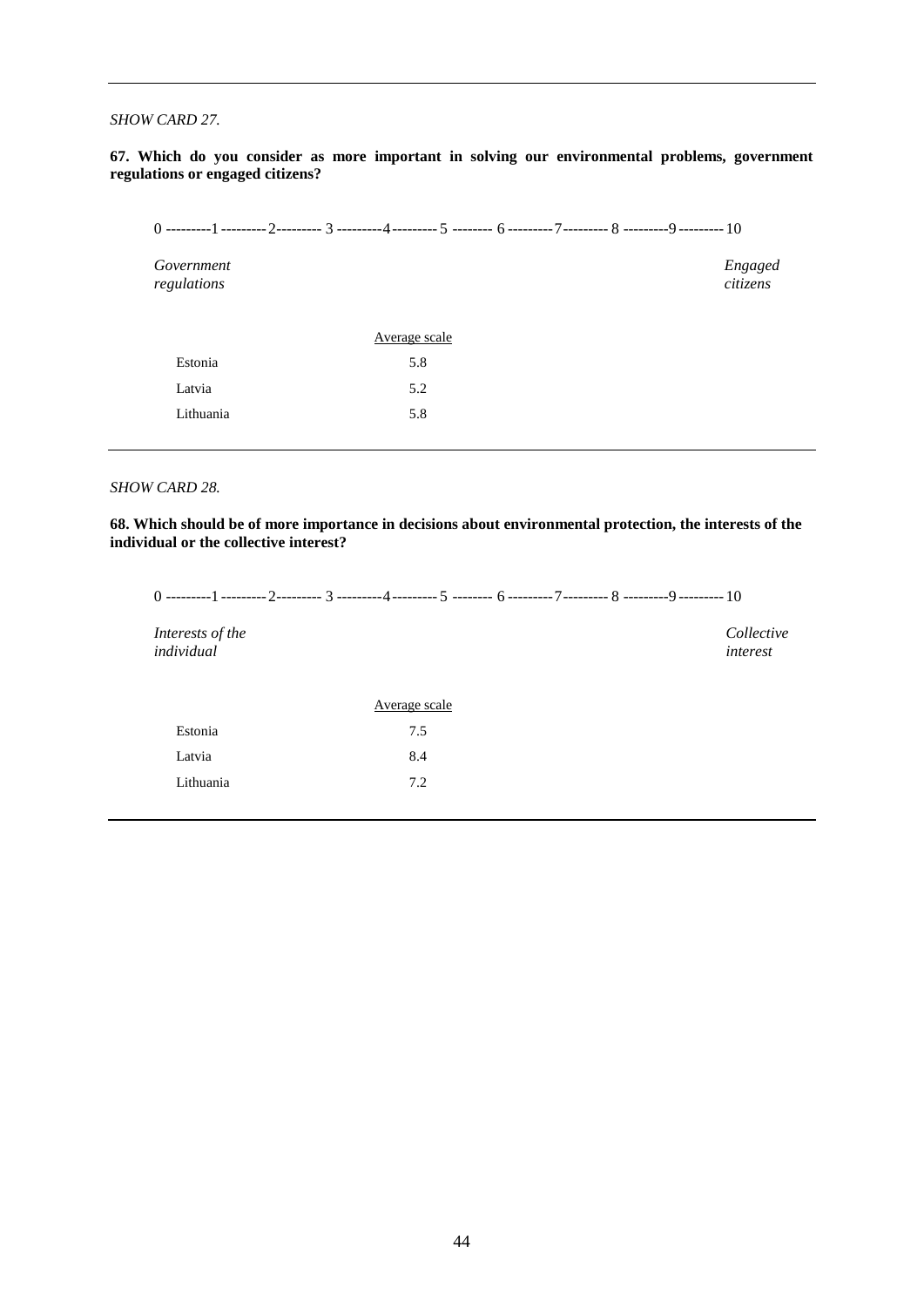#### *SHOW CARD 29*

#### **69. Are you gainfully employed?**

|                | Estonia                                              | Latvia | Lith. |
|----------------|------------------------------------------------------|--------|-------|
| 1              |                                                      | 38.9   | 45.9  |
| 2              |                                                      | 3.3    | 5.3   |
| 3              | Yes, but temporarily unemployed (LESS THAN 6 MONTHS) |        |       |
| $\overline{4}$ |                                                      | 0.4    | 1.0   |
| 5              |                                                      | 1.0    | 1.5   |
| 6              |                                                      | 2.1    | 3.4   |
| $\tau$         |                                                      | 32.4   | 17.6  |
| 8              |                                                      | 11.8   | 10.6  |
| 9              |                                                      | 4.1    | 2.2   |
| 10             |                                                      | 3.8    | 3.1   |
| 11             |                                                      | 2.1    | 9.3   |
|                | <b>Total N of Respondents</b><br>1.110               | 1.116  | 1.103 |

#### *IF RESP. IS NOT GAINFULLY EMPLOYED (ANSWERS 7-11 ON QUESTION 69) THE QUESTION CONCERNS RESP.'S MOST RECENT OCCUPATION.* RECORD A "NO" IF RESP. HAS ONLY HELD TEMPORARY JOBS DURING SCHOOL VACATIONS

#### **70. Have you been gainfully employed before?**

|    |                        | Estonia | Latvia | Lith. |
|----|------------------------|---------|--------|-------|
|    |                        |         | 49.6   | 79.8  |
|    |                        |         | 1.2.   | 6.5   |
|    |                        |         | 6.0    | 13.6  |
|    |                        |         |        |       |
| 88 | DK/NA                  |         | 43.3   |       |
|    | Total N of Respondents | 537     | 1.116  | 1.103 |
|    |                        |         |        |       |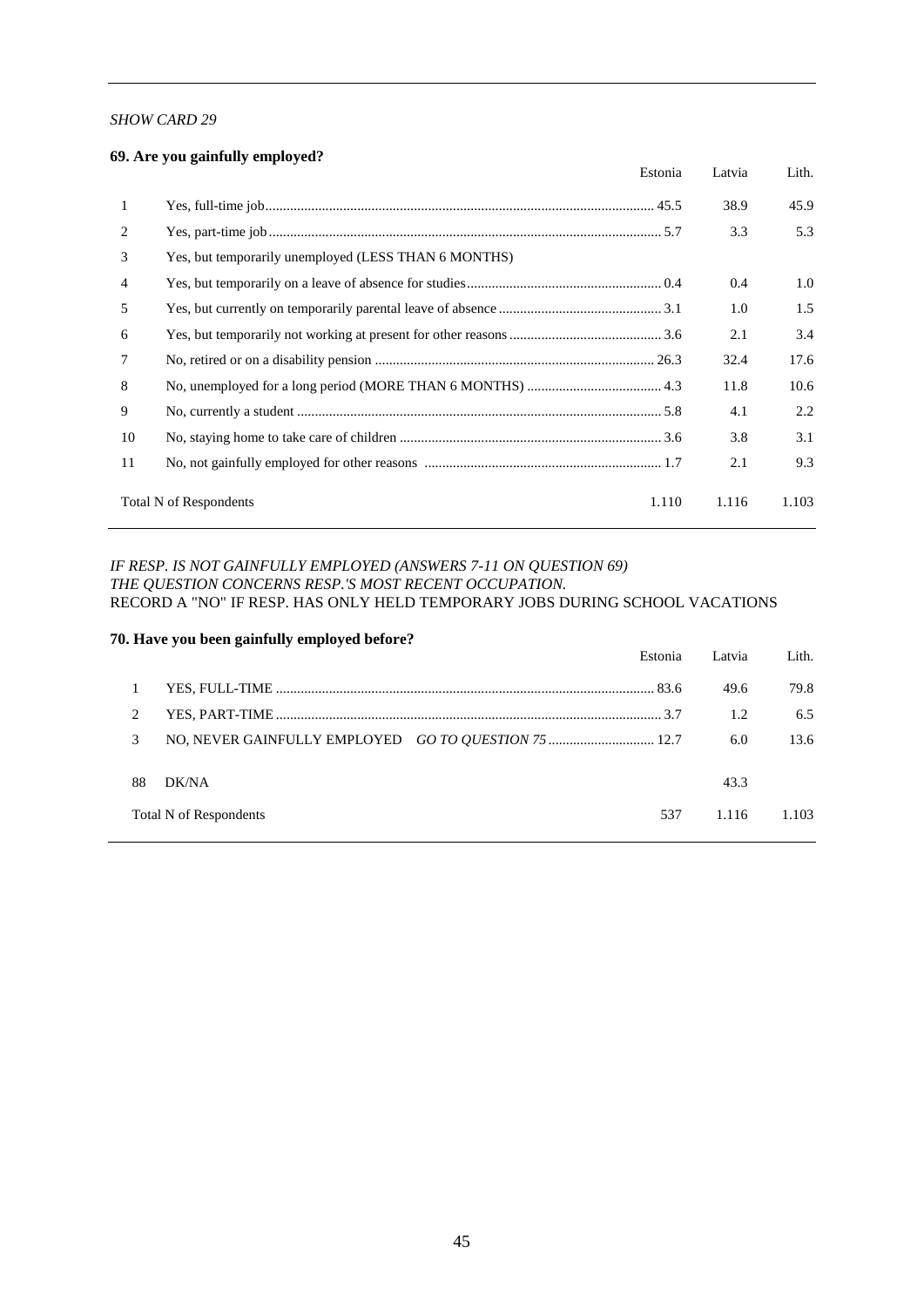|                                                            | 71. At present, are you:                                                                                                                             | Estonia                            | Latvia                                     | Lith.                              |
|------------------------------------------------------------|------------------------------------------------------------------------------------------------------------------------------------------------------|------------------------------------|--------------------------------------------|------------------------------------|
| 1.<br>2.<br>3.                                             | Self-employed (entrepreneur)?<br>Self-employed in paid employment?<br><b>NA</b>                                                                      | 8.9<br>91.1                        | 3.8<br>38.3<br>58.0                        | 8.6<br>91.4                        |
|                                                            | <b>Total N of Respondents</b>                                                                                                                        | 507                                | 1.116                                      | 556                                |
|                                                            | 72. How many employees do you have (including you)?                                                                                                  | Estonia                            | Latvia                                     | Lith.                              |
| $\mathbf{1}$<br>$\overline{c}$<br>3<br>$\overline{4}$<br>5 | One<br>$2 - 5$<br>6 and more<br>51-100<br>100 and more                                                                                               | 32.0<br>42.0<br>24.0               | 1.3<br>1.6<br>0.9                          | 39.1<br>34.8<br>21.7<br>2.2<br>2.2 |
| 6                                                          | <b>NA</b><br><b>Total N of Respondents</b>                                                                                                           | 2.0<br>50                          | 96.2<br>1.116                              | 46                                 |
| 73. Are you:                                               |                                                                                                                                                      |                                    | Latvia                                     | Lith.                              |
| 1.<br>2.<br>3.<br>4.                                       | Business proprietor, owner of company/shop?<br>Farmer?<br>In private practice?<br><b>NA</b><br><b>Total N of Respondents</b>                         | 64.0<br>$\ \, 8.0$<br>28.0<br>50   | 1.9<br>1.3<br>0.6<br>96.2<br>1.116         | 74.3<br>11.4<br>14.3<br>35         |
|                                                            | 74. What position do you hold?                                                                                                                       | Estonia                            | Latvia                                     | Lith.                              |
| $\mathbf{1}$<br>$\overline{c}$<br>3<br>4<br>5.<br>6.       | Top management<br>Middle management<br>Specialist (have professional education)<br>Clerk (in personal customer service)<br>Manual worker<br>$\rm NA$ | 1.6<br>8.6<br>31.4<br>13.5<br>45.0 | 0.4<br>2.5<br>12.1<br>11.3<br>11.8<br>61.8 | 2.8<br>8.9<br>34.1<br>17.7<br>36.5 |
|                                                            | <b>Total N of Respondents</b>                                                                                                                        | 513                                | 1.116                                      | 537                                |
|                                                            | 75. At your place of work, what language is usually spoken?                                                                                          | Estonia                            | Latvia                                     | Lith.                              |
| 1.<br>2.<br>3.<br>4.                                       | Baltic language (Estonian/ Latvian/ Lithuanian)<br>Russian<br>Other<br>DK                                                                            | 40.7<br>17.6<br>3.1                | 33.9<br>20.5<br>2.2                        | 82.0<br>1.4<br>10.9<br>1.6         |
|                                                            | <b>Total N of Respondents</b>                                                                                                                        | 513                                | 1.116                                      | 537                                |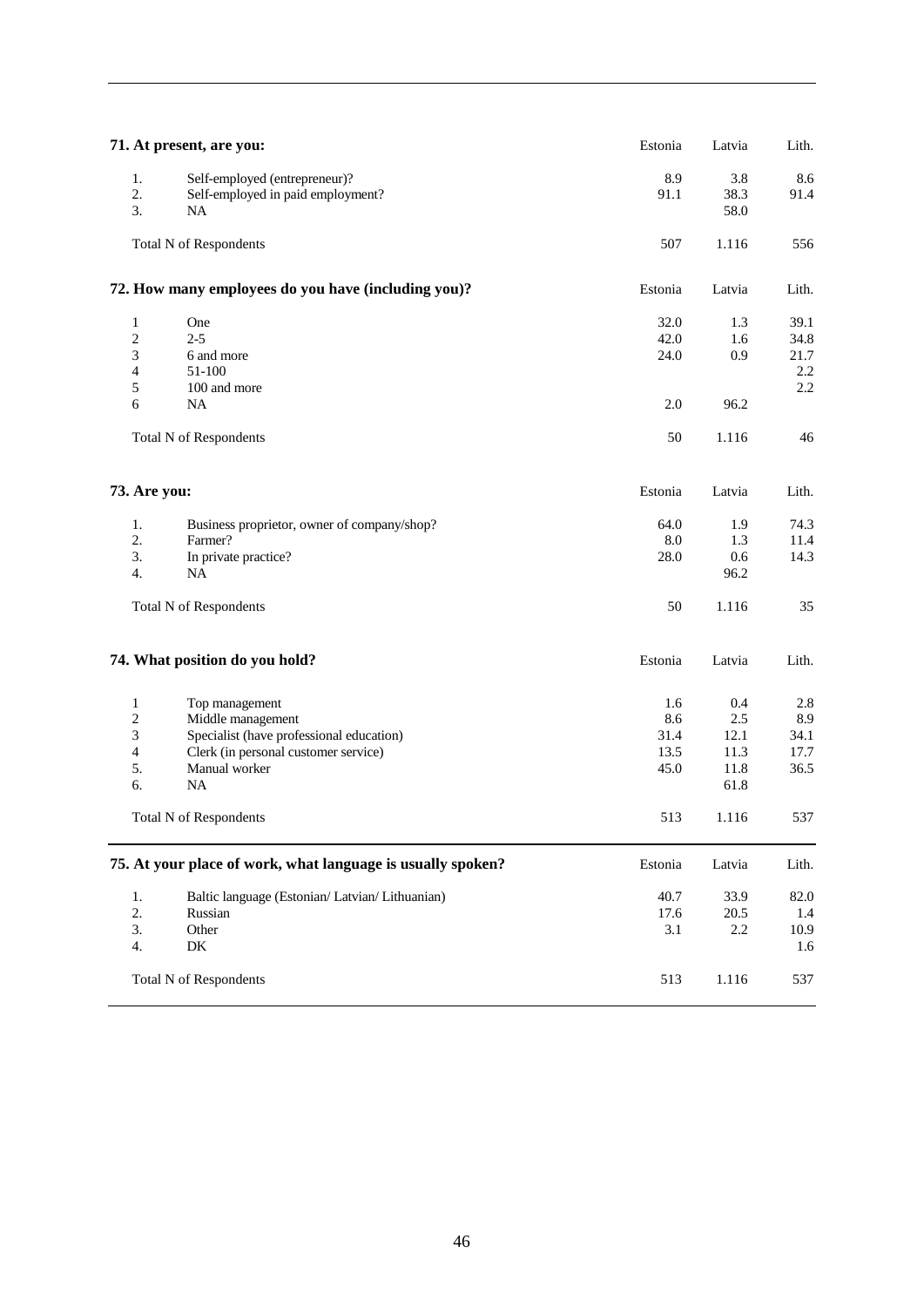| 76. How often does it happen that you are worried about getting unemployed? Does it happen very often, |  |  |
|--------------------------------------------------------------------------------------------------------|--|--|
| fairly often, fairly seldom, very seldom or never?                                                     |  |  |
|                                                                                                        |  |  |

|          |                               | Estonia       | Latvia      | Lith.        |
|----------|-------------------------------|---------------|-------------|--------------|
| 1.<br>2. | Very often<br>Fairly often    |               | 7.8<br>11.1 | 19.0<br>30.4 |
| 3.       | Fairly seldom                 |               | 8.5         | 15.5         |
| 4.       | Very seldom                   |               | 7.3         | 13.0         |
| 5.       | Never                         |               | 6.7         | 13.9         |
| 6.       | DK/NA                         | 1.7           | 58.6        | 8.2          |
| Missing  | <b>Total N of Respondents</b> | 96.9<br>1.100 | 1.116       | 557          |

*SHOW CARD 30. READ ONE LINE AT A TIME AND NOTE ANSWER. "DK" NOTED AS 88.*

| No<br>chance |  | Very good<br>chance |
|--------------|--|---------------------|

#### **77. How much chance do you think you have of:**

(**NOTE**: Very low frequencies)

|      |                                                                 | Estonia |                |                | Latvia |                |                | Lith. |             |                |
|------|-----------------------------------------------------------------|---------|----------------|----------------|--------|----------------|----------------|-------|-------------|----------------|
|      | $(M = Mean; Md = Median; Mo = Mode)$                            |         | M Md Mo        |                |        | M Md Mo        |                |       | M Md Mo     |                |
| 77A. | Deciding when your work will begin and end for the day          | 4.06    | 2              |                | 3.72   | 1              | $\overline{1}$ | 3.19  |             | $\blacksquare$ |
| 77B. | Deciding how your own daily work will be organized              | 5.03    | 5              | 1              | 4.91   | 5              | $\overline{1}$ | 4.03  | 2           | $\blacksquare$ |
| 77C. | Influencing your working environment                            | 4.99    | $\overline{5}$ | $\mathbf{1}$   | 4.49   | $\overline{4}$ | -1             | 3.96  | $3 \quad 1$ |                |
| 77D. | Influencing decisions about the general direction of your work  | 5.34    | $\sim$         | $\mathbf{1}$   | 4.33   | 3              | $\overline{1}$ | 4.07  | $3 \quad 1$ |                |
| 77E. | Changing to other working tasks for your current employer       |         |                |                |        |                |                |       |             |                |
|      | if you would like to                                            | 4.38    | $\overline{4}$ | -1             | 3.38   | $\mathbf{1}$   | $\overline{1}$ | 3.17  |             |                |
| 77F. | Changing to another employer if you would like to               | 4.38    | 3              | $\overline{1}$ | 3.14   | $\overline{1}$ | $\overline{1}$ | 4.51  | 3           | $\blacksquare$ |
| 77G. | Start your own business if you would like to                    | 3.25    |                | 1              | 3.42   | 1              | $\mathbf{1}$   | 2.97  |             | $\blacksquare$ |
| 77H. | How much chance do you think you have of influencing the action |         |                |                |        |                |                |       |             |                |
|      | of the local trade union branch on various issues?              | 2.34    |                |                | 2.30   | -1             | 1              | 2.45  |             |                |
| 77I. | How much chance do you think the trade union has of influencing |         |                |                |        |                |                |       |             |                |
|      | conditions at your workplace?                                   | 3.44    | 3              |                | 2.92   | $\mathfrak{D}$ | 1              | 3.83  | 3           | - 1            |
|      |                                                                 |         |                |                |        |                |                |       |             |                |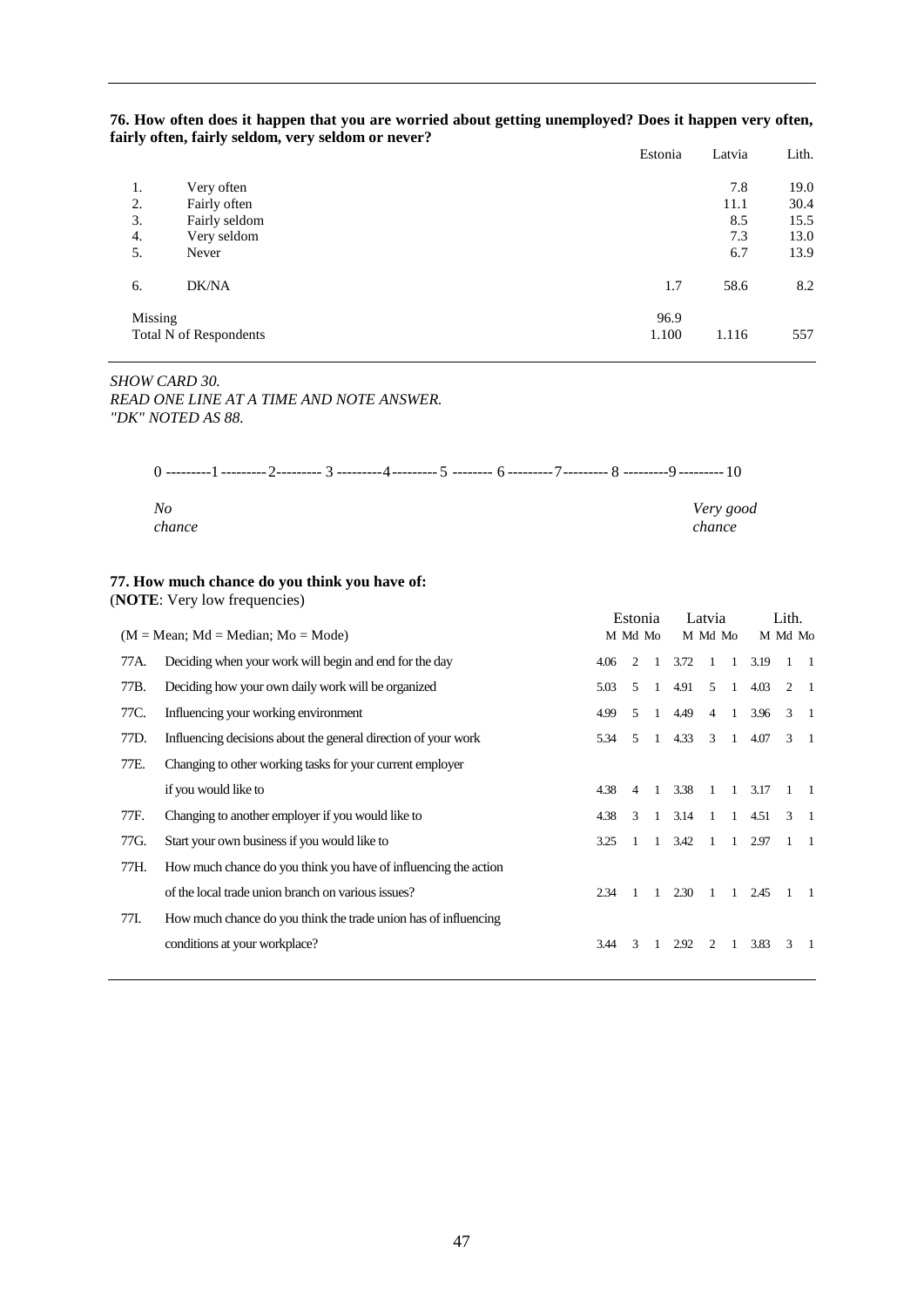#### *SHOW CARD 31. READ ONE LINE AT A TIME AND NOTE ANSWER. "DK" NOTED AS 88.*

#### **78. Have you done any of the following to improve your economic situation in the past year, or are you likely to do so in the next year?**

(The comparative data do not contain DK alternative).

|                                             | Past year    |         |      |                                              |      |       | The next year to come |         |      |       |        |                                                            |       |                           |      |
|---------------------------------------------|--------------|---------|------|----------------------------------------------|------|-------|-----------------------|---------|------|-------|--------|------------------------------------------------------------|-------|---------------------------|------|
|                                             |              | Estonia |      | Latvia                                       |      | Lith. |                       | Estonia |      |       | Latvia |                                                            |       | Lith.                     |      |
|                                             | Have<br>done | Have    | Have | Have<br>not done done not done done not done | Have | Have  | to do                 |         | not  | to do |        | Likely Unlikely Definely Likely UnlikelyDeffinitely<br>not | to do | Likely UnlikelyDefinitely | not  |
| 78A. Learned a new skill                    | 23.0         | 77.0    | 33.8 | 64.9                                         | 39.2 | 60.8  | 13.8                  | 31.4    | 52.6 | 40.0  | 34.4   | 19.4                                                       | 32.5  | 20.1                      | 18.9 |
| 78B. Worked overtime at regular job         | 30.0         | 69.7    | 32.3 | 65.7                                         | 36.3 | 63.7  | 24.3                  | 27.0    | 46.7 | 28.0  | 41.1   | 22.0                                                       | 23.5  | 20.8                      | 21.0 |
| 78C. Became self-employed                   | 3.3          | 96.7    | 6.6  | 91.6                                         | 9.9  | 90.1  | 2.1                   | 13.0    | 81.8 | 10.8  | 50.5   | 32.3                                                       | 6.4   | 26.3                      | 34.4 |
| 78D. Try to find a job with better employer | 18.6         | 81.4    | 24.3 | 73.6                                         | 29.1 | 70.9  | 13.2                  | 31.1    | 53.1 | 32.0  | 38.0   | 22.8                                                       | 24.4  | 22.6                      | 21.9 |
| 78E. Other, please specify                  | 0.6          | 99.4    | 3.6  | 25.2                                         | 66.7 | 33.3  | 2.6                   | 2.1     | L,   | 4.2   | 11.9   | 7.5                                                        | 50.0  | 16.7                      | 16.7 |
|                                             |              |         |      |                                              |      |       |                       |         |      |       |        |                                                            |       |                           |      |
| (Estonia)                                   |              |         |      |                                              |      |       |                       |         |      |       |        |                                                            |       |                           |      |
| a. Contractual work, additional work        | 0.6          |         |      |                                              |      |       |                       |         |      |       |        |                                                            |       |                           |      |
| b. Get a job                                | 2.5          |         |      |                                              |      |       |                       |         |      |       |        |                                                            |       |                           |      |
| c. Become an employed worker in             |              |         |      |                                              |      |       |                       |         |      |       |        |                                                            |       |                           |      |
| stead of entrepreneur                       | 0.1          |         |      |                                              |      |       |                       |         |      |       |        |                                                            |       |                           |      |
| d. Sold company                             | 0.1          |         |      |                                              |      |       |                       |         |      |       |        |                                                            |       |                           |      |
| e. Has been economic                        | 0.5          |         |      |                                              |      |       |                       |         |      |       |        |                                                            |       |                           |      |
| f. Studies at school                        | 0.5          |         |      |                                              |      |       |                       |         |      |       |        |                                                            |       |                           |      |
| g. Has taken additional courses             | 0.2          |         |      |                                              |      |       |                       |         |      |       |        |                                                            |       |                           |      |
| h. Has produced more at home                |              |         |      |                                              |      |       |                       |         |      |       |        |                                                            |       |                           |      |
| (vegetables, animals)                       | 1.2          |         |      |                                              |      |       |                       |         |      |       |        |                                                            |       |                           |      |
| i. Has picked berries, mushrooms            |              |         |      |                                              |      |       |                       |         |      |       |        |                                                            |       |                           |      |
| j. Wants to be an entrepreneur              | 0.1          |         |      |                                              |      |       |                       |         |      |       |        |                                                            |       |                           |      |
| k. Went into employment                     | 0.1          |         |      |                                              |      |       |                       |         |      |       |        |                                                            |       |                           |      |
| 1. Has done handicraft                      | 0.2          |         |      |                                              |      |       |                       |         |      |       |        |                                                            |       |                           |      |
| m. Started an international business        | 0.1          |         |      |                                              |      |       |                       |         |      |       |        |                                                            |       |                           |      |
| n. Invests                                  | 0.1          |         |      |                                              |      |       |                       |         |      |       |        |                                                            |       |                           |      |
| o. Seek new partner                         | 0.1          |         |      |                                              |      |       |                       |         |      |       |        |                                                            |       |                           |      |
| (Lithuania)                                 |              |         |      |                                              |      |       |                       |         |      |       |        |                                                            |       |                           |      |
| a. Improve communication with people        |              |         |      |                                              |      |       |                       |         |      |       |        | 50.0                                                       |       |                           |      |
| b. Find an additional job                   |              |         |      |                                              |      |       |                       |         |      |       |        | 33.3                                                       |       |                           |      |
| c. Worked abroad                            |              |         |      |                                              |      |       |                       |         |      |       |        | 16.7                                                       |       |                           |      |
|                                             |              |         |      |                                              |      |       |                       |         |      |       |        |                                                            |       |                           |      |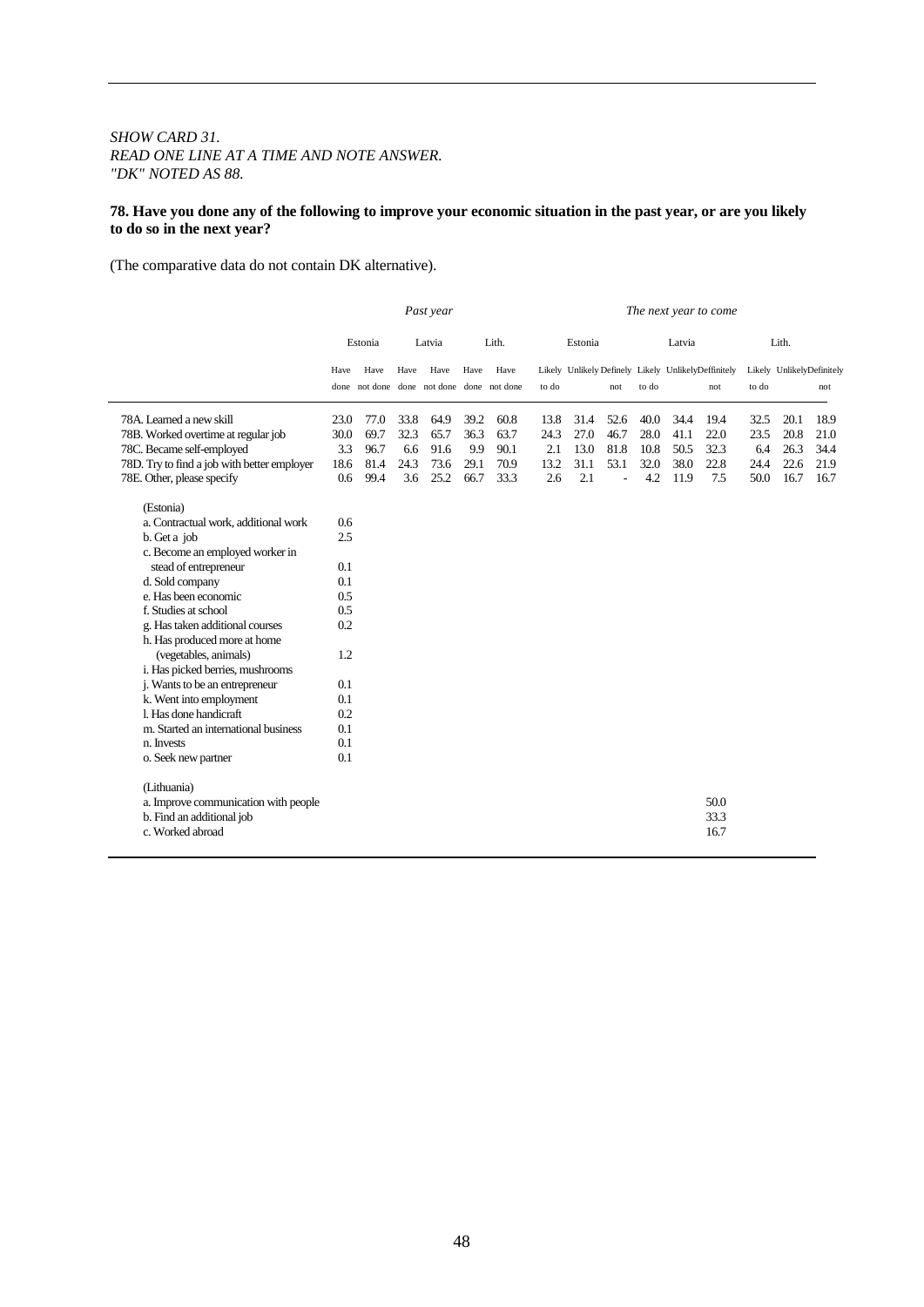#### *SHOW CARD 32. READ ONE LINE AT A TIME AND NOTE ANSWER. "DK" NOTED AS 88.*

**79. We want to ask you about the functioning of the economy. 10 on the scale means 'Very good' and 0 means 'Very bad'.**

| ---------- | --------- | ---------- |  | --------- |  |  |  |
|------------|-----------|------------|--|-----------|--|--|--|
|            |           |            |  |           |  |  |  |

|      | Very bad                                                                     |        |                    |        |                   | Very good |                  |             |
|------|------------------------------------------------------------------------------|--------|--------------------|--------|-------------------|-----------|------------------|-------------|
|      |                                                                              |        | Estonia<br>M Md Mo |        | Latvia<br>M Md Mo |           | Lith.<br>M Md Mo |             |
| 79A. | Where on this scale would you put the socialist economy before independence? | 5.48 5 |                    | 5 5.91 |                   | 6 5 6.64  | 78               |             |
| 79B. | Where on this scale would you put our present economic system?               | 4.49   | .5                 | 5 3.75 | $\overline{4}$    | 3 3.56    |                  | $3 \quad 1$ |
| 79C. | Where would you put our economic system in five years time?                  | 5.99   | 6                  | 7 5.58 | 6                 | 5 4.89    |                  | $5 \quad 1$ |

#### **80. As far as your household is concerned, overall, how do you rate its economic situation today?**

|    |                                         | Estonia | Latvia | Lith. |
|----|-----------------------------------------|---------|--------|-------|
| 1. | Very satisfactory                       | 0.7     | 1.4    | 0.7   |
| 2. | Fairly satisfactory                     | 20.2    | 26.8   | 11.3  |
| 3. | Neither satisfactory nor unsatisfactory | 57.5    | 26.3   | 57.8  |
| 4. | Fairly unsatisfactory                   | 17.0    | 30.6   | 21.1  |
| 5. | Very unsatisfactory                     | 4.1     | 13.9   | 7.8   |
| 6. | DK/NA                                   | 0.5     | 0.9    | 1.3   |
|    | Total N of Respondents                  | 1.100   | 1.116  | 1.103 |

#### **81. As far as your household is concerned, would you say that the situation now compared with before independence has become?**

|    |                        | Estonia | Latvia | Lith. |
|----|------------------------|---------|--------|-------|
| 1. | Much better            | 6.6     | 6.5    | 42.2  |
| 2. | A little better        | 20.6    | 14.7   | 22.8  |
| 3. | About the same         | 26.6    | 14.8   | 17.3  |
| 4. | A little worse         | 26.4    | 26.1   | 7.6   |
| 5. | Much worse             | 15.2    | 34.7   | 3.9   |
| 6. | DK/NA                  | 4.5     | 3.2    | 6.2   |
|    | Total N of Respondents | 1.100   | 1.116  | 1.103 |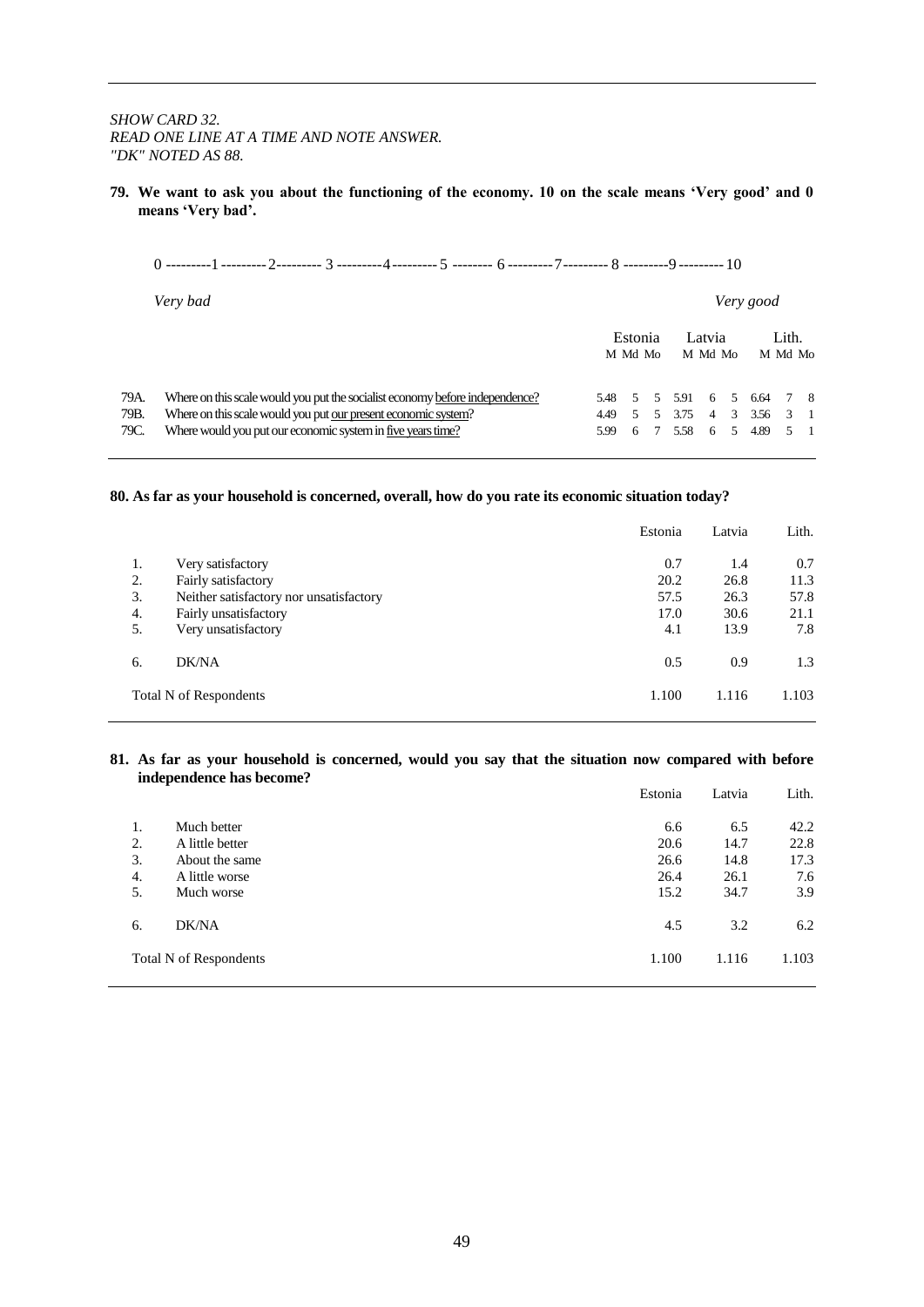#### **82. What do you think the economic situation of your household will be in five years time?**

|    |                        | Estonia | Latvia | Lith. |
|----|------------------------|---------|--------|-------|
| 1. | Much better            | 7.3     | 4.9    | 4.3   |
| 2. | A little better        | 32.5    | 34.5   | 22.6  |
| 3. | About the same         | 24.0    | 28.0   | 22.3  |
| 4. | A little worse         | 8.4     | 7.3    | 7.7   |
| 5. | Much worse             | 2.7     | 2.9    | 8.0   |
| 6. | DK/NA                  | 25.1    | 22.4   | 35.2  |
|    | Total N of Respondents | 1.100   | 1.116  | 1.103 |

#### **83. There is a lot of talk about the rights that people ought to have. Which of these rights do you think should be enjoyed by everyone who is a resident of this country?**

|                               | 83A. To receive a pension on retirement    | Estonia | Latvia | Lith. |
|-------------------------------|--------------------------------------------|---------|--------|-------|
| 1.<br>Definitely yes          |                                            | 90.0    | 95.2   | 94.6  |
| 2.<br>Rather yes than no      |                                            | 7.2     | 3.9    | 2.4   |
| 3.<br>Rather no than yes      |                                            | 1.4     | 0.4    | 0.6   |
| Definitely no<br>4.           |                                            | 0.8     | 0.2    | 0.7   |
| 5.                            |                                            | 0.6     |        |       |
| 8.<br>DK/NA                   |                                            |         | 0.3    | 1.7   |
| <b>Total N of Respondents</b> |                                            | 1.110   | 1.116  | 1.103 |
|                               | 83B. To be educated in language of parents | Estonia | Latvia | Lith. |
| 1.<br>Definitely yes          |                                            | 77.5    | 57.4   | 86.8  |
| 2.<br>Rather yes than no      |                                            | 13.6    | 22.4   | 6.9   |
| 3.<br>Rather no than yes      |                                            | 4.9     | 12.7   | 2.3   |
| 4.<br>Definitely no           |                                            | 1.7     | 7.0    | 0.8   |
| 5.                            |                                            | 2.1     |        |       |
| DK/NA<br>8.                   |                                            | 0.1     | 0.4    | 3.3   |
| <b>Total N of Respondents</b> |                                            | 1.110   | 1.116  | 1.103 |
| 83C. To buy real estate       |                                            | Estonia | Latvia | Lith. |
| Definitely yes<br>1.          |                                            | 65.4    | 56.8   | 82.7  |
| Rather yes than no<br>2.      |                                            | 16.7    | 29.7   | 11.6  |
| Rather no than yes<br>3.      |                                            | 7.7     | 8.4    | 1.2   |
| 4.<br>Definitely no           |                                            | 5.5     | 4.3    | 0.6   |
| 5.                            |                                            | 4.5     |        |       |
| DK/NA<br>8.                   |                                            | 0.1     | 0.7    | 3.9   |
| <b>Total N of Respondents</b> |                                            | 1.110   | 1.116  | 1.103 |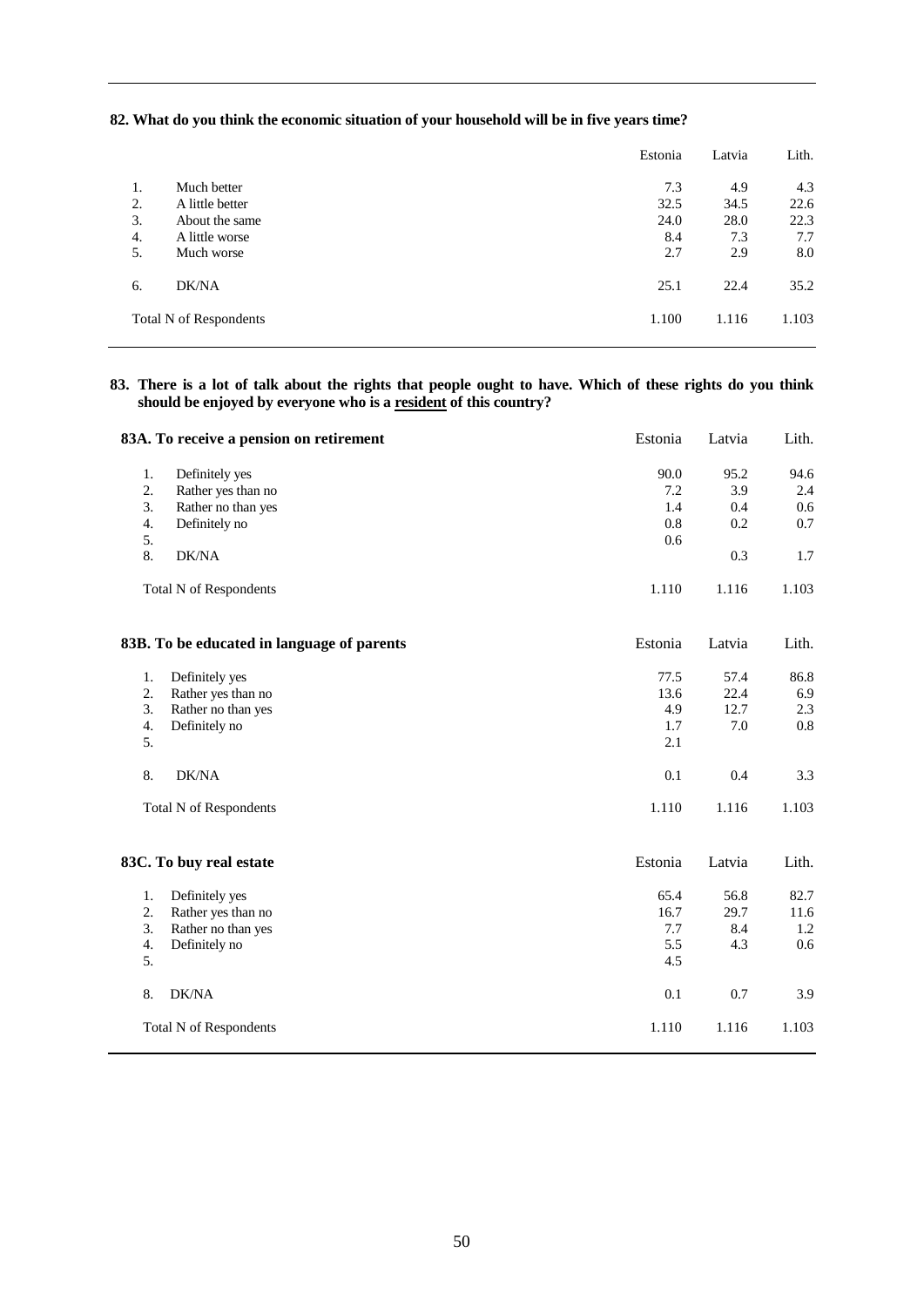| 83D. To vote in general elections                                                                                                      | Estonia                                | Latvia                       | Lith.                            |
|----------------------------------------------------------------------------------------------------------------------------------------|----------------------------------------|------------------------------|----------------------------------|
| 1.<br>Definitely yes<br>2.<br>Rather yes than no<br>Rather no than yes<br>3.<br>4.<br>Definitely no<br>5.                              | 65.4<br>16.7<br>7.7<br>5.5<br>4.5      | 58.8<br>22.4<br>10.0<br>8.2  | 82.0<br>10.5<br>1.8<br>0.6       |
| 8.<br>DK/NA                                                                                                                            | 0.1                                    | 0.5                          | 5.1                              |
| Total N of Respondents                                                                                                                 | 1.110                                  | 1.116                        | 1.103                            |
| 83E. To vote in municipal elections                                                                                                    | Estonia                                | Latvia                       | Lith.                            |
| 1.<br>Definitely yes<br>2.<br>Rather yes than no<br>3.<br>Rather no than yes<br>4.<br>Definitely no<br>5.                              | 69.7<br>18.5<br>5.6<br>3.2<br>2.9      | 59.1<br>22.9<br>9.6<br>7.5   | 78.3<br>11.1<br>2.7<br>$0.7\,$   |
| DK/NA<br>8.                                                                                                                            | 0.1                                    | 0.9                          | 7.2                              |
| <b>Total N of Respondents</b>                                                                                                          | 1.110                                  | 1.116                        | 1.103                            |
|                                                                                                                                        |                                        |                              |                                  |
| 83F. To aspire as candidate in national elections                                                                                      | Estonia                                | Latvia                       | Lith.                            |
| $\mathbf{1}$<br>Definitely yes<br>2<br>Rather yes than no<br>Rather no than yes<br>3<br>$\overline{\mathbf{4}}$<br>Definitely no<br>5. | 45.5<br>22.0<br>12.9<br>11.0<br>8.5    | 39.6<br>23.9<br>21.3<br>14.4 | 47.8<br>12.8<br>10.3<br>15.4     |
| DK/NA<br>8.<br><b>Total N of Respondents</b>                                                                                           | 0.1<br>1.110                           | 0.7<br>1.116                 | 13.7<br>1.103                    |
| 83G. To aspire as candidate in national elections                                                                                      | Estonia                                | Latvia                       | Lith.                            |
| $1.$<br>Definitely yes<br>2.<br>Rather yes than no<br>Rather no than yes<br>3.<br>Definitely no<br>4.<br>5.                            | 51.1<br>23.3<br>10.5<br>7.7<br>$7.1\,$ | 40.3<br>25.1<br>19.9<br>13.8 | 48.0<br>12.4<br>$10.5\,$<br>16.2 |
| $\rm DK/NA$<br>8.                                                                                                                      | $0.4\,$                                | $0.9\,$                      | 12.9                             |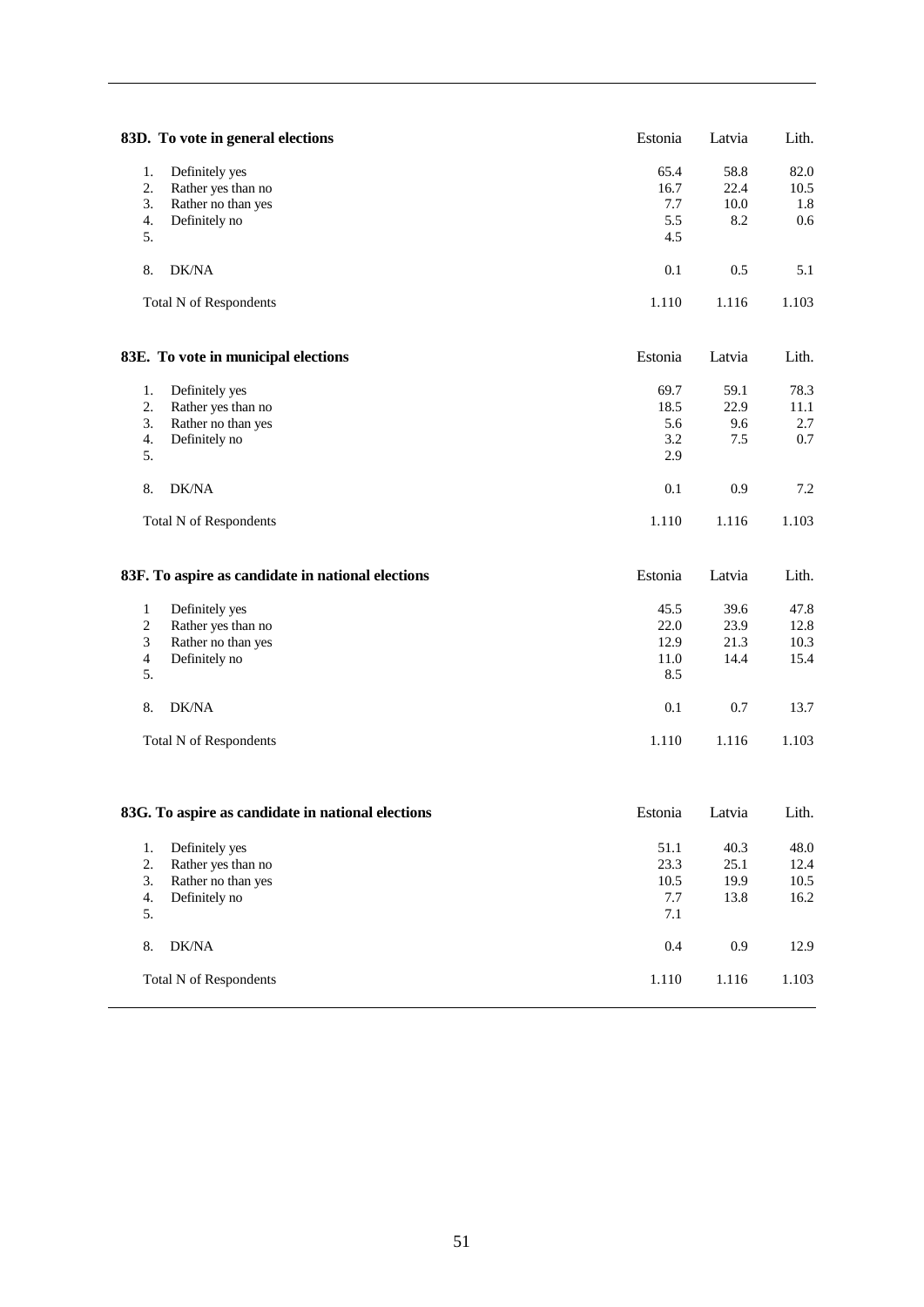*SHOW CARD 33. READ ONE LINE AT A TIME AND NOTE ANSWER. "DK" NOTED AS 88.*

#### **84. How important do you think the following issues are in our country?**

|      | Not important<br>at all              |      |         |      |      | Very<br>important |                |            |         |                          |
|------|--------------------------------------|------|---------|------|------|-------------------|----------------|------------|---------|--------------------------|
|      |                                      |      | Estonia |      |      | Latvia            |                |            | Lith.   |                          |
|      | $(M = Mean; Md = Median; Mo = Mode)$ |      | M Md Mo |      |      | M Md Mo           |                |            | M Md Mo |                          |
| 84A. | Unemployment                         | 9.19 | 10      | -10  | 9.58 | 10 10             |                | 9.64 10 10 |         |                          |
| 84B. | Crime                                | 9.42 | 10      | - 10 | 9.55 | 10 10             |                | 9.73       | 10 10   |                          |
| 84C. | Citizenship issues                   | 7.86 | 8       | 10   | 8.45 | $10 \quad 10$     |                | 7.59       |         | 9 10                     |
| 84D. | Join European Union                  | 5.72 | 6       | .5   | 6.05 |                   | 6 10           | 5.49       |         | $5 \quad 1$              |
| 84E. | Join NATO                            | 5.25 | 5.      |      | 5.63 | 6                 | $\overline{1}$ | 5.30       | .5      | $\overline{\phantom{0}}$ |
| 84F. | Corruption in government             | 8.65 | 10      | -10  | 8.87 | 10 10             |                | 9.20       | 10 10   |                          |
| 84G. | Political stability                  | 8.75 | 10      | 10   | 8.94 | 10                | - 10           | 9.14       | 10 10   |                          |

#### *SHOW CARD 3. READ ONE LINE AT A TIME AND NOTE ANSWER. "DK" NOTED AS 88.*

#### **85. Who do you think should be entitled to vote in elections to Parliament?**

#### **(SELECT ONLY ONE ALTERNATIVE)**

|    |                                                                                 | Estonia | Latvia | Lith. |
|----|---------------------------------------------------------------------------------|---------|--------|-------|
| 1. | Only those whose family were citizens of Estonia/ Latvia/ Lithuania before 1940 | 3.5     | 7.9    | 1.5   |
| 2. | Only current citizens of nationality (Estonia, Latvian, Lithuanian)             | 40.8    | 28.4   | 23.9  |
| 3. | Everyone who has been born in the country                                       | 21.0    | 22.9   | 35.3  |
| 4. | Everyone who has lived here for more than ten years                             | 18.7    | 15.0   | 13.6  |
| 5. | Everyone living here at the time of independence                                | 4.9     | 8.0    | 5.0   |
| 6. | Any former Soviet citizen who is now living in this country                     | 7.4     | 13.7   | 13.9  |
|    | DK/NA                                                                           | 3.6     | 4.1    | 6.9   |
|    | Total N of Respondents                                                          | 1.100   | 1.116  | 1.103 |

#### **86. What is your citizenship?**

|    |                           | Estonia | Latvia | Lith. |
|----|---------------------------|---------|--------|-------|
| 1. | Estonia/Latvian/Lithuania | 83.1    | 73.9   | 98.7  |
| 2. | Russian                   | 6.0     | 1.4    | 0.7   |
| 3. | Has not determined yet    | 0.7     | 23.7   | 0.3   |
| 4. | Other                     | 10.2    | 0.4    | 0.3   |
| 5. | DK/NA                     |         | 0.4    |       |
|    | Total N of Respondents    | 1.100   | 1.116  | 1.103 |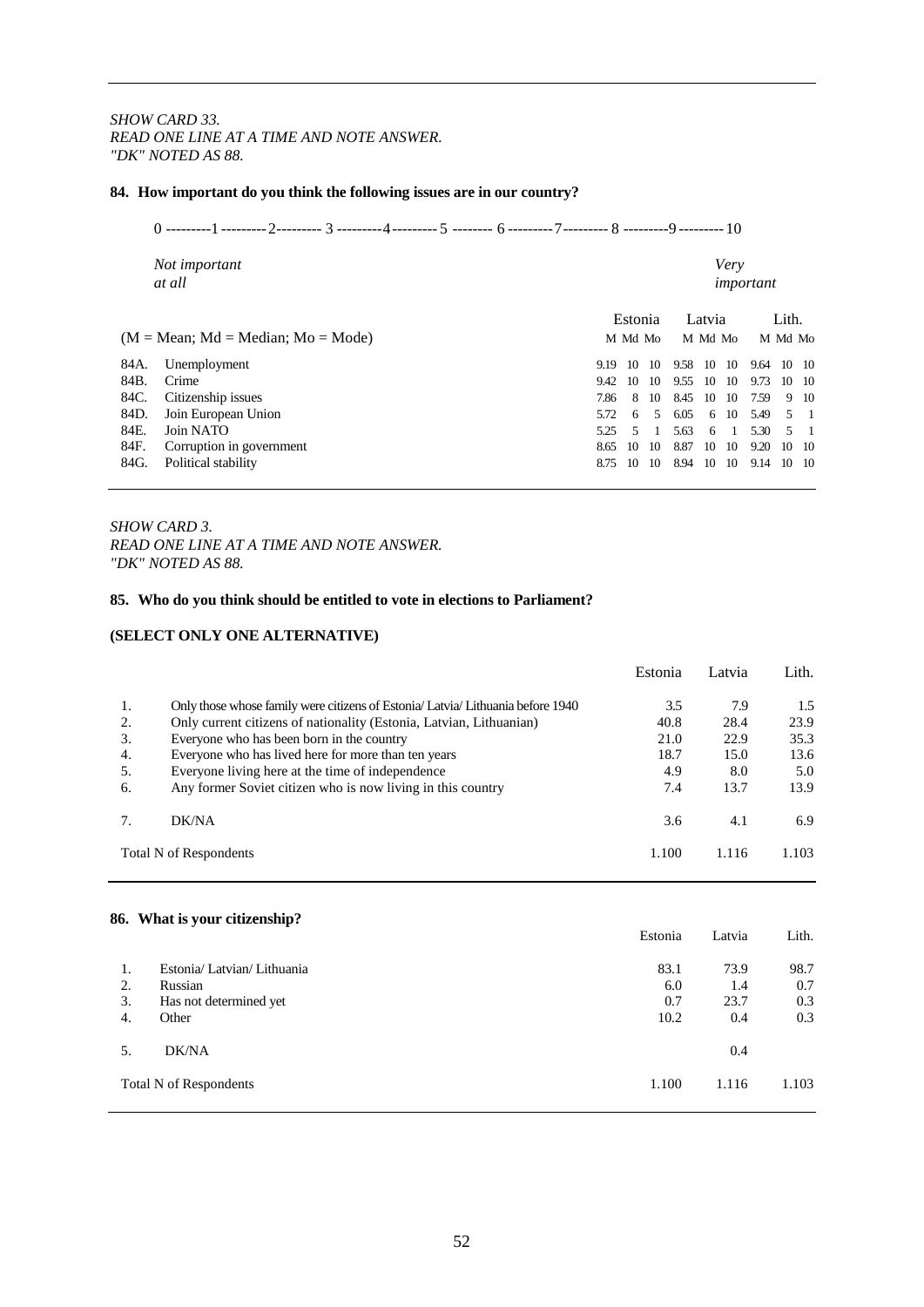#### *SHOW CARD 35. READ ONE LINE AT A TIME AND NOTE ANSWER. "DK" NOTED AS 88.*

**87. We want to ask you about how the government works. 10 on the scale means 'Very good' and 0 means 'Very bad'.**

|  | Very good |                                                          |  |  |                   |                                                                                       |
|--|-----------|----------------------------------------------------------|--|--|-------------------|---------------------------------------------------------------------------------------|
|  |           |                                                          |  |  |                   |                                                                                       |
|  |           |                                                          |  |  |                   |                                                                                       |
|  | 4.69      | Estonia<br>M Md Mo<br>5 <sup>5</sup><br>5.18 5<br>6.48 7 |  |  | Latvia<br>M Md Mo | Lith.<br>M Md Mo<br>5 3.95 4 1 4.98 5 1<br>5 4.55 5 5 4.34 5 5<br>8 5.93 6 5 5.75 6 8 |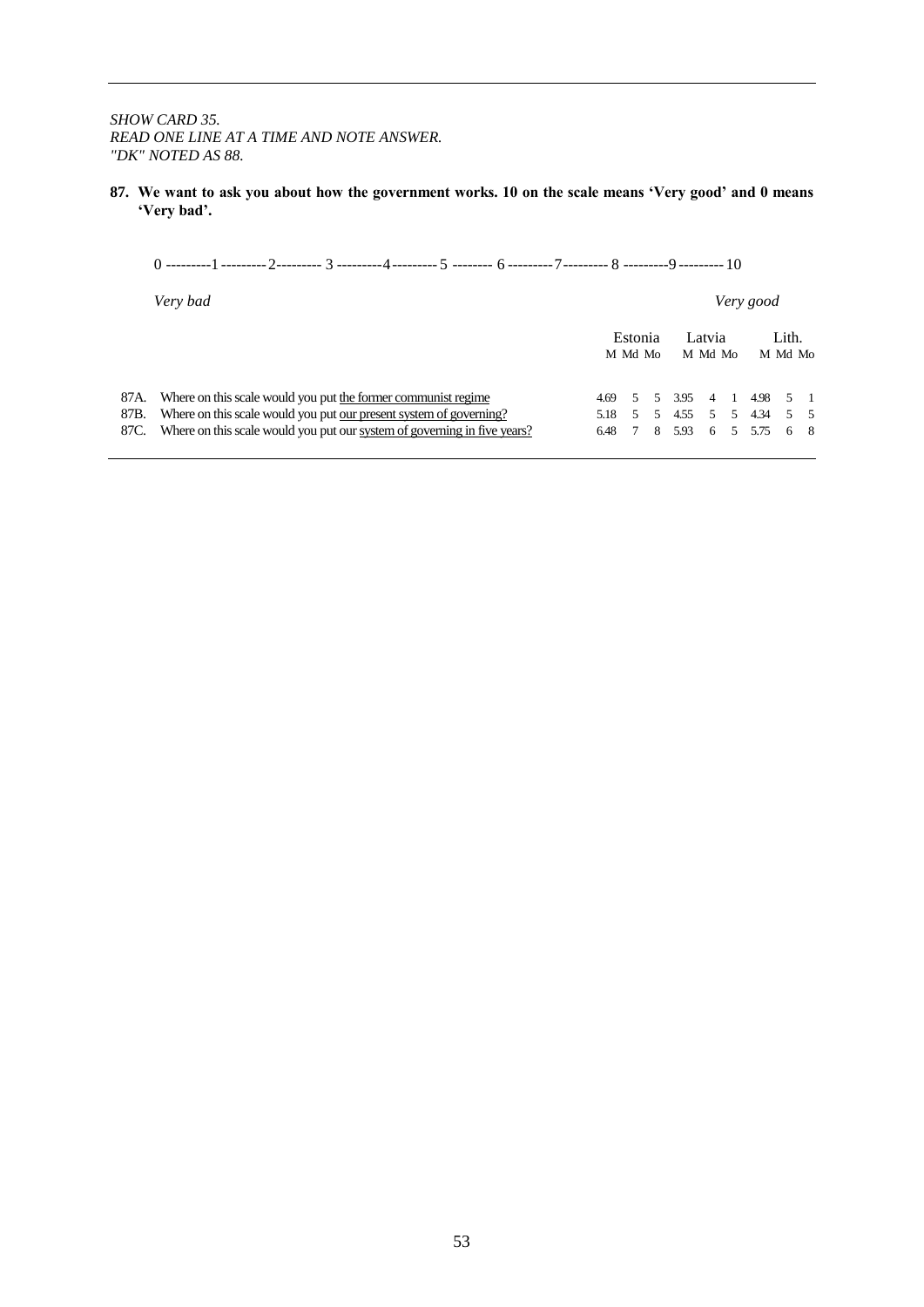# **88. In the past month, what was your own personal income?**

| Estonia (EEK)       | %    |
|---------------------|------|
| a. up to 500        | 8.9  |
| $b.501-1000$        | 6.1  |
| c. $1001 - 1500$    | 22.3 |
| d. 1501-2000        | 18.2 |
| e. 2001-2500        | 6.5  |
| f. $2501 - 3000$    | 7.0  |
| g. 3001-3500        | 44   |
| h. 3501-4000        | 5.0  |
| i. $4001 - 4500$    | 2.6  |
| $i.4501 - 5000$     | 3.0  |
| k. more than $5000$ | 9.1  |
| 88. DK/NA           | 6.9  |
|                     |      |

| Latvia (LVL)    | $\frac{0}{0}$ |
|-----------------|---------------|
| a. up to $10$   | 4.4           |
| $b. 11-20$      | 7.6           |
| $c. 21-30$      | 10.1          |
| $d.31-40$       | 8.8           |
| e. 41-50        | 14.2          |
| f. $51-60$      | 19.8          |
| g. 61-70        | 6.5           |
| h. 71-80        | 3.5           |
| i. 81-90        | 2.6           |
| $i.91-100$      | 3.4           |
| k. 101-120      | 2.4           |
| 1.121-150       | 2.6           |
| m. 151-200      | 1.8           |
| n. 201-250      | 0.3           |
| o. 251-300      | 0.4           |
| p. 301-400      | 0.1           |
| r. 401 and more | 0.1           |
| 88. DK/NA       | 11.4          |
| Lithuania (Lt)  | $\frac{0}{0}$ |
| a. up to 300    | 36.5          |
| b. 301-600      | 36.0          |
| c. 601-800      | 12.9          |
| d. 801-1000     | 7.0           |
| e. 1001-1500    | 4.1           |
| f. 1501-2000    | 1.9           |
| g. 2000 an more | 1.6           |
|                 |               |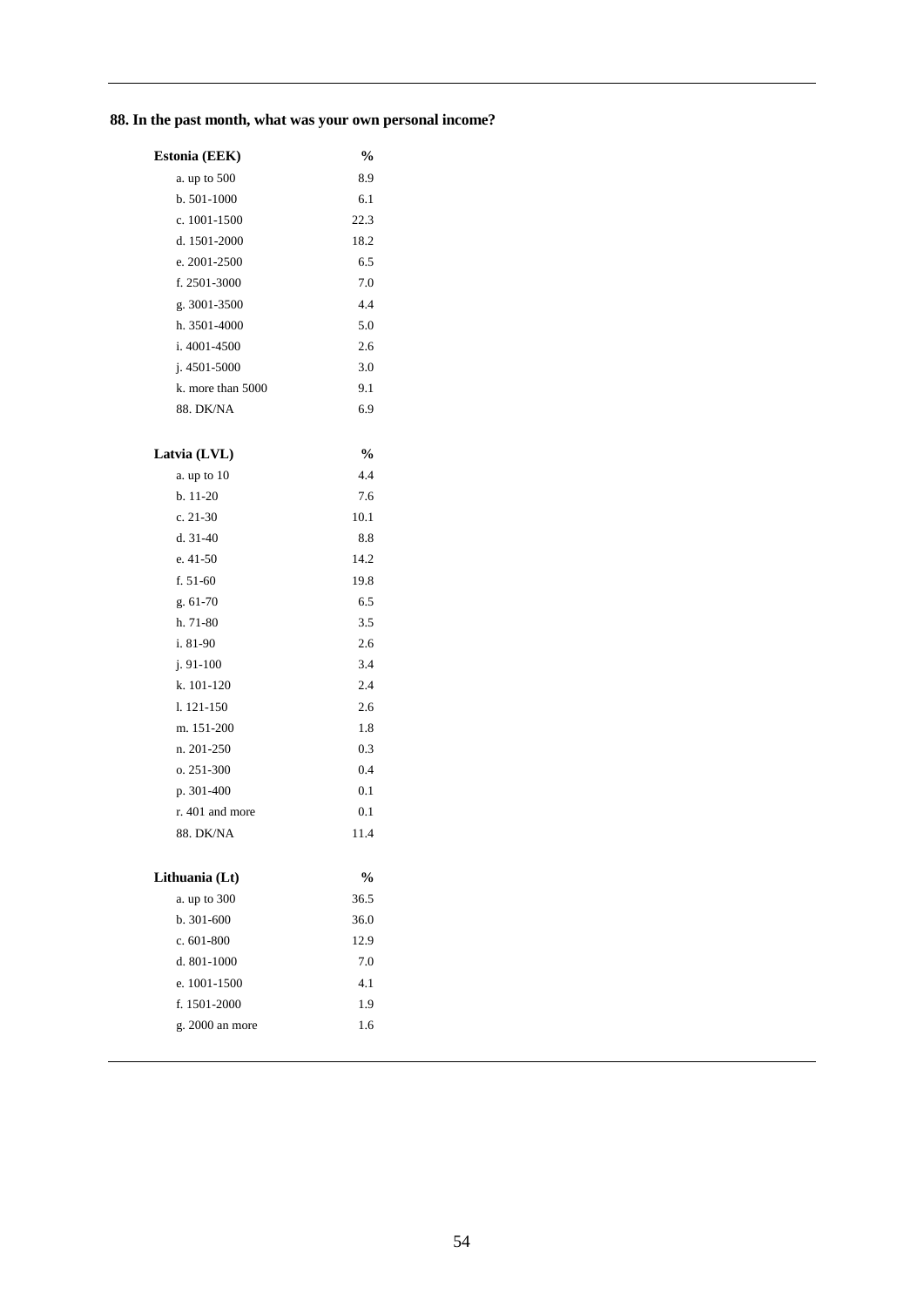#### **89. Does your household have any of the following?**

| (DK/NA and Don't say are not displayed) |                                                      |      | Estonia |      | Latvia |      | Lith. |
|-----------------------------------------|------------------------------------------------------|------|---------|------|--------|------|-------|
|                                         |                                                      | Yes  | No      | Yes  | No     | Yes  | No    |
| 89A.                                    | Color TV not older than 5 years                      | 61.3 | 38.7    | 40.6 | 59.2   | 36.8 | 60.6  |
| 89A.                                    | VCR (Video Cassette Recorder) not older than 5 years | 22.5 | 77.5    | 17.5 | 82.2   | 13.8 | 83.0  |
| 89C.                                    | Video camera                                         | 3.8  | 96.2    | 2.5  | 97.0   | 2.4  | 94.6  |
| 89D.                                    | Car not older than 5 years                           | 7.6  | 92.4    | 3.9  | 95.5   | 4.6  | 92.7  |
| 89E.                                    | Telephone                                            | 73.5 | 26.5    | 68.6 | 31.1   | 61.0 | 36.0  |
| 89F.                                    | Mobile phone                                         | 30.2 | 69.8    | 15.1 | 84.6   | 11.6 | 85.3  |
| 89G.                                    | Shares in enterprises                                | 8.6  | 91.4    | 10.8 | 88.8   | 12.4 | 83.4  |

#### **90. Do you own the house or apartment in which you live?**

|                        |                        | Estonia | Latvia | Lith. |
|------------------------|------------------------|---------|--------|-------|
| 1.                     | Yes, own outright      | 83.1    | 49.6   | 85.3  |
| 2.                     | Yes, own on a mortgage | 3.7     | 10.8   | 1.3   |
| 3.                     | No                     | 12.7    | 38.9   | 13.4  |
| Total N of Respondents |                        | 1.100   | 1.116  | 1.103 |

#### **91. Do you think you belong to upper, upper-middle, middle, lower-middle, or lower class?**

|                        |                    | Estonia | Latvia | Lith. |
|------------------------|--------------------|---------|--------|-------|
| 1.                     | Upper class        | 0.1     | 0.3    | 0.5   |
| 2.                     | Upper-middle class | 1.9     | 0.7    | 4.4   |
| 3.                     | Middle class       | 58.3    | 45.2   | 53.6  |
| 4.                     | Lower-middle class | 26.4    | 34.2   | 26.0  |
| 5.                     | Lower class        | 8.0     | 16.5   | 10.2  |
| 6.                     | DK/NA              | 5.6     | 3.0    | 5.3   |
| Total N of Respondents |                    | 1.100   | 1.116  | 1.103 |

#### **92. How many years have you spent for your education?**

|    |                        | Estonia | Latvia | Lith. |
|----|------------------------|---------|--------|-------|
| 1. | None $-6$ years        | 6.5     | 6.8    | 16.2  |
| 2. | $7 - 9$ years          | 14.6    | 12.5   | 10.2  |
| 3. | $10 - 12$              | 35.7    | 36.6   | 27.2  |
| 4. | 12 years or higher     | 42.5    | 43.6   | 44.0  |
|    | Total N of Respondents | 1.100   | 1.116  | 1.103 |